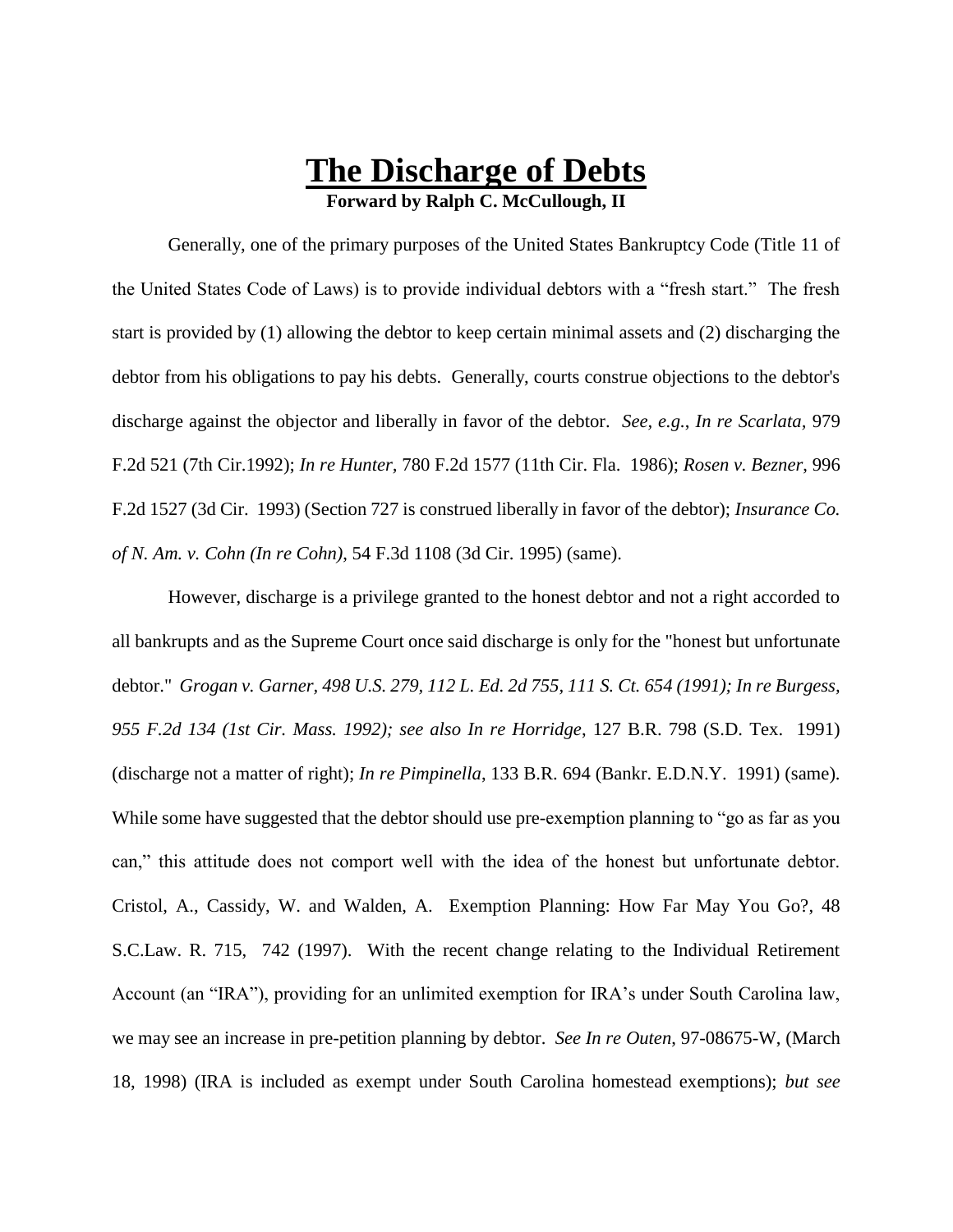*Rowland v. Strickland*, 362 S.E.2d 892 (Ct App. 1987) (judgment creditor may attach IRA account as not exempt from alienation). With this increase in pre-petition planning, we may see an increase in complaints objecting to the discharge of the debtor's obligations.

Section 727 provides for the denial of the debtor's discharge in Chapter 7 cases. Section 1328 provides for the denial of the debtor's discharge in Chapter 13 cases. Section 523 provides for the non-discharge of certain obligations under certain conditions. In the materials that follow, Richard R. Gleissner discusses the denial of discharge of certain obligations and gives certain practice pointers for practitioners to keep in mind. Däna Wilkenson discusses the denial of discharge under Chapter 7 and Chapter 13.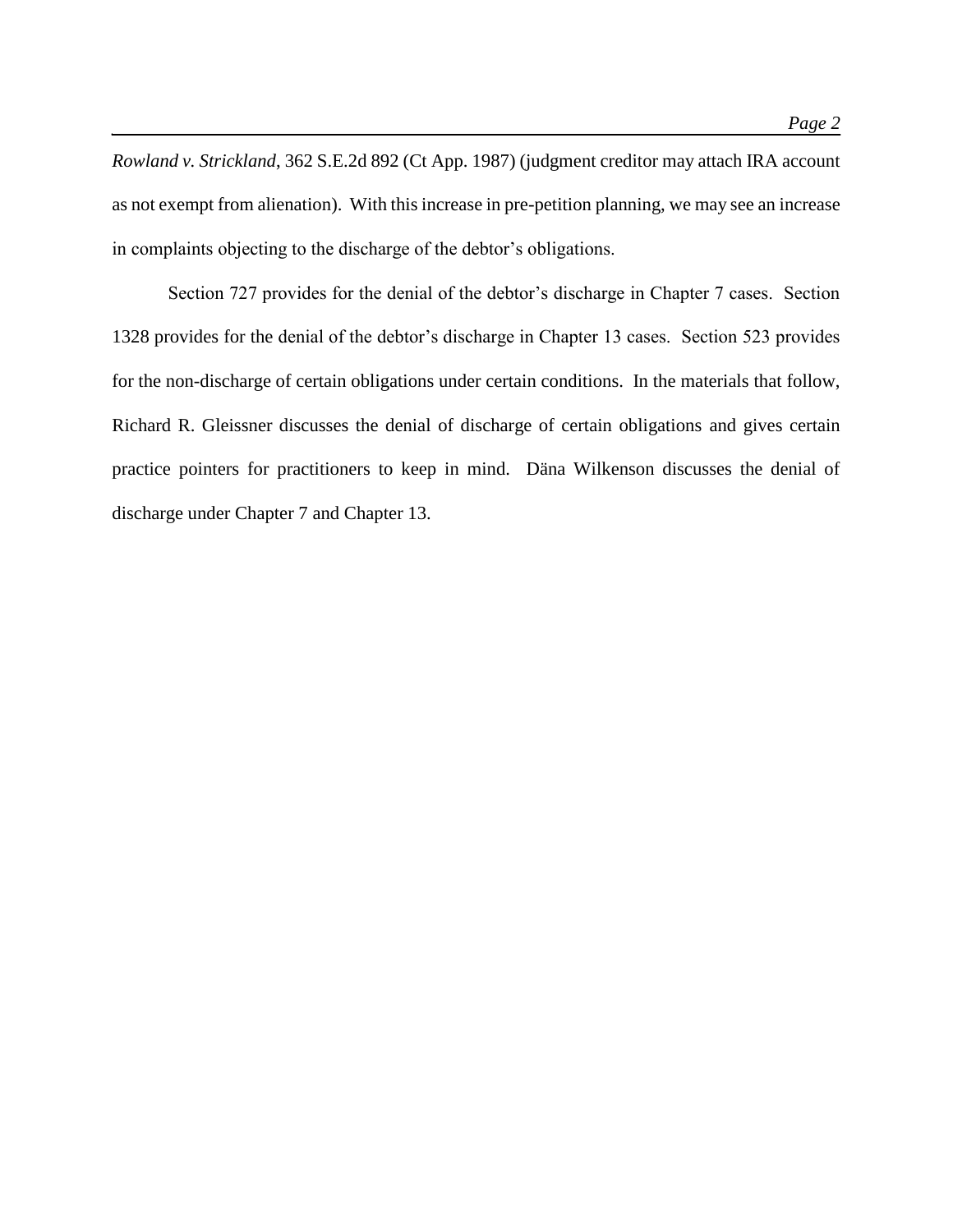# **Objections to Discharge under Section 523 By Richard R. Gleissner**

Section 523 provides that certain specific obligations of the debtor may be excepted from discharge under two conditions. The first condition is that the debt must be determined to be not subject to a discharge. The second condition is that the obligation must meet certain criteria. This paper will first discuss the practical aspects of the trial of issues relating to the discharge and then will discuss the substantive criteria used to determine whether the debt will be discharged.

# **I. The Practical Aspects of Objecting to Discharge**

# **1. Bring a Law Suit.**

Under Section 523(a), a creditor, or someone standing in the creditor's shoes, must object to the discharge of a particular debt through an adversary proceeding. Rule 7001, Fed.R. Bankr. P. *See also In re Kennerley,* 995 F.2d 145, 146-47 (9th Cir. Cal. 1993) *(*A motion to lift the automatic stay is not either a valid complaint to determine dischargeability or a motion to extend the deadline under Bankr. R. 4007(c)).

# **1.1 Standing. Error! Reference source not found.**

To obtain standing to bring a complaint objecting to discharge, the plaintiff must show (1) it is a creditor, (2) it is the assignee of a creditor,(*See Westbank v. Grossman (In re Grossman),* 174 B.R. 972 (Bankr. N.D. Ill. 1994) (assignment of judgment rights)) or (3) it is subrogated to the claims of a creditor. Subrogation may occur in relation to nondischargeable taxes, as discussed below and when the debts ordinarily would not be dischargeable but they are paid by some insurance company or surety. *Old Republic Sur. Co. v. Richardson (In re Richardson),* 178 B.R. 19 (Bankr. D.D.C. 1995) (public policy behind exceptions to discharge for breach of fiduciary duty is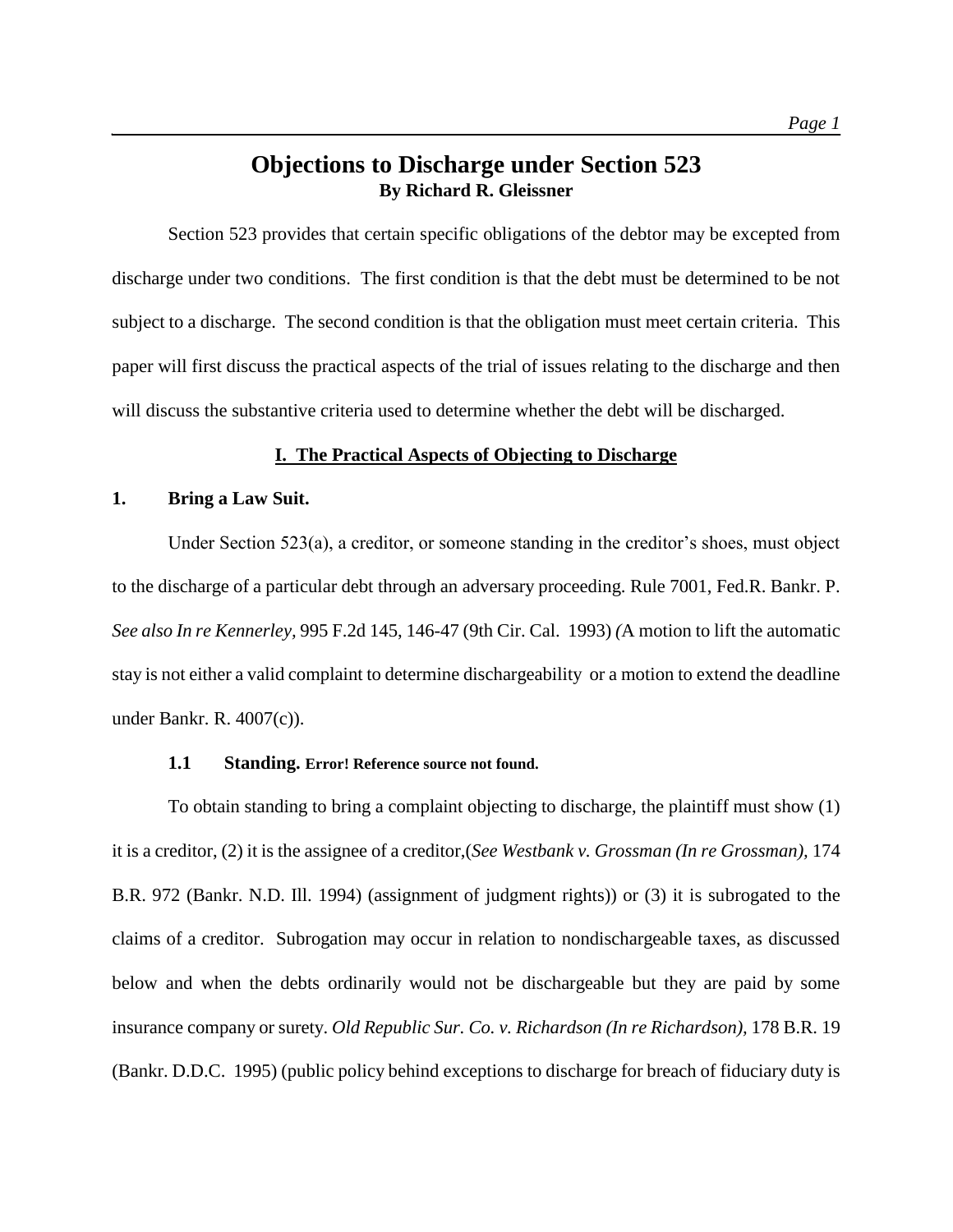punitive in nature and intended to discourage improper conduct; public policy would be frustrated if debtor could avoid liability by allowing surety to cover a debt and then discharge the debt to the surety in bankruptcy; whether plaintiff had fiduciary relationship with the debtor irrelevant). See *In re Snellgrove*, 15 B.R. 149 (Bankr. S.D. Fla. 1981) (debt to surety nondischargeable to extent of debtor's embezzlement of creditor's funds).

#### **1.2 Class Actions.**

Although not seen in the District of South Carolina, Bankruptcy Courts have permitted class action suits to challenge the dischargeability of similarly situated debts. *Santa v. Lebner (In re Lebner),* 197 B.R. 180 (Bankr. D. Mass. 1996)*.* In so finding, the Bankruptcy Court for the District of Massachusetts indicated that a majority of the bankruptcy courts addressing the issue agreed to allowing the suits through class actions.

#### **1.3 Jurisdiction.**

Objections to discharge are core proceedings. 28 USC §158(b)(2)(I) and (J). In South Carolina, these core proceedings have been referred to the Bankruptcy Court for determination. 28 USC §157 (on allowing referrals). Under Code § 523(c), the Bankruptcy Court has exclusive jurisdiction to determine the dischargeability of debts for: (1) Section  $523(a)(2)$  (debts created by false pretenses, false representation, actual fraud, or by use of a false financial statement); (2) Section  $523(a)(4)$  (debts for fraud or defalcation while acting in a fiduciary capacity, or for embezzlement, or larceny); (3) Section 523(a)(6) (debts for willful and malicious injury by the debtor to another entity or to the property of another entity); and  $(4)$  Section 523(a)(15) (certain debts arising from divorce or separation which are not excepted under Code  $\S$  523(a)(5)). Other courts are given concurrent jurisdiction for the remaining objections to discharge.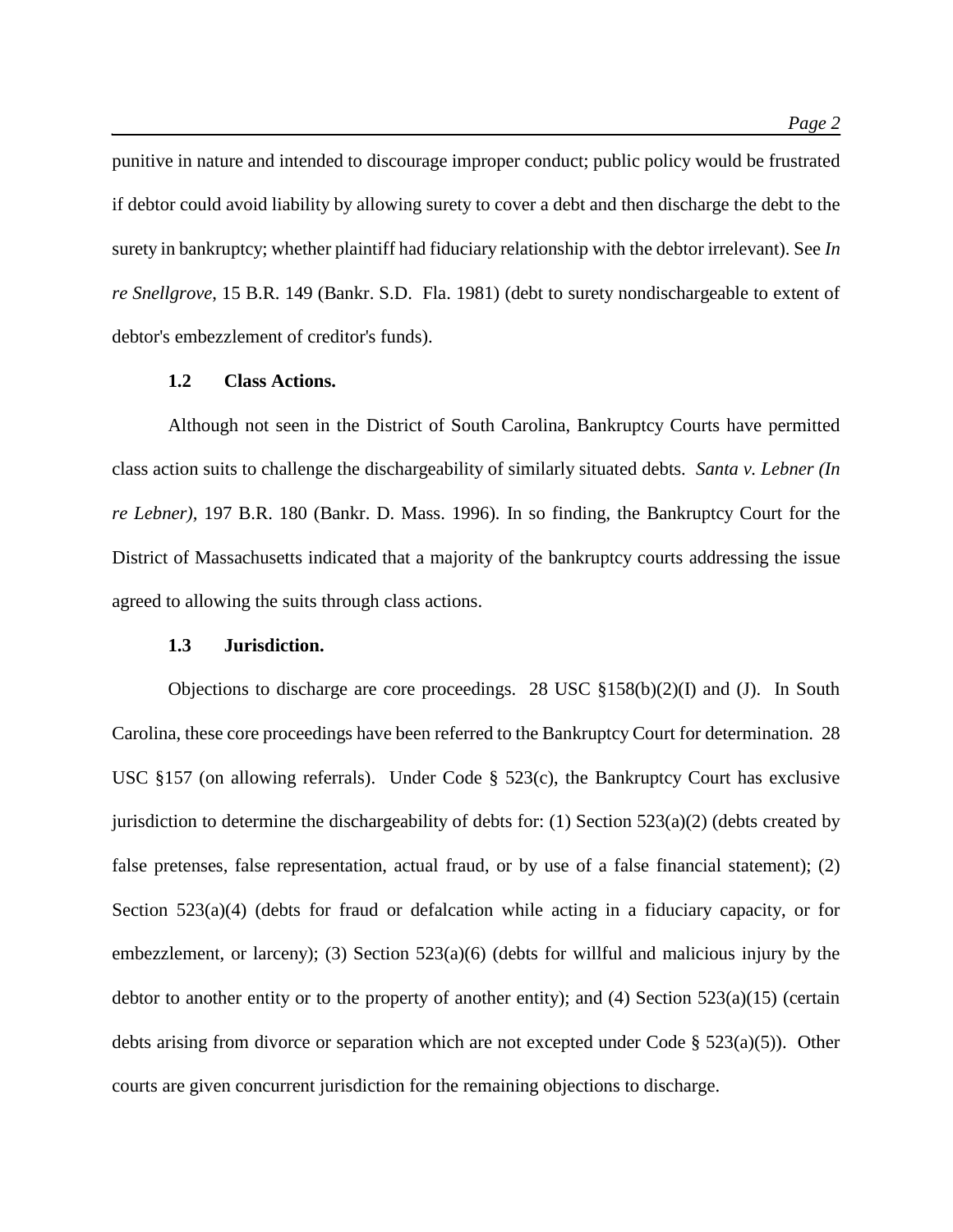#### **1.4. Abstention.**

In those situations where another court has jurisdiction, the Bankruptcy Court could abstain from hearing a dischargeability issue. *See* 28 USC § 1334 (discussing both discretionary and mandatory abstention). In a practical sense this abstention is most often used in questions dealing with the dischargeability of claims involving multiple personal injury suits (see *In re Robbins,* 964 F.2d 342 (4th Cir. N.C. 1992); *Wood v. Fiedler,* 548 F.2d 216 (8th Cir. Minn. 1977); *Austin v. Wendell-West Co.,* 539 F.2d 71 (9th Cir. Wash. 1976)) or in family support obligations where state courts are more familiar with the criteria for measuring support requirements. *Brothers v. Tremaine (In re Tremaine),* 188 B.R. 380 (Bankr. S.D. Ohio 1995) (abstaining from dischargeability proceeding under Code §  $523(a)(5)$  with respect to alleged alimony). Sometimes it is used relating to tax claims but the abstention in tax claims seems to be limited to situations involving no asset chapter 7 cases. *See In re Gossman,* 206 B.R. 264 (Bankr. N.D. Ga. 1997); *Shapiro v. United States (In re Shapiro),* 188 B.R. 140 (Bankr. E.D. Pa. 1995) (Court abstained from hearing debtor's adversary proceeding to determine amount of nondischargeable debt where such determination would have no effect on creditors in the no-asset bankruptcy case which had been fully administered). If another court renders a determination on dischargeability, that determination is given preclusive effect in the bankruptcy court. *E.g., In re Galbreath,* 83 B.R. 549 (Bankr. S.D. Ill. 1988)*.*

# **2. Bring the Suit Timely.**

# **2.1 Within 60 days after the first date set for the meeting of creditors. Error! Reference source not found.**

For causes of action within the exclusive jurisdiction of the bankruptcy court, the complaint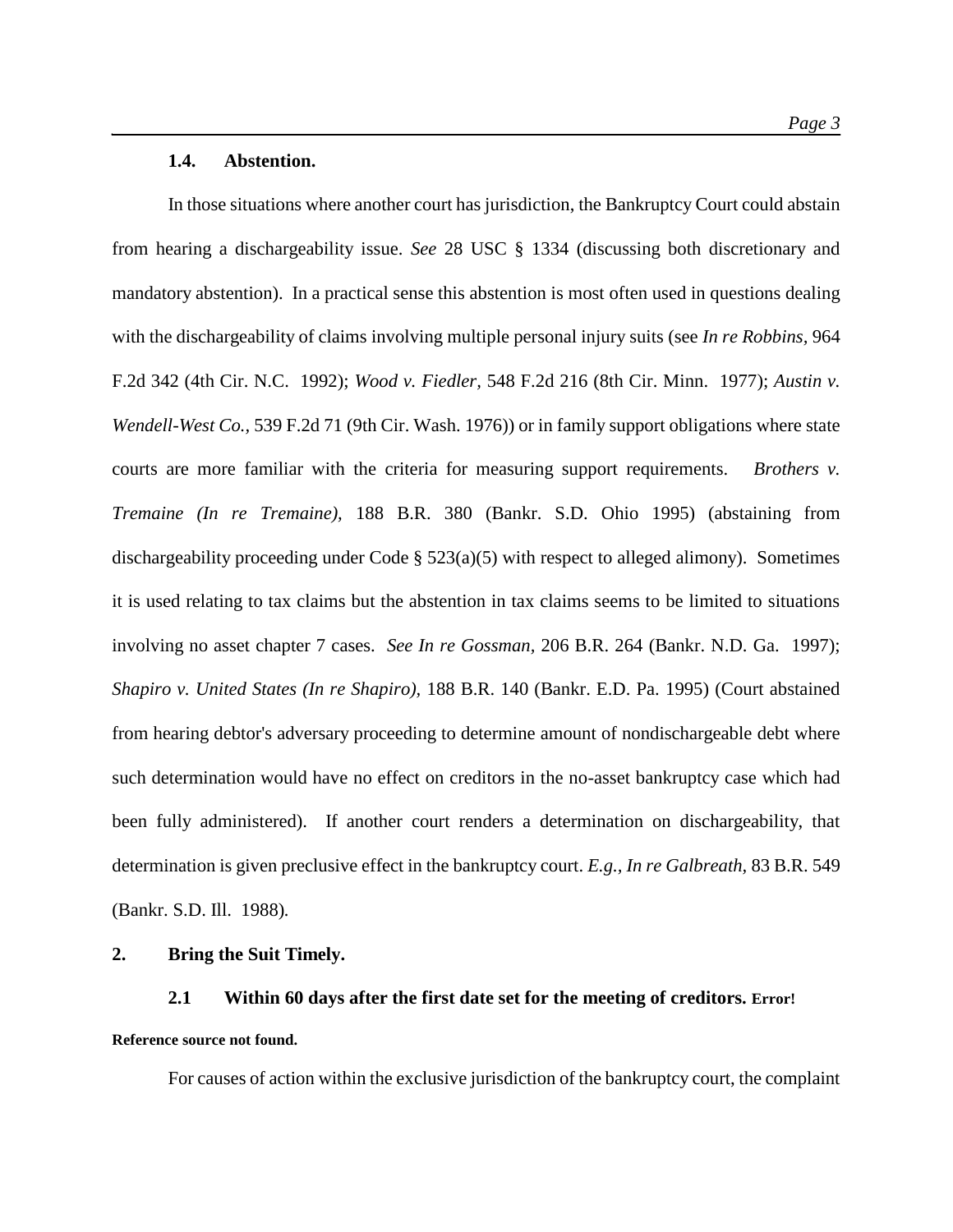objecting to discharge must be filed "not later than 60 days following the first date set for the meeting of creditors held pursuant to § 341(a)." Fed.R. Bankr. P. 4007(c). A motion to extend the 60-day period must be made prior to the end of the period and must be made by the creditor. Fed. R. Bankr. P. 9006(b)(3) permits an enlargement of time. If you don't bring the complaint, no amount of excusable neglect will save the creditor and unless the creditor relies upon an incorrect bar date being provided by the court, the bankruptcy court will not allow the late filing of a claim objecting to discharge. *Neeley v. Murchison,* 815 F.2d 345 (5th Cir. 1987); *In re Alton,* 837 F.2d 457 (11th Cir. 1988); *In re Anwiler,* 958 F.2d 925 (9th Cir. 1992)*, cert. denied*, 121 L. Ed. 2d 171, 113 S. Ct. 236 (1992) (court has equitable power to permit untimely filing where the clerk gave an incorrect bar date); *Themy v. Yu (In re Themy),* 6 F.3d 688 (10th Cir. 1993) (courts have "almost uniformly allowed an out-of-time filing when the creditor relies upon a bankruptcy court notice setting an incorrect deadline").

Some courts have held that a late filed complaint denies the court of jurisdiction and the case is dismissed even if the defense of failure to timely file is not raised by the debtor. *Dollinger v. Poskanzer,* 146 B.R. 125 (D.N.J. 1992) (bar date for filing dischargeability complaint is jurisdictional, and thus debtor's failure to plead untimeliness in answer is not a waiver of time bar); *But see In re Santos,* 112 B.R. 1001 (Bankr. 9th Cir. 1990) (dischargeability complaint bar date is not jurisdictional, and thus debtor can waive defense of untimeliness). Still other courts have found other exceptional circumstances to allow them to accept late-filed objections to discharge. *See In re Dewalt,* 961 F.2d 848 (9th Cir. 1992) (unscheduled creditor's late-filed complaint acceptable because notice of bankruptcy filing only 7 days before the bar date was insufficient under Code §  $523(a)(3)(B)$ , the court required at least 30 days' notice or knowledge of the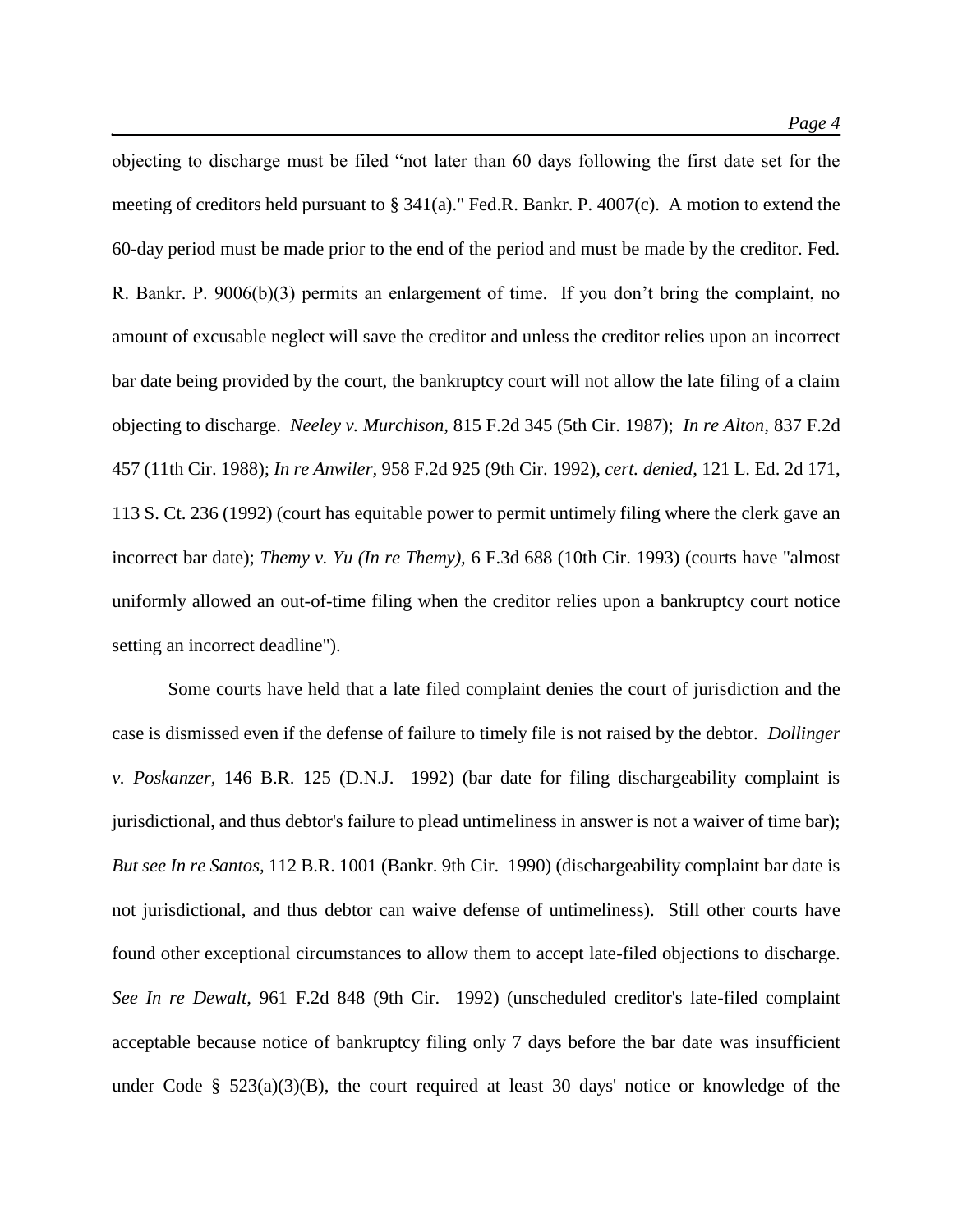bankruptcy to satisfy Section 523(a)(3)(B)); *In re Crumley,* 73 B.R. 996 (Bankr. E.D. Tenn. 1987) (due process required acceptance of creditor's late filed Section  $523(a)(2)$ , (4) or (6) objection because creditor was without notice of bar date); *Shaheen v. Penrose (In re Shaheen),* 174 B.R. 424 (E.D. Va. 1994) (30-day notice required by Bankruptcy Rule applied to objections to discharge and thus late filed complaint was timely where creditor received notice of bankruptcy only 12 days before bar date).

For dischargeability issues not within the exclusive jurisdiction of the bankruptcy court, under Rule 4007(b), these complaints may be filed at any time. There is no bar date for filing complaints based on alimony and child support, driving while intoxicated, student loans, and taxes. These types of debts are not automatically discharged. Thus, in these instances, a debtor may have an incentive to bring the complaint in the form of a declaratory judgment action.

Under Bankruptcy Rule 1019(2), if a Chapter 11 case is converted to Chapter 7, a new filing period commences. If the Chapter 11 case partially concluded by way of a confirmed plan, that confirmed plan discharged the debt and the new time period can be used only for post confirmation issues of discharge. *In re Pavlovich,* 952 F.2d 114 (5th Cir. La. 1992) (conversion to Chapter 7 after confirmation of individual debtor's Chapter 11 plan precludes creditors whose claims were dealt with under the plan from challenging discharge or dischargeability; however, creditor may challenge discharge based on post-confirmation conduct). Further, if a case started as a Chapter 7, converts to a Chapter 11 and then is converted back to a Chapter 7, there is some authority that the reconversion will not start a new period. *See, e.g., F & M Marquette Nat. Bank v. Richards,* 780 F.2d 24 (8th Cir. Minn. 1985) (reconversion did not start new period)*; In re Jones,*  966 F.2d 169 (5th Cir. Tex. 1992) (reconversion did start a new period for filing objections to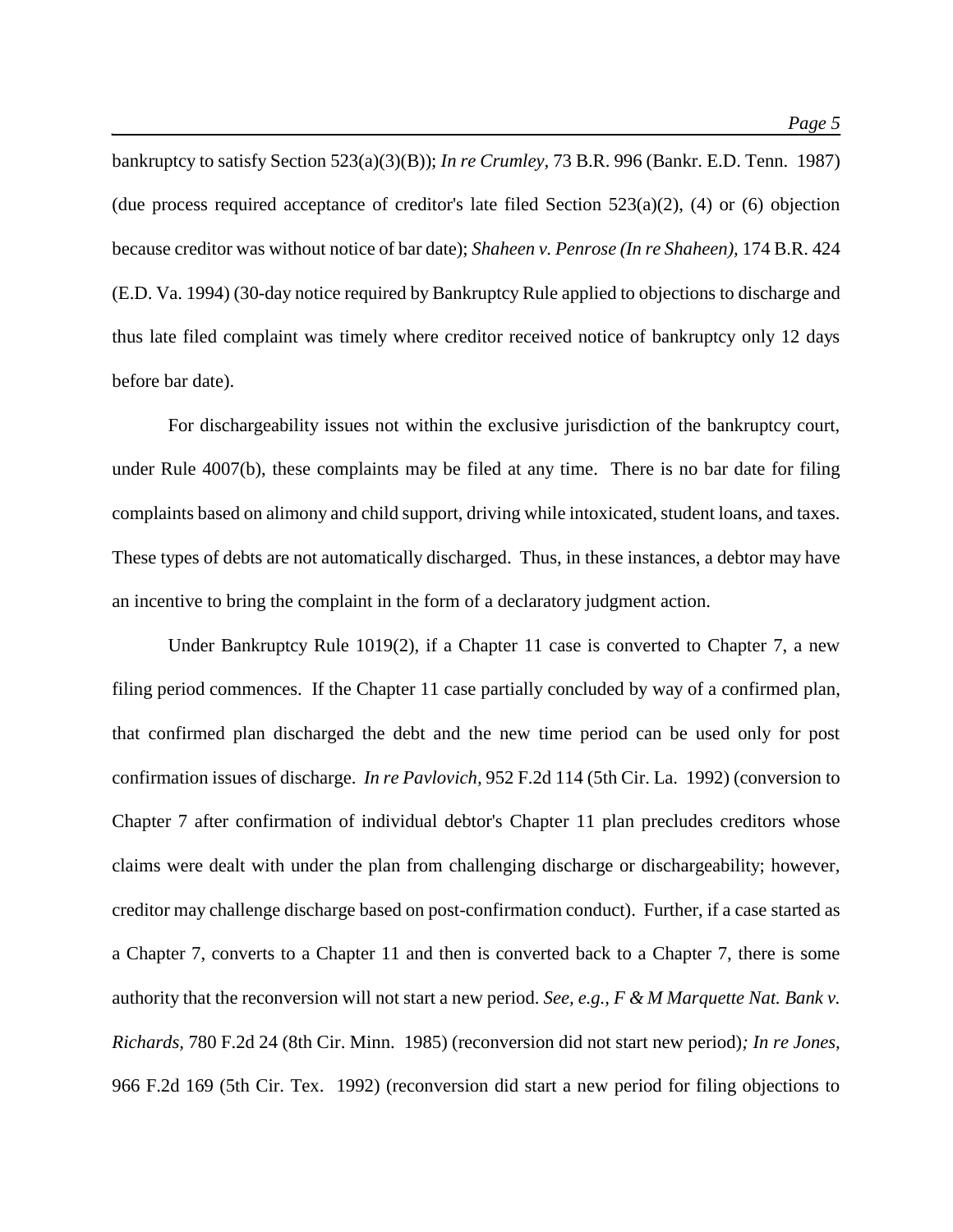discharge pursuant to Fed. R. Bankr. P. 1019(2) and 4004).

#### **2.2. If you don't know the bar date, find it out.**

A creditor with actual notice of the bankruptcy but not the bar date must take reasonable steps to ascertain the bar date or lose the right to object. *In re Sam,* 894 F.2d 778 (5th Cir. 1990)*; In re Rhodes,* 61 B.R. 626 (Bankr. 9th Cir. Cal. 1986)*.*

#### **2.2 File the Complaint or File the Extension.**

On the bar date, the creditor must file the complaint or the extension. Some courts have held that the motion is made upon filing. *See In re Miller,* 188 B.R. 1021 (Bankr. S.D. Fla. 1995) (motion to extend bar date pursuant to Bankruptcy Rule 4007(c) is "made" when filed with court, not when served on debtor). However other courts hold that a motion is "made" when it is served on the debtor as long as the motion is filed within a reasonable time after service. *E.g.*, *In re Friscia,* 123 B.R. 9 (Bankr. E.D.N.Y. 1991)*.* The Eleventh Circuit has adopted the former approach and requires the filing of the motion. *Coggin v. Coggin (In re Coggin),* 30 F.3d 1443 (11th Cir. Ala. 1994).

#### **2.3. Others can't obtain an extension for the creditor.**

The Chapter 7 panel trustee and the Chapter 13 panel trustee do not have the ability to get an extension on behalf of creditors to object to discharge. *In re Farmer,* 786 F.2d 618 (4th Cir. 1986)*; Vaccariello v. Lagrotteria,* 43 B.R. 1007 (N.D. Ill. 1984); *but see Marshall v. Demos (In re Demos),* 57 F.3d 1037 (11th Cir. 1995) (the court "validly entered" order granting motion by Chapter 7 trustee to extend the time for all creditors to file objections to discharge).

#### **3. Allege the entire factual basis for the creditor's claim.**

An amendment to a complaint objecting to discharge that changes the legal theory or adds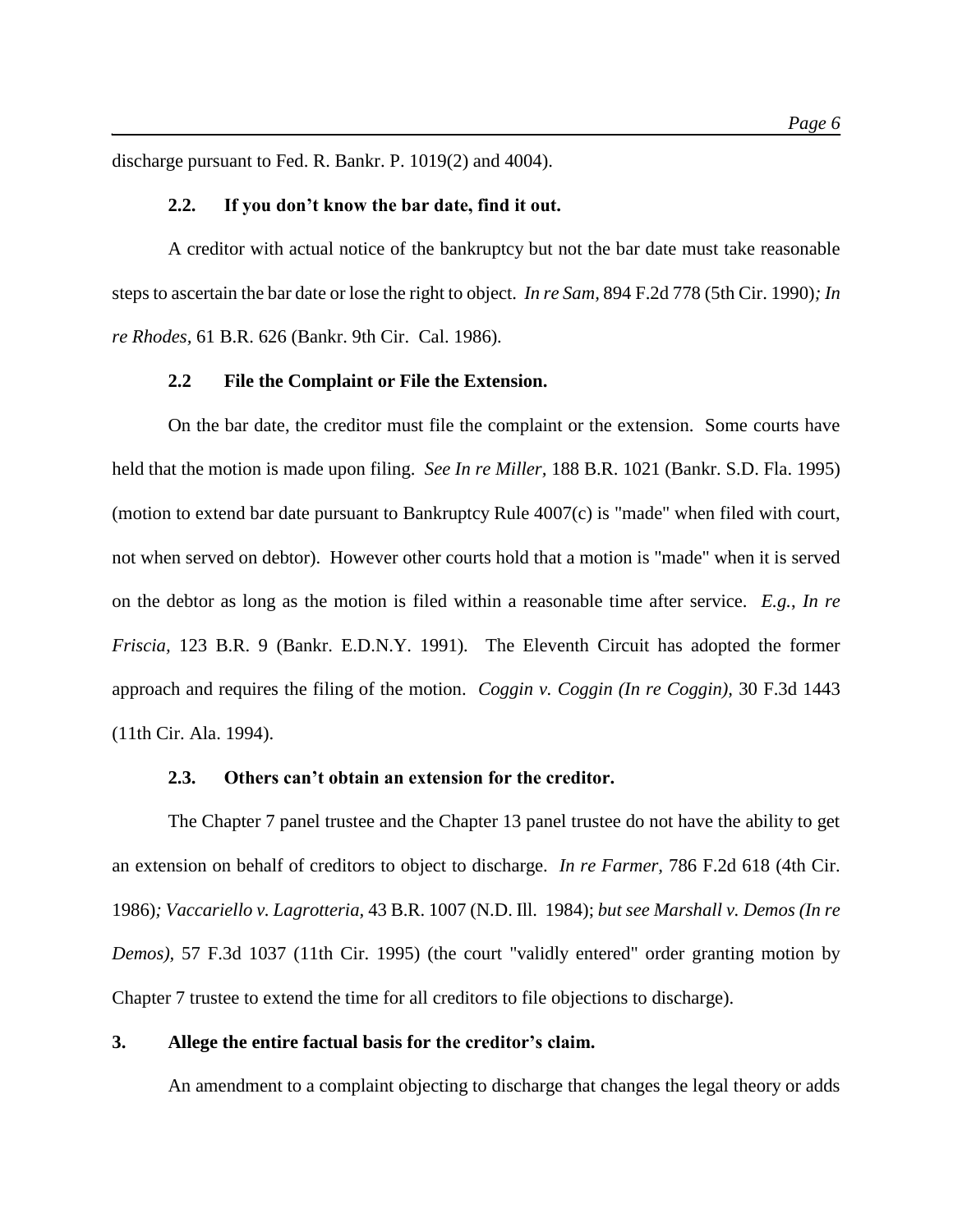another claim arising out of the same transaction or occurrence relates back to the original complaint. *In re Tester,* 56 B.R. 208 (W.D. Va. 1985) ( Code § 523(a)(4) complaint permitted to be amended to add  $\S$  523(a)(6) claim). Thus, if the creditor has alleged all of the factual basis for asserting an objection to discharge, the creditor stands a better chance of the court determining in its favor that "the amended pleading arose out of the conduct, transaction, or occurrence set forth or attempted to be set forth in the original pleading." Fed. R. Civ. P.  $15(c)(2)$ . For a discussion of the application of Bankruptcy Rule 7015 (which incorporates Fed. R. Civ. P. 15 ); see also *Flexi-Van v. Perez (In re Perez),* 172 B.R. 284 (Bankr. E.D.N.Y. 1994)(amendment in discharge context); *In re Gunn,* 111 B.R. 291 (Bankr. 9th Cir. Cal. 1990) (complaint alleging §§ 523(a)(2)(A) and (B) and  $727(a)(5)$  causes of action amended after two years of discovery to allege § 727(a)(3) and (4) because all claims arose out of same transaction); *CIT Group/Factoring Mfrs. Hanover, Inc. v. Srour,* 138 B.R. 413 (Bankr. S.D.N.Y. 1992) (action under Code § 727(a)(2) and (4) amended to seek relief under §  $523(a)(4)$ , because claims arose out of the same conduct, transaction or occurrence); *Bank of Chester County v. Cohen,* 139 B.R. 327 (Bankr. E.D. Pa. 1992) (complaint originally filed under §  $523(a)(2)(A)$  amended to assert Section  $523(a)(2)(B)$  and  $727(a)(2)(A)$ where actions in the amended complaint were based on the same conduct, transaction and occurrence as the original); but see *In re Union Bank of Middle East, Ltd.,* 127 B.R. 514 (E.D.N.Y. 1991) (amendment of Code § 523(a)(2)(A) complaint to include § 523(a)(4) claim not allowed); *In re Harrison,* 71 B.R. 457 (Bankr. D. Minn. 1987) (§ 727(a) claim was not sufficiently similar to § 523(a)(6)); *Rufenacht, Bromagen, & Hertz, Inc. v. Russell,* 69 B.R. 394 (D. Kan. 1987) (§ 727 complaints may be timely amended to assert a § 523 claim); *In re McClellan,* 60 B.R. 719 (Bankr. E.D. Va. 1986) (amendment from § 727(a)(2) relief to action under § 523(a)(2) was not allowed);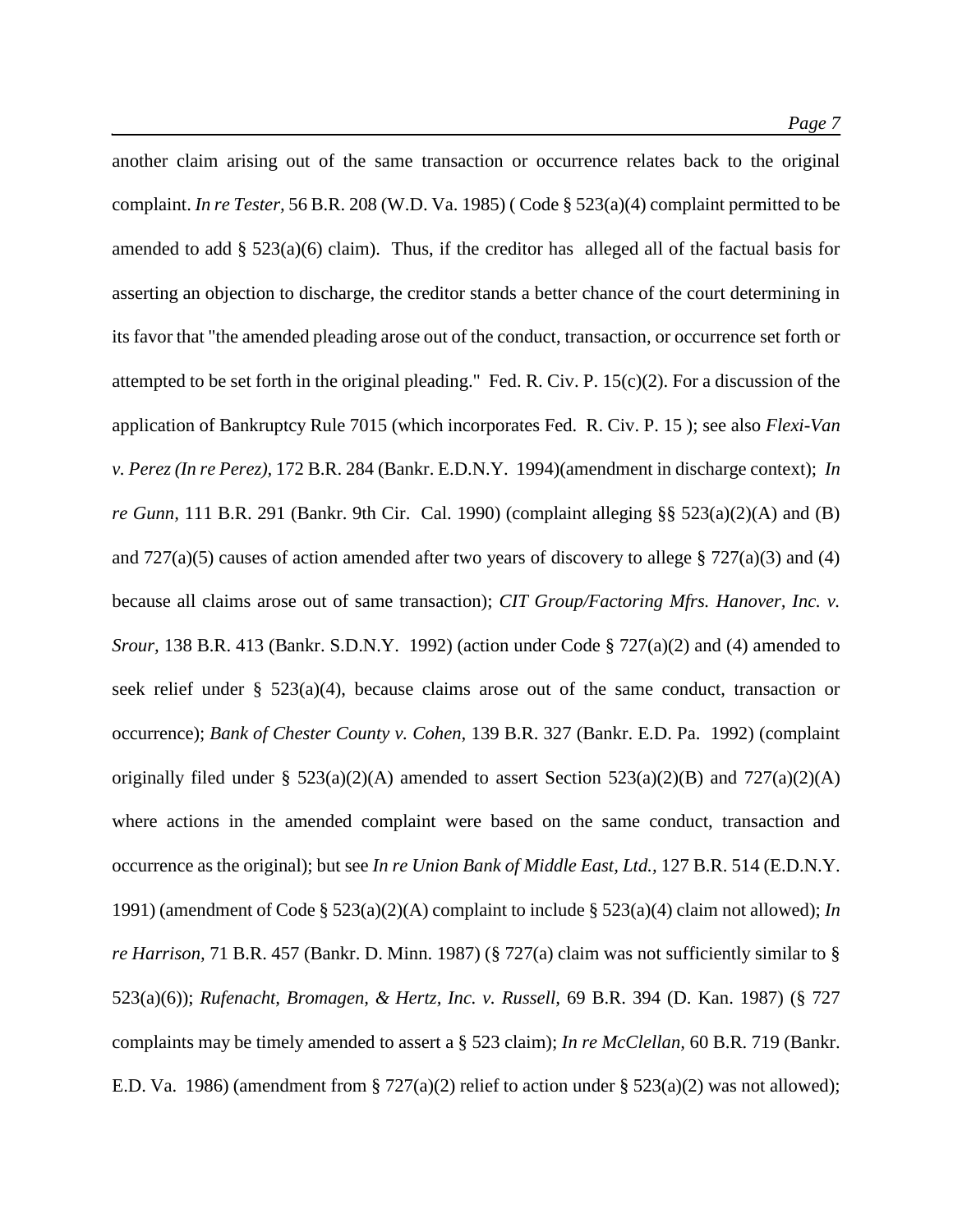*In re Grant,* 45 B.R. 262 (Bankr. D. Me. 1984) (§ 727 complaint could not be amended to allege § 523 cause of action because of "insufficient identity" between claims).

# **4. Don't ask for a jury trial**

Discharge proceedings are equitable actions tried without juries. *In re Hallahan,* 936 F.2d 1496 (7th Cir. 1991)*; In re Johnson,* 110 B.R. 433 (Bankr. W.D. Mo. 1990)*; but see In re Jensen,*  946 F.2d 369 (5th Cir. 1991) (in dicta suggesting that debtor did not waive the right to a jury trial but denying debtor jury trial because creditor filed a proof of claim regarding the debt); *Longo v. McLaren (In re McLaren),* 3 F.3d 958 (6th Cir. Ohio 1993)*.* Even when the creditor seeks a money judgment, the bankruptcy court gets to make the determination. *In re McLaren,* 3 F.3d 958 (6th Cir. 1993); *In re Hallahan,* 936 F.2d 1496 (7th Cir. 1991); *Harris v. U.S. Fire Ins. Co.,* 162 B.R. 466 (E.D. Va. 1994); *Citibank (South Dakota) N.A. v. Fisher (In re Fisher),* 186 B.R. 70 (Bankr. W.D. Ky. 1995).

In situations involving personal injury torts, the claim must be determined by the District Court and the parties are still entitled to a jury trial on the claim itself. See 28 U.S.C. §1411. Nevertheless, the question of discharge is determined by the court. *See In re Thompson,* 140 B.R. 979 (N.D. Ill. 1992).

#### **5. The Creditor has the burden of proof.**

The creditor has the burden to prove that the claim is not subject to discharge by a preponderance of the evidence. *Grogan v. Garner,* 498 U.S. 279, 111 S.Ct. 654, 112 L. Ed. 2d 755 (1991)*.*

# **5.1. Collateral Estoppel.**

If a state court has already made a determination, the Creditor may benefit by the doctrine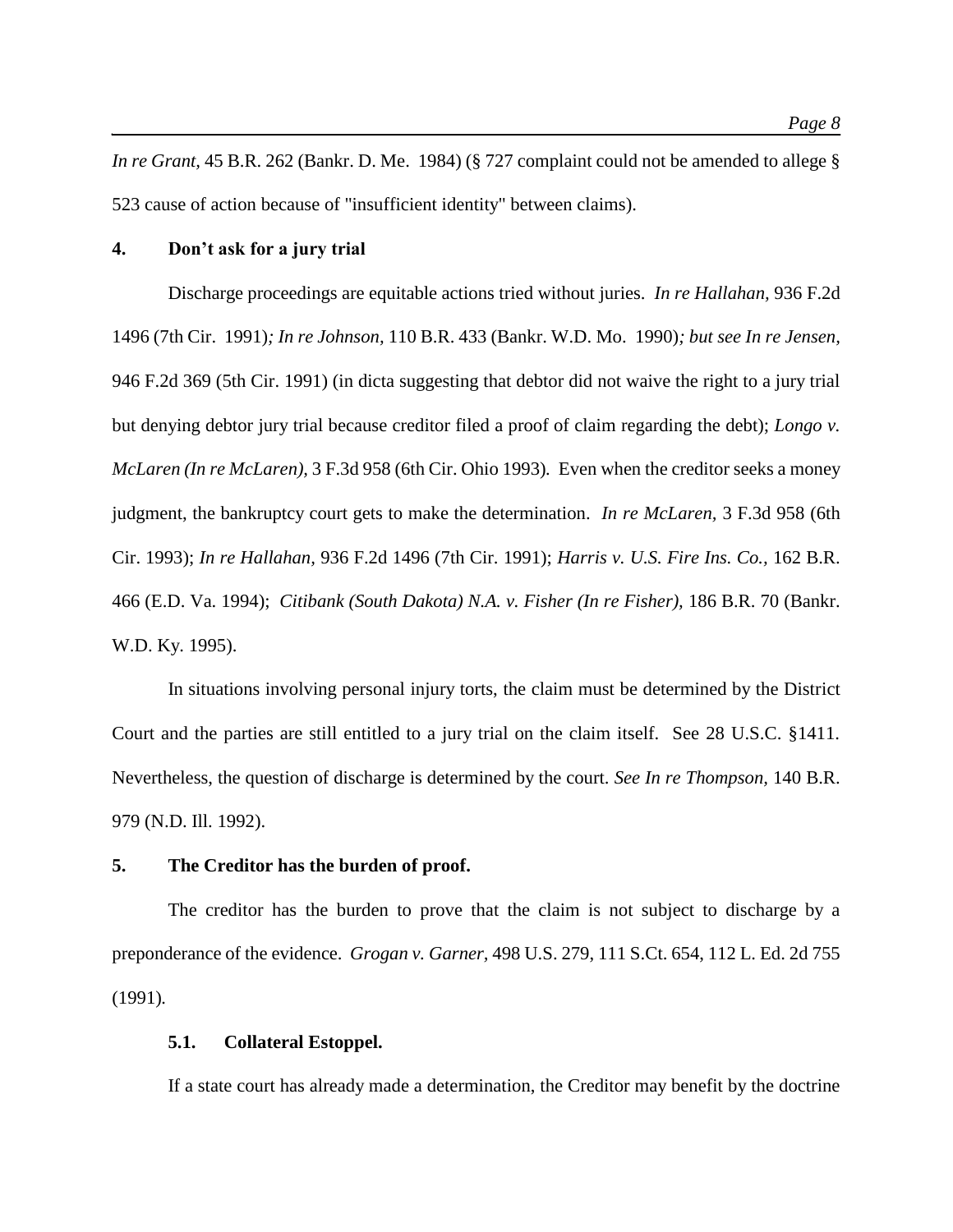of collateral estoppel or issue preclusion. *Grogan v. Garner,* 498 U.S. 279, 111 S. Ct. 654, 112 L. Ed. 2d 755 (1991). But you still need to show that the elements of the claim made in state court are the same elements associated with the Bankruptcy Court's determination of dischargeability. *In re Tsamasfyros,* 940 F.2d 605 (6th Cir. Ohio 1981). The elements of issue preclusion are (1) the issue to be decided by the bankruptcy court is identical to that involved in the prior litigation, (2) the issue was actually litigated, (3) the issue was determined by a valid and final judgment, (4) the determination of the issue was essential to the judgment, and (5) the standard of proof in the prior litigation was at least as high as the standard in the present litigation. *Spilman v. Harley,* 656 F.2d 224 (6th Cir. Ohio 1981). The application of issue preclusion will be discussed with the substantive aspects of the suit below.

# **6. Use caution when settling nondischargeable obligations.**

It has been held that where an obligation was created from embezzlement and this obligation is settled through a promissory note to repay and release, the debt has been held to be dischargeable absent fraud surrounding the note. *In re West,* 22 F.3d 775 (7th Cir. 1994); *but see United States v. Spicer,* 57 F.3d 1152 (D.C. Cir. 1995), *cert. denied*, 116 S.Ct. 701, 133 L. Ed. 2d 658 (1996) (type of debt is not altered through settlement agreement as settlement "makes the dishonest debtor no more honest, and no more entitled to relief").

#### **II. The Substantive Aspects of Objecting to Discharge**

Section 523(a) provides that the following debts are not discharged: (1) certain kinds of taxes, (2) claims created by certain wrongful acts of the debtor, (3) unlisted and unscheduled claims; (4) claims resulting from the fraud or defalcation by a fiduciary, (5) alimony, maintenance and support for a spouse or child, (6) willful and malicious injury, (7) fines, penalties and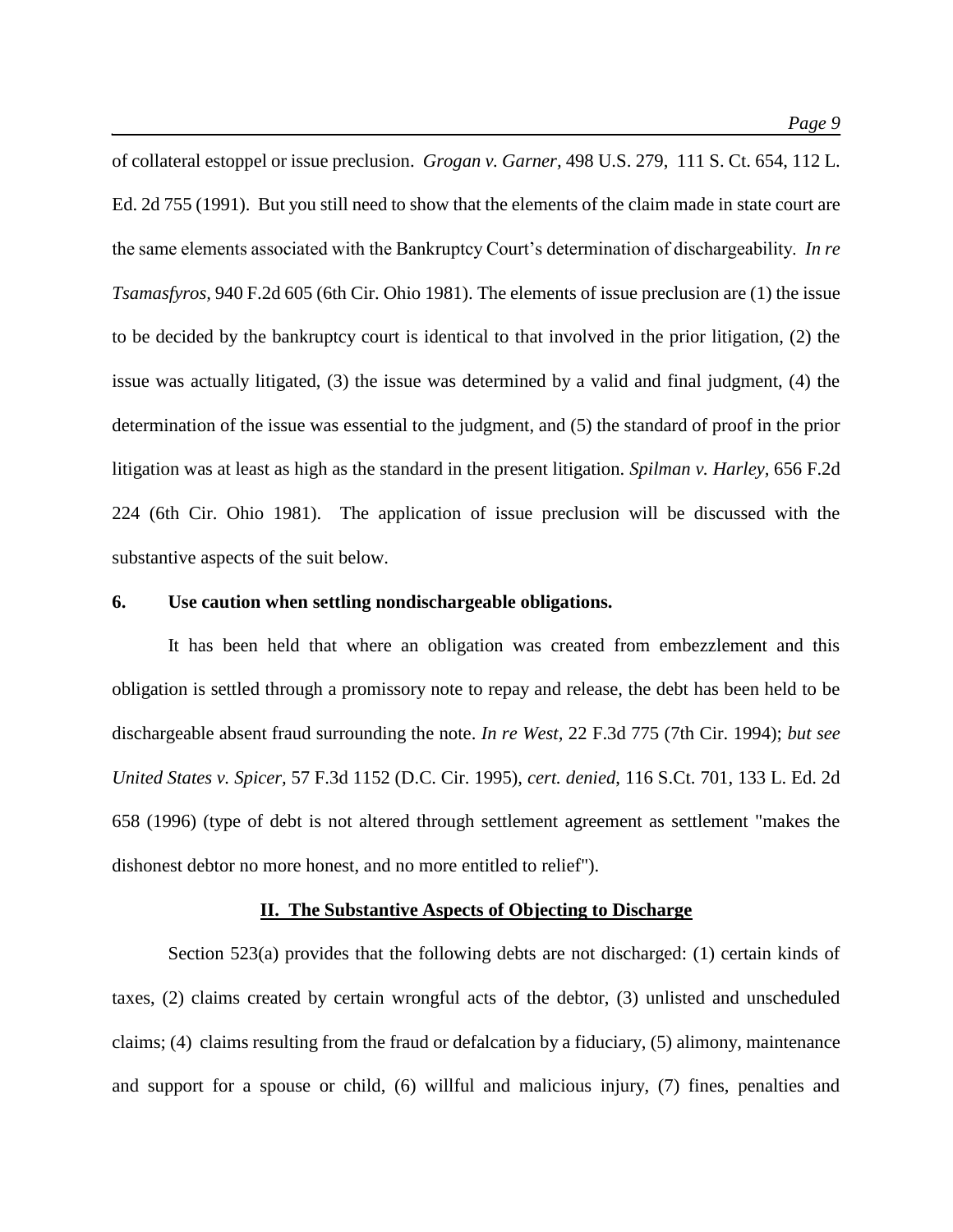forfeitures to a governmental unit, (8) student loans, (9) claims of wrongful death or personal injury resulting from the operation of a motor vehicle while intoxicated, (10) claims surviving prior bankruptcies, (11 and 12) claims relating to federally insured depository institutions, (13) restitution orders, (14) debts incurred to pay a tax that wasn't dischargeable, (15) claims associated with a divorce degree or settlement agreement not provide for in Section 523(5), (16) post petition fees or assessments by homeowners associations, (17) fees for filing cases, motions, complaints or appeals, and (18) funds owed to a state or state agency for support. This paper will discuss each of these sections in turn.

# **1. Certain taxes.**

The following taxes and customs duty are excepted discharge:

- (A) Taxes and duties entitled to priority;
- (B) Taxes for which a return was never filed or was late-filed less than two years before the bankruptcy case commenced; and
- (C) Taxes associated with the debtor's filing of a fraudulent return or willful attempt to evade or defeat a tax.

11 U.S.C. §523(a)(1). Other than these specifically enumerated exceptions, taxes are generally discharged in bankruptcy. If the underlying tax obligation is not dischargeable, pre-petition interest, post petition interest and penalties on these taxes are not dischargeable. *In re Larson,* 862 F.2d 112 (7th Cir. 1988) (pre-petition interest); *In re Hanna,* 872 F.2d 829 (8th Cir. 1989)(post petition interest); *In re Burns,* 887 F.2d 1541 (11th Cir. 1989) (post petition interest); 11 USC §  $523(a)(7)$  (fines, penalties, and forfeitures payable to a governmental unit are exempt from discharge); *but see In re Woodward,* 113 B.R. 680 (Bankr. D. Or. 1990) (citing cases holding that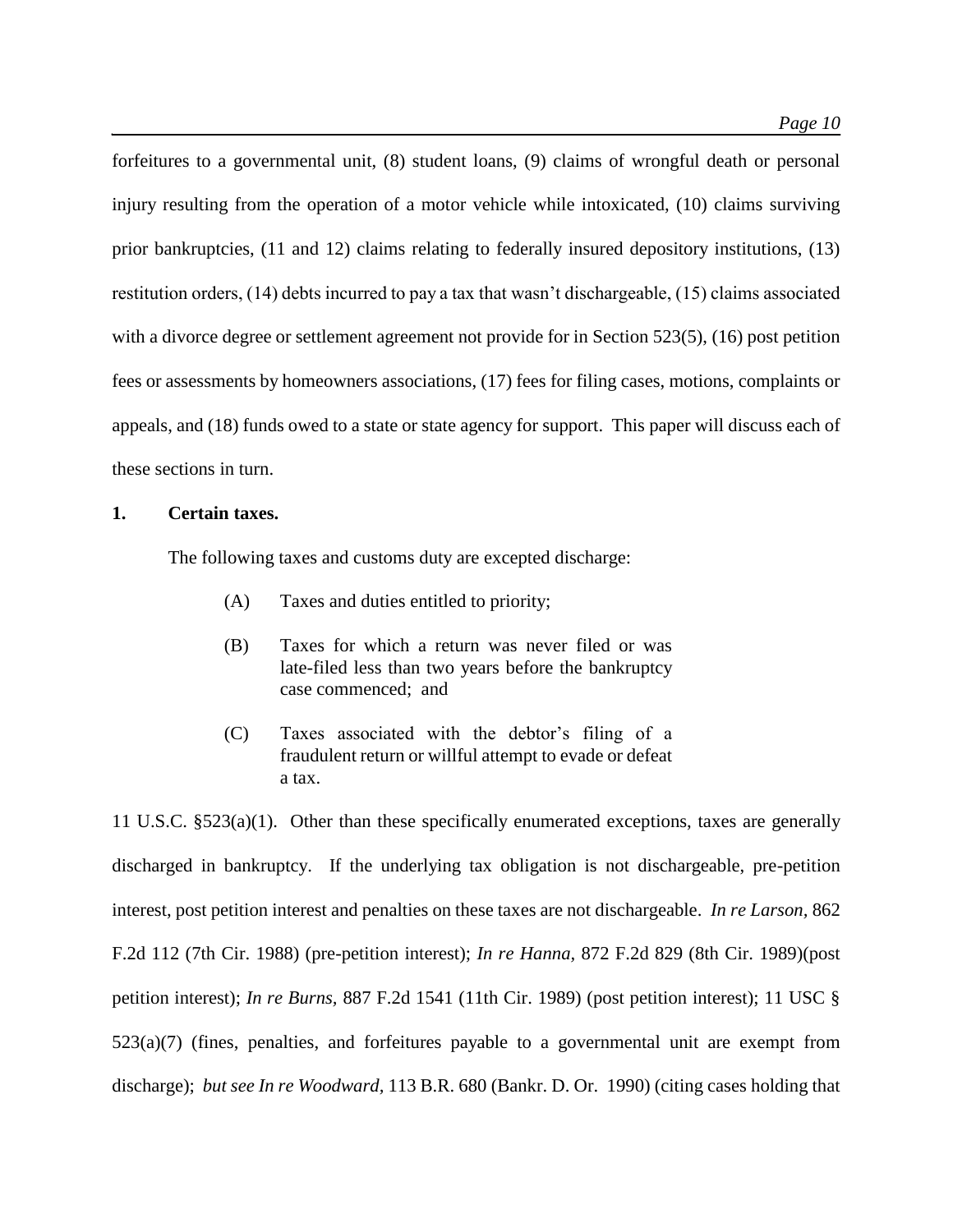post-petition interest is dischargeable). Non compensatory tax penalties are generally dischargeable.

# **1.1 Priority Taxes.**

Section  $523(a)(1)(A)$  prevents the discharge of the debtor's obligation to pay: (1) withholding taxes, (2) recently incurred taxes, and (3) taxes incurred during the period of time between an involuntary petition and the court's appointment of a trustee or order for relief. 11 USC § 507(a)(2), incorporating 11 USC § 502(f). This section incorporates Sections 507(a)(2) and 507(a)(8) in determining the dischargeability of the taxes. Both secured tax claims and unsecured tax claims are not discharged. *See In re Latulippe,* 13 B.R. 526 (Bankr. D. Vt. 1981) (the legislative history expresses an intent to make secured, as well as unsecured, tax claims nondischargeable).

To get the bankruptcy court to make a determination of whether certain taxes are dischargable, the debtor may desire to bring the action. *See* §523(c). Further, the provision in this section that provides for the continuing of the debt beyond bankruptcy "whether or not a claim" has been filed appears to be quite ominous. Specifically, the Tenth Circuit has found that the Internal Revenue Service may make a claim for taxes for a particular year, accept thedistribution provided by the Bankruptcy Court, and then audit the records to make additional claims for that same year. *DePaolo v. United States ex rel. IRS (In re DePaolo),* 45 F.3d 373 (10th Cir. Wyo. 1995).

Generally, the taxes and customs duties excepted from discharge fall within the following categories:

- (1) taxes on or measured by income or gross receipts; 11 USC  $\S 507(a)(8)(A)$
- (2) assessed property taxes; 11 USC § 507(a)(8)(B). See also *In re Davis,* 11 B.R. 621 (Bankr. N.D. Tex.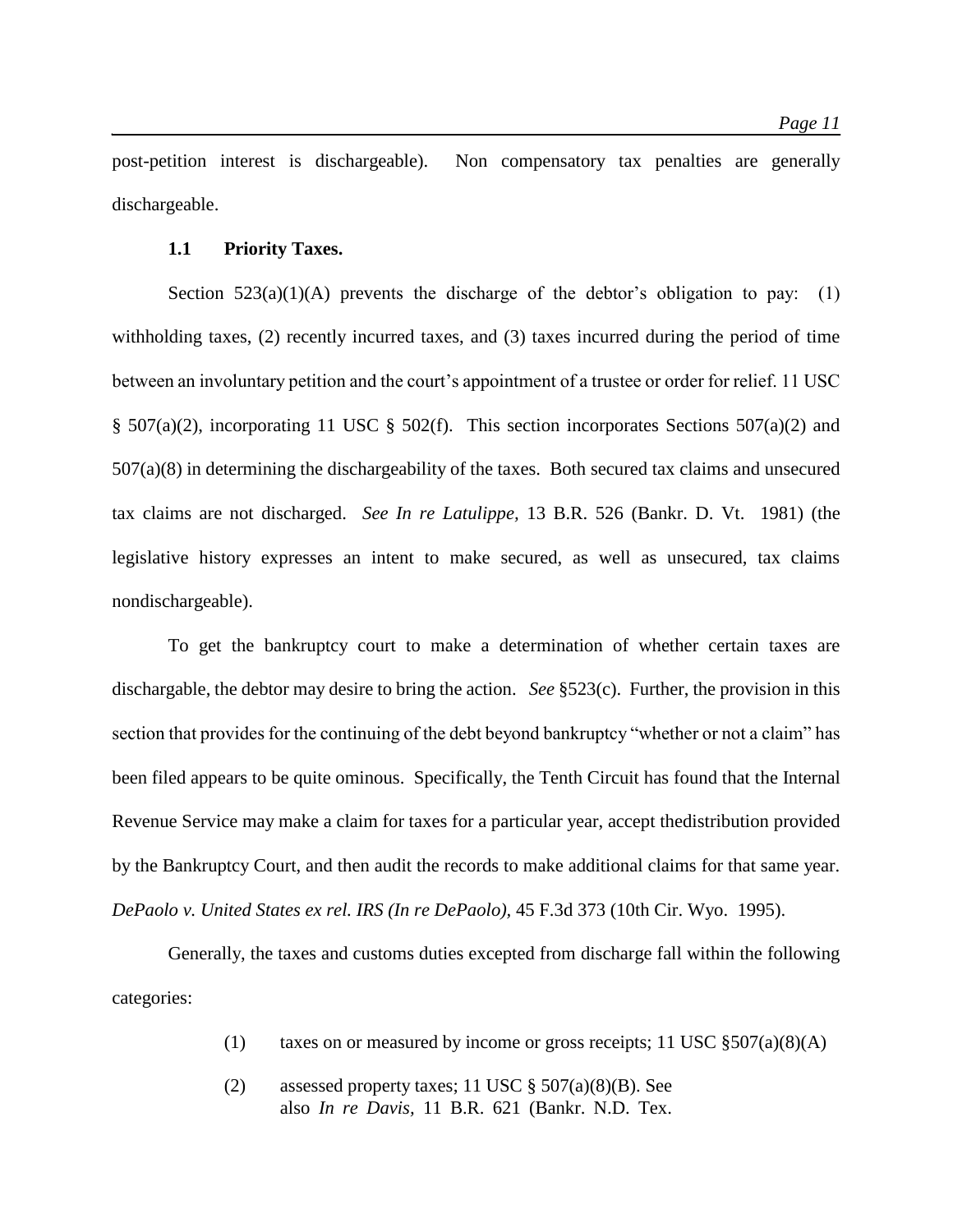1981) (the term "assessed" includes the procedure by which the property is listed, valued, and the pro rata tax claim determined).

- (3) taxes required to be collected or withheld and for which the debtor is liable in any capacity ("trust fund taxes"); 11 USC § 507(a)(8)(C). See *In re King,* 117 B.R. 339 (Bankr. W.D. Tenn. 1990) (state sales taxes are nondischargeable trust fund taxes); *In re Fernandez,* 130 B.R. 757 (Bankr. W.D. Mich. 1991) (100% penalty for failure of responsible party to pay withholding taxes is included in this section rather than Section 523(a)(7) on penalties); *United States v. Sotelo,* 436 U.S. 268, 98 S. Ct. 1795, 56 L. Ed. 2d 275 (1978) (under Bankruptcy Act 100% penalty on this section and not under penalty section).
- (4) certain employment taxes; 11 USC  $\S 507(a)(8)(D)$ .
- (5) certain excise taxes; 11 USC § 507(a)(8)(E). See *In re Payne,* 27 B.R. 809 (Bankr. D. Kan. 1983) (excise tax is a tax "imposed on the performance of an act, the engaging in an occupation or the enjoyment of a privilege"); *In re Grynberg,* 986 F.2d 367 (10th Cir. Colo. 1993), *cert. denied*, 114 S.Ct. 57, 126 L. Ed. 2d 27 (1993) (excise taxes include gift taxes); *In re Beaman,* 9 B.R. 539 (Bankr. D. Or. 1980) (excise tax includes amount to be paid to State in repayment for uninsured debtor's employee's injuries); *Yoder v. Ohio Bureau of Workers' Compensation (In re Suburban Motor Freight),* 998 F.2d 338 (6th Cir. 1993) (unpaid workers' compensation premiums are excise taxes).
- (6) customs duties on certain imported merchandise; 11 U.S.C. §507(a)(8)(F).
- (7) any penalty in compensation for actual pecuniary loss. 11 U.S.C. §507(a)(8)(G).

The taxes that aren't limited to a specific period of time (either two years pre-petition or three years

prepetition) are "trust fund taxes". *Rosenow v. Illinois, Dept. of Revenue,* 715 F.2d 277 (7th Cir.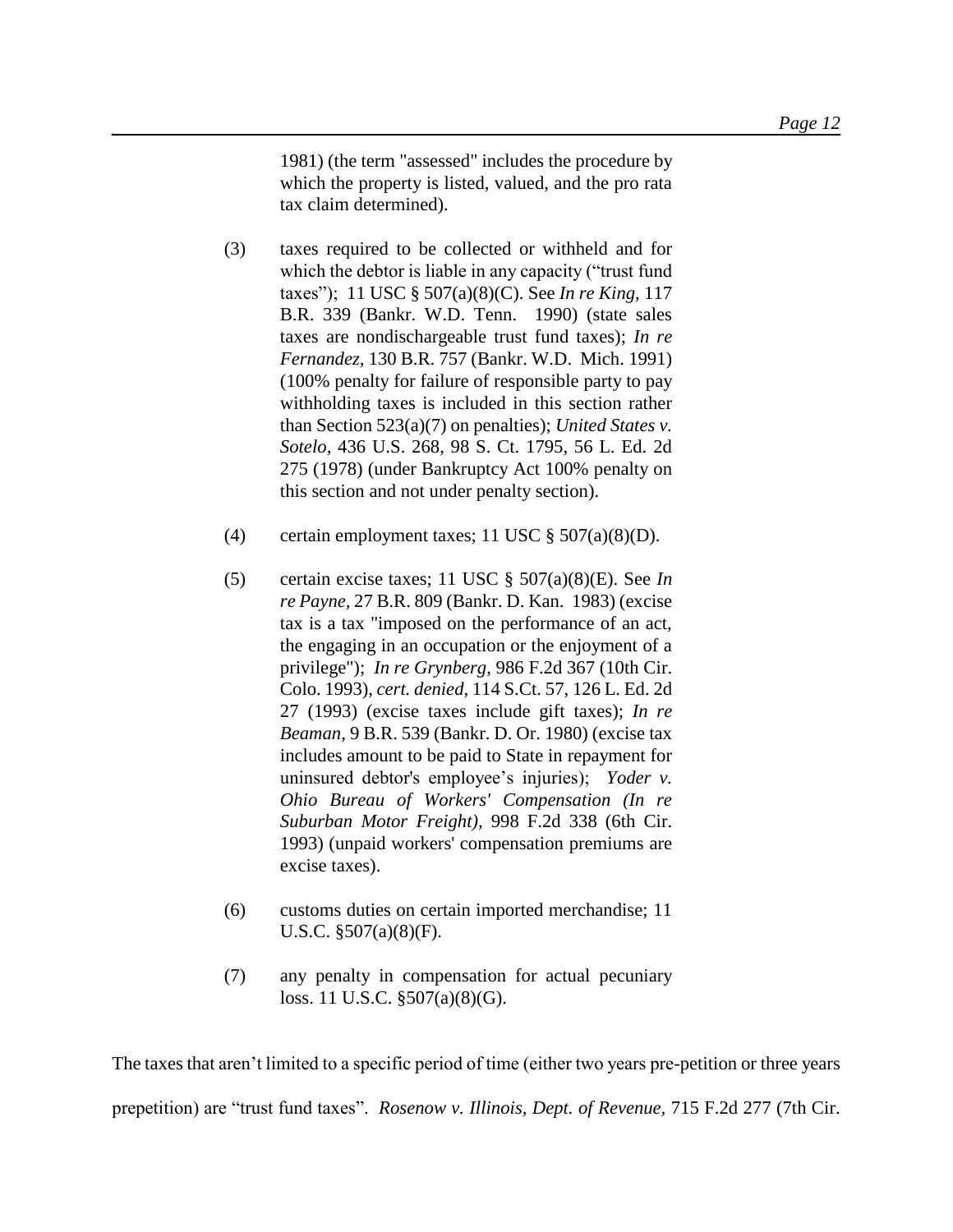Ill. 1983). Most of the taxes are given priority only for a limited time. This temporal aspect also affects the payment of the tax claims. If necessary for an effective reorganization, the court may instruct the taxing authority to apply payments to non-dischargeable taxes prior to applying payments to dischargeable taxes claims. *United States v. Energy Resources Co.,* 495 U.S. 545, 110 S.Ct. 2139, 109 L. Ed. 2d 580 (1990). However, courts have rejected the debtor's request to instruct the taxing authority as to the application of the payments in a Chapter 7 or liquidating Chapter 11 setting. *See In re Schilling,* 177 B.R. 862 (Bankr. N.D. Ohio 1995) (declining to instruct Internal Revenue Service as to allocation of tax payments between dischargeable and nondischargeable tax obligations in a Chapter 7 case); *In re Suburban Motor Freight,* 161 B.R. 640 (S.D. Ohio 1993) (not applicable to Chapter 7 corporate debtor); *but see In re Deer Park,* 136 B.R. 815 (Bankr. 9th Cir. Cal. 1992) (debtor can direct application in liquidating Chapter 11 plan), *aff'd,* 10 F.3d 1478 (9th Cir. 1993).

If a surety pays the claim, under some cases, that surety is subrogated to the rights of the taxing authority to the extent that the surety's claim is rendered not dischargeable. *In re Fields,*  926 F.2d 501 (5th Cir. 1991)*, cert. denied*, 112 S.Ct. 371, 116 L. Ed. 2d 323 (1991); *In re Waite,*  698 F.2d 1177 (11th Cir. 1983)*, reh'g denied*, 703 F.2d 582 (11th Cir. 1983)*, reh'g denied*, 703 F.2d 582 (11th Cir. Ga. 1983) *but see National Collection Agency, Inc. v. Trahan,* 624 F.2d 906 (9th Cir. 1980) (decided under the bankruptcy act).

# **1.2 Late Filed Taxes.**

If the Debtor fails to file a return or filed a late return within the two years immediately preceeding the bankruptcy case, Section  $523(a)(1)(B)$  excepts from discharge debts the debts relating to the return. The debtor's intent or lack of knowledge concerning the requirement to pay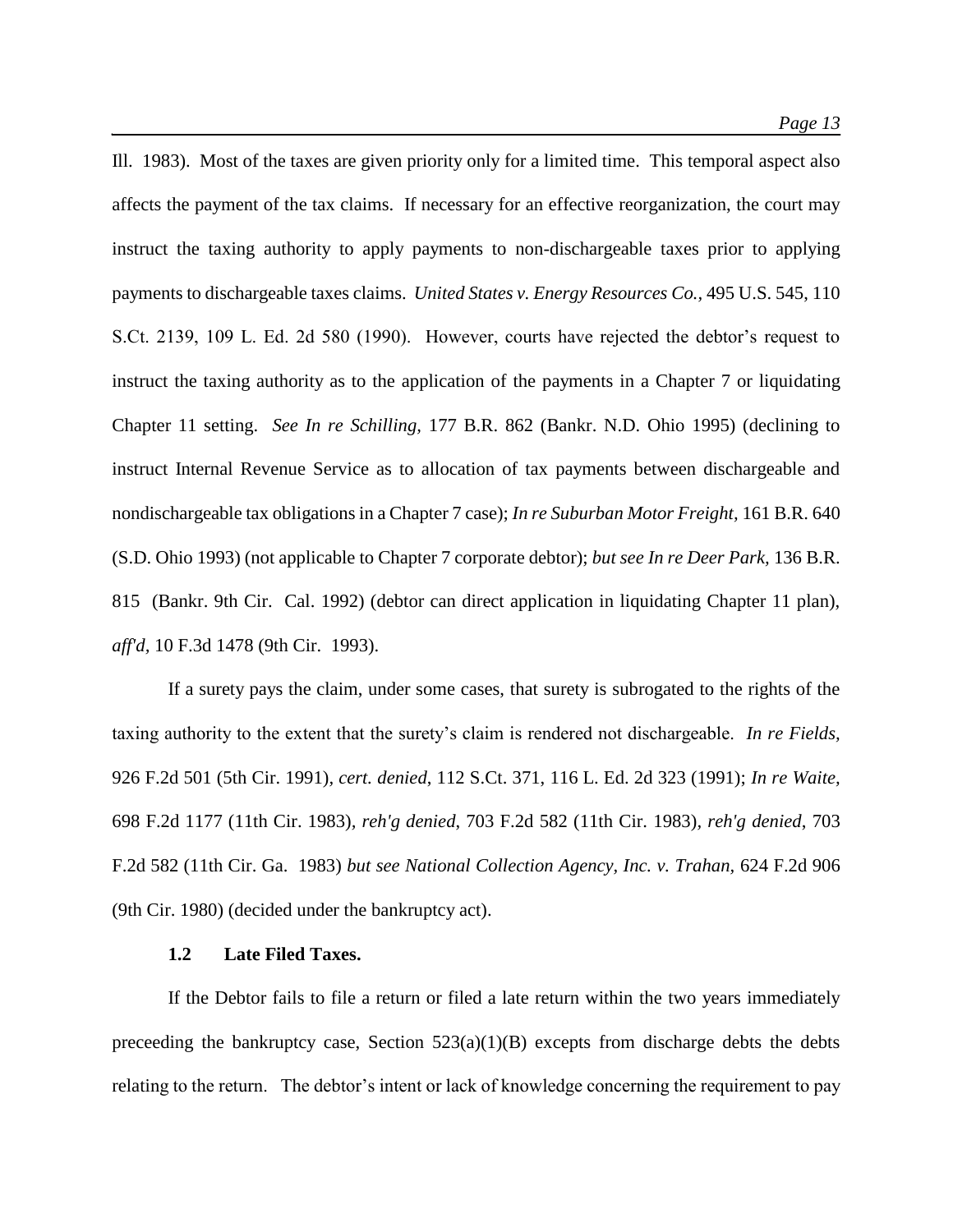the tax is not a defense to an objection to discharge under this section. *Spain v. United States (In re Spain),* 182 B.R. 233 (Bankr. S.D. Ill. 1995). Similarly, even though 26 U.S.C. §602(b)(1) allows the Secretary of the Treasury to prepare a substitute return, this substitute return is not equivelent to the tax payer filing a return. *In re Bergstrom,* 949 F.2d 341 (10th Cir. Wyo. 1991); *In re Pruitt,*  107 B.R. 764 (Bankr. D. Wyo. 1989); *In re Hofmann,* 76 B.R. 853 (Bankr. S.D. Fla. 1987); *Delaney v. United States (In re Delaney),* 177 B.R. 251 (Bankr. E.D. La. 1994); *but see Gless v. USA/IRS (In re Gless),* 181 B.R. 414 (Bankr. D. Neb. 1993) (where debtor cooperated with the Secretary of the Treasury in preparing and filing the return).

If the return is filed but the filing is late the government is afforded at least two years to effect collection before the debtor can discharge the debt. At the same time, if the debtor completely fails to file a tax return, taxes for years ending within three years are also excepted from discharge. 11 USC  $\S$  507(a)(8)(A)(i) (incorporated into 11 USC  $\S$  523 by subsection (a)(1)(A)). The three-year period begins on the date the return is originally due. *Pan American Van Lines v. United States,* 607 F.2d 1299 (9th Cir. Cal. 1979); *In re Wood,* 866 F.2d 1367 (11th Cir. Fla. 1989).

#### **1.3 Fraudulent Return or Willful Attempt to Evade Tax.**

Section  $523(a)(1)(C)$  provides that debts for taxes relating to fraudulent returns or for which the debtor "willfully attempted in any manner to evade or defeat such tax" are nondischargeable. *Cassidy v. Commissioner,* 814 F.2d 477 (7th Cir. 1987)*.* Acts such as (1) claiming an imaginary child as a dependent have been determined to fall within this exception to discharge ( *In re Harris,* 59 B.R. 545 (Bankr. W.D. Va. 1986)); (2) using false W-2 Forms *(In re Gilder,* 122 B.R. 593 (Bankr. M.D. Fla. 1990)*; Ketchum v. United States,* 177 B.R. 628 (E.D. Mo.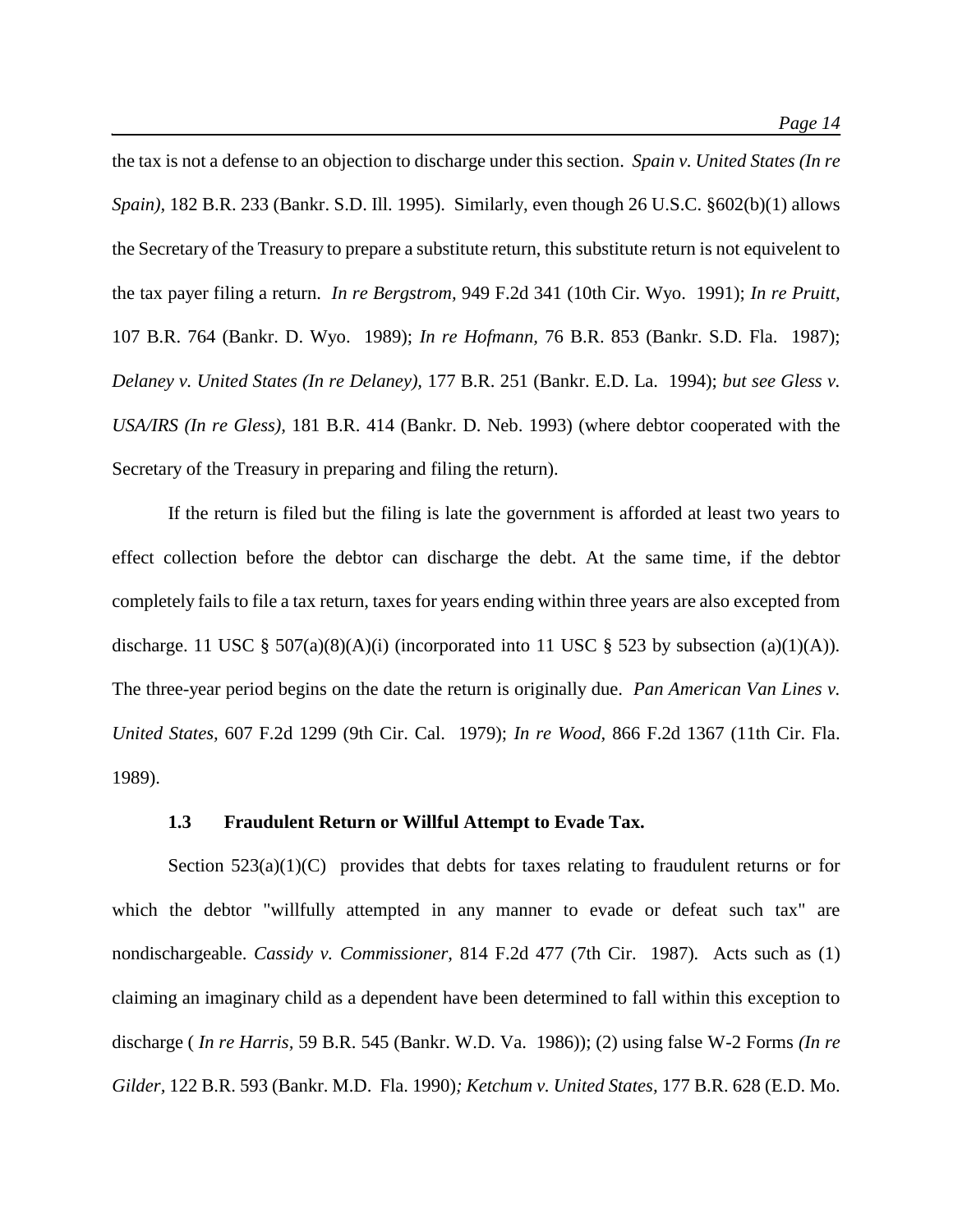1995); and (3) titling real property in the names of others to evade the taxes *(In re Jones,* 116 B.R. 810 (Bankr. D. Kan. 1990).

The Internal Revenue Service has the burden of proof to establish: (1) debtor's knowledge of the falsehood; (2) debtor's intent to evade the taxes; and (3) an underpayment of taxes. *Brackin v. United States, IRS,* 148 B.R. 953 (N.D. Ala. 1992); *In re Kirk,* 98 B.R. 51 (Bankr. M.D. Fla. 1989); *In re Hopkins,* 133 B.R. 102 (Bankr. N.D. Ohio 1991). The court applies a the totality of circumstances test in determing each of these three elements. *Berzon v. United States,* 145 B.R. 247 (Bankr. N.D. Ill. 1992); *In re Kirk,* 98 B.R. 51 (Bankr. M.D. Fla. 1989)*.* Intent is inferred from such factors as significant understatements, failure to file returns, habitual late filings, failure to cooperate with the IRS, and implausible or inconsistent behavior. *Toti v. United States,* 149 B.R. 829 (E.D. Mich. 1993)*, aff'd*, 24 F.3d 806 (6th Cir. Mich. 1994)*, cert. denied*, 115 S.Ct. 482, 130 L. Ed. 2d 395 (1994); *In re Jones,* 116 B.R. 810 (Bankr. D. Kan. 1990).

The courts hold that any attempt to evade or defeat a tax, including omissions and commisions, and any willful attempt to avoid paying a tax fall within this provision. *Toti v. United States (In re Toti),* 24 F.3d 806 (6th Cir. Mich. 1994), *cert. denied*, 115 S.Ct. 482, 130 L. Ed. 2d 395 (1994) (acts of omission and comission fall within Section 523(a)(1)(C)); *Bruner v. United States (In re Bruner),* 55 F.3d 195 (5th Cir. La. 1995) (following Toti); *but see Internal Revenue Code. Haas v. IRS (In re Haas),* 48 F.3d 1153 (11th Cir. Ala. 1995) (Congress, which knew how to distinguish between evasion of tax and evasion of payment and this section does not apply to evasion of payment); *see generally*, *Ketchum v. United States,* 177 B.R. 628 (E.D. Mo. 1995) (a good discussion of the case law).

#### **2. For Claims When the Debtor made False Representations.**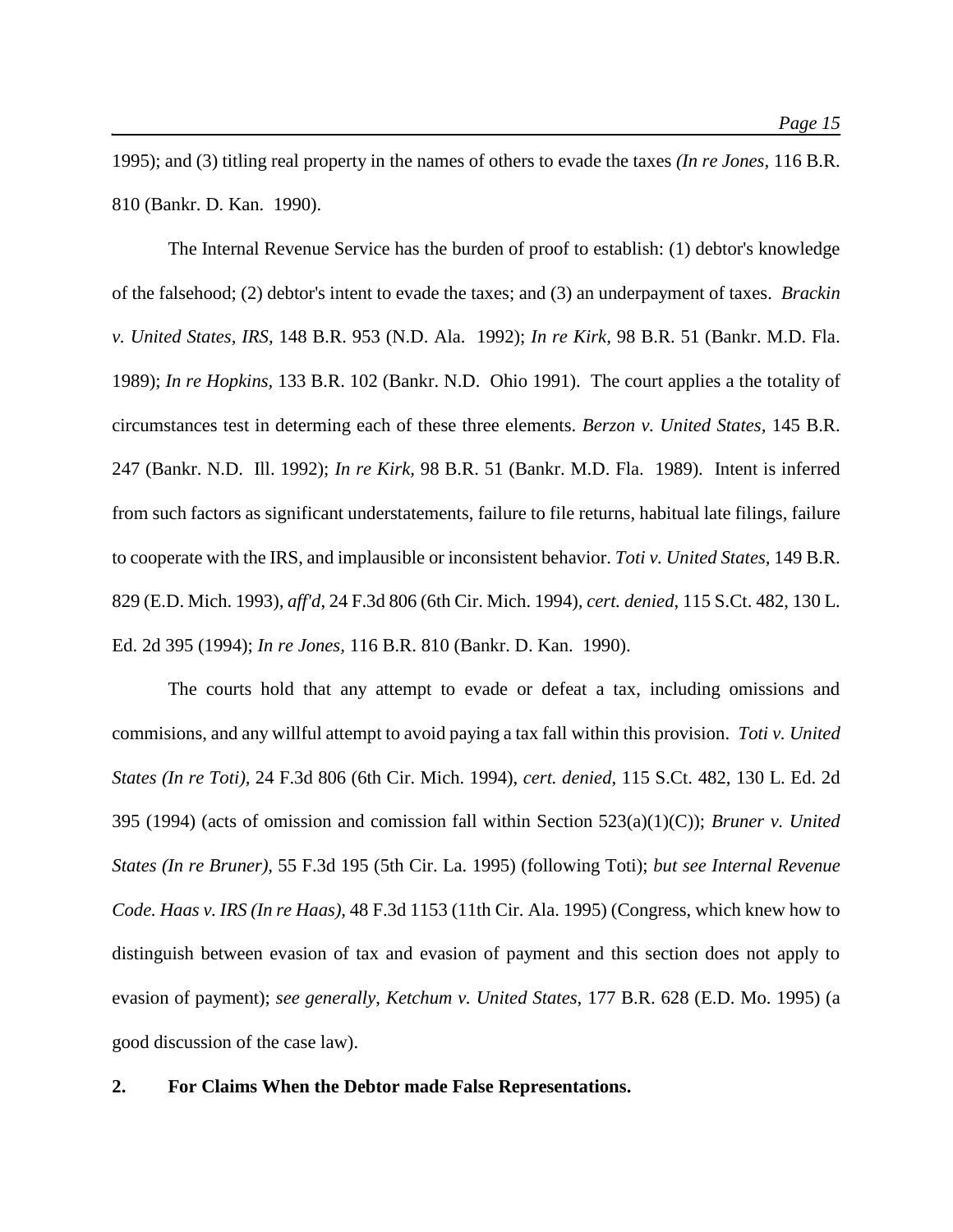The dischargeability of claims based upon false representations made by the debtor fall within two categories (1) false representations other than a statement respecting financial condition and (2) false statements relating to financial conditions.

# **2.1. Not relating to financial condition.**

The distinction between "false pretenses, a false representation, or actual fraud" appears to be the level of intentional conduct. "The 'fraud' referred to . . . means positive fraud, or fraud in fact, involving moral turpitude or intentional wrong . . .". *Neal v. Clark,* 95 U.S. 704, 24 L. Ed. 586 (1878); *In re Black,* 787 F.2d 503 (10th Cir. 1986); *Stanley H. Silverblatt Electrical Contractor, Inc. v. Marino,* 139 B.R. 380 (Bankr. D. Md. 1992). Actual fraud may also form the basis for an objection to discharge under Section 523(a)(6) for willful and malicious injury. *See Printy v. Dean Witter Reynolds, Inc.,* 110 F.3d 853 (1st Cir. 1997) (surveying circuit court opinions from the Third, Fourth, Fifth, Sixth, Eighth, Ninth, and Eleventh circuits interpreting "malicious").

The elements of a cause of action under this portion Section  $523(a)(1)(A)$ , appear to be:

- 1. A present material misrepresentation, either oral or in writing. *See In re Buttendorf,* 11 B.R. 558 (Bankr. D. Vt. 1981) (promises of future performance are insufficient); *In re Bogstad,* 779 F.2d 370 (7th Cir. 1985) (an important or substantial misrepresentation is needed); *Engler v. Van Steinburg,* 744 F.2d 1060 (4th Cir. 1984) (representation may be made orally or in writing); *In re Van Horne,* 823 F.2d 1285 (8th Cir. Iowa 1987) (silence or concealment may constitute the false representation).
- 2. Knowledge that the representation is false. *In re Colvin,* 117 B.R. 484 (Bankr. E.D. Mo. 1990) (discharge granted where mentally challenged debtor did not know the falsity of her statements); see also *Morimura, Arai & Co. v. Taback,* 279 U.S. 24, 73 L. Ed. 586, 49 S. Ct. 212 (1929) ("reckless indifference to actual facts" is equivalent to intentional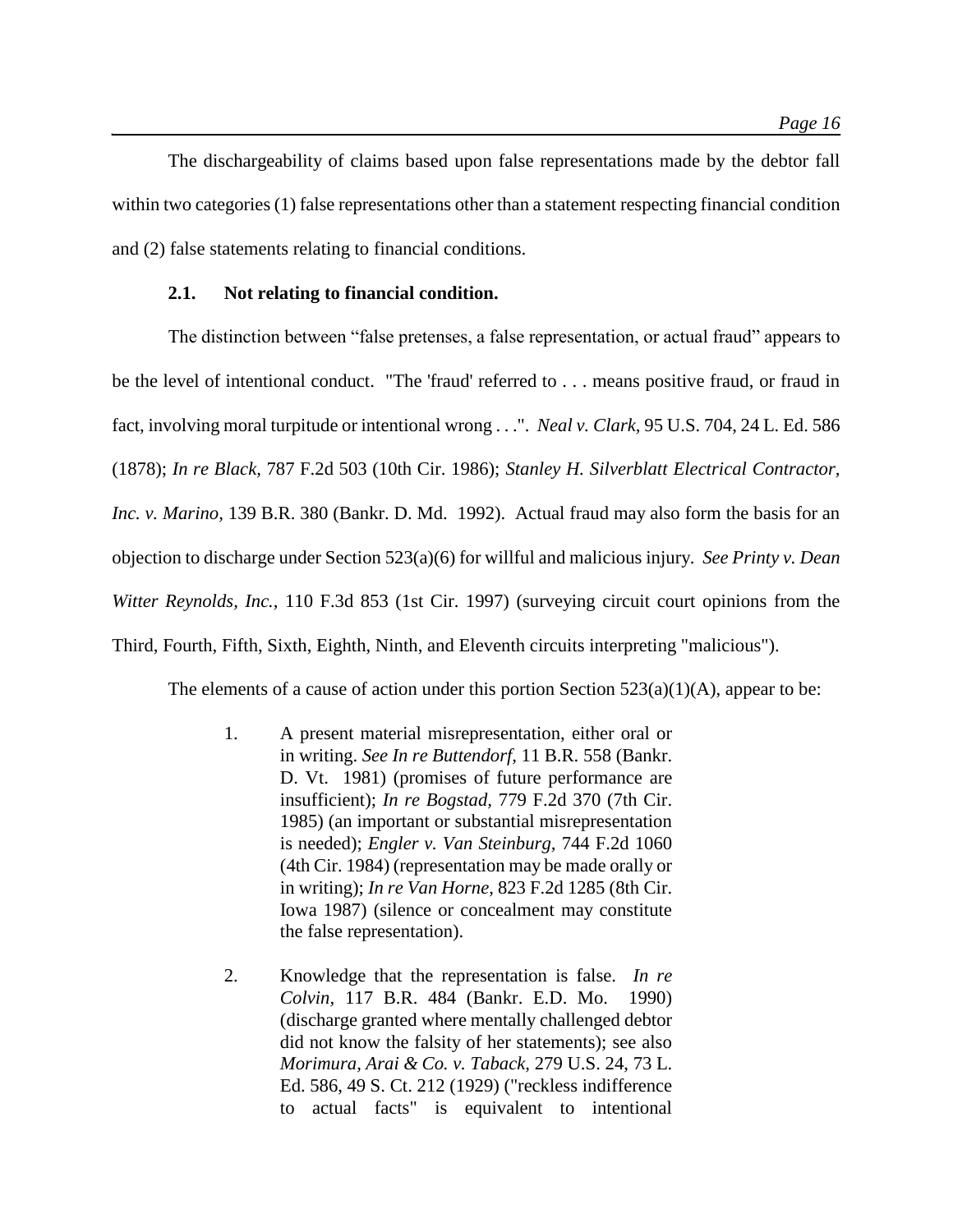misrepresentation).

- 3. Intent to defraud or deceive. *In re Devers,* 759 F.2d 751 (9th Cir. 1985); *FDIC v. Reisman,* 149 B.R. 31 (Bankr. S.D.N.Y. 1993) (intent to deceive may be inferred from surrounding circumstances). This intention is usually determined by the totality of the circumstances surrounding the representation. *Sinclair Oil Corp. v. Jones (In re Jones),* 31 F.3d 659, (8th Cir. 1994).
- 4. Justifiable Reliance by the creditor. *Field v. Mans,*  133 L. Ed. 2d 351, 116 S. Ct. 437 (1995); *See Greenfield State Bank v. Copeland,* 330 F.2d 767 (9th Cir. Cal. 1964) *(*no reliance in fact because the loan was granted before the representation); *In re Geyen,* 11 B.R. 70 (Bankr. W.D. La. 1981) (after the fact representations were not relied upon); *City Bank & Trust Co. v. Vann (In re Vann),* 67 F.3d 277 (11th Cir. 1995) (justifiable reliance means a creditor's conduct should be determined by the creditor's own capacity and knowledge); *In re Kirsh,* 973 F.2d 1454 (9th Cir. Cal. 1992) ("justifiable reliance" is required not "actual reliance" or "reasonable reliance").
- 5. Damage. *In re Collins,* 946 F.2d 815 (11th Cir. 1991); *In re Siriani,* 967 F.2d 302 (9th Cir. 1992).

As to these elements it should be understood that the courts are continually developing the concept of common law fraud and this area will incorporate that development. *Wingate v. Attalla (In re Attalla),* 176 B.R. 650 (Bankr. D.N.H. 1994) (Section 523(a)(2)(A) "has always been understood to incorporate common law development" of the concept).

# **2.2. Relating to Financial Conditions.**

Section  $523(a)(2)(B)$  requires that these representations be: (1) written, (2) material, (3) reasonably relied upon, and (4) made with the intention to deceive. The second and fourth elements are the same as the elements provided for under Section 523(a)(2)(A).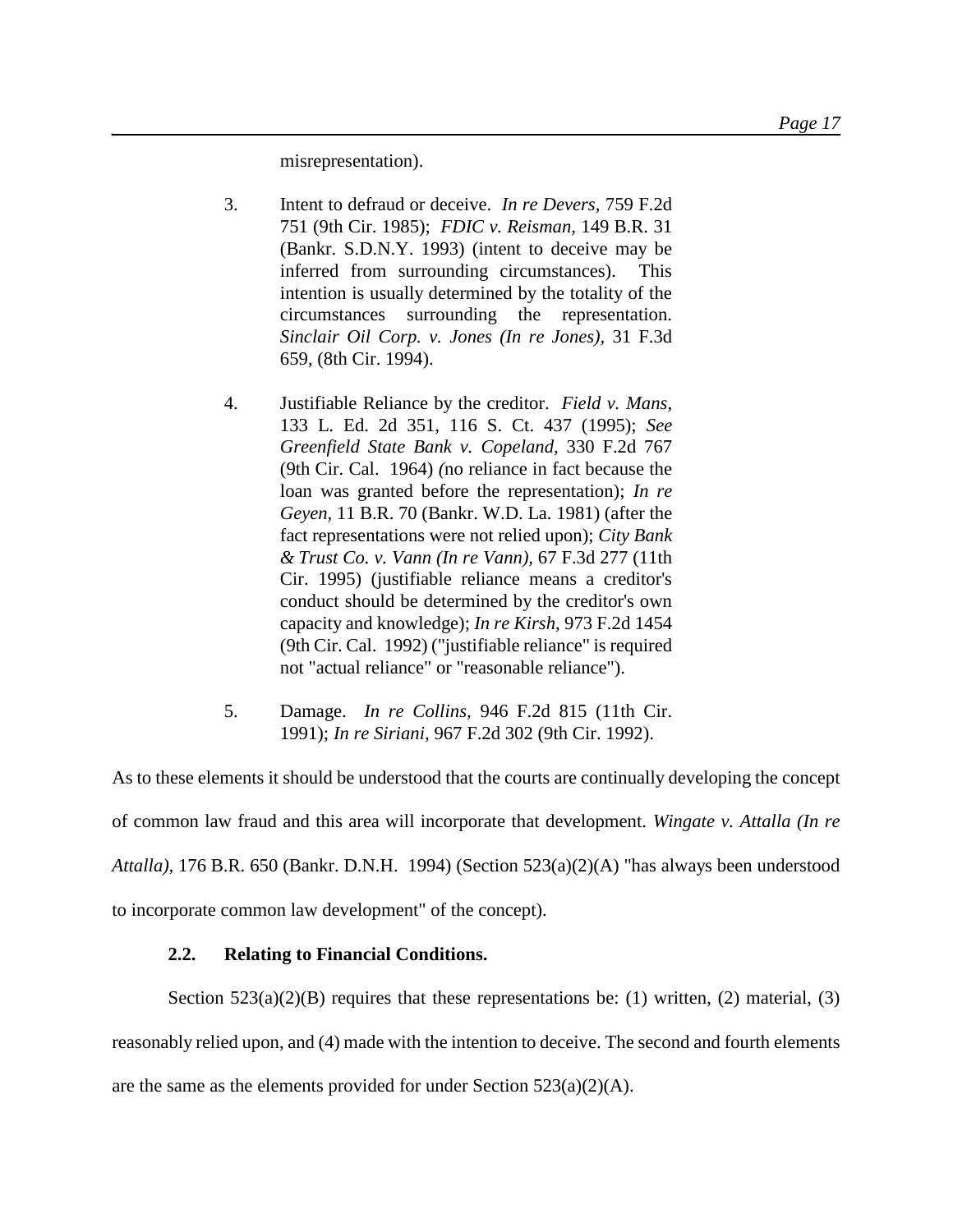The first element is that representations relating to financial condition must be in writing. Oral statements relating to financial condition do not form the basis for an objection to discharge. *Engler v. Van Steinburg,* 744 F.2d 1060 (4th Cir. 1984) (oral statement that property not subject to liens insufficient).

The third element, reasonable reliance, is a higher burden and requires more than just "justifiable reliance." Some courts require the creditor to show that it engaged in further investigation of the written financial statement of the debtor. *Kentile Floors, Inc. v. Winham,* 440 F.2d 1128 (9th Cir. Ariz. 1971) (creditor "acted unreasonably if it acted upon the . . . statement in extending credit without any further investigation."); *see also In re Smith,* 424 F. Supp. 858 (M.D. La. 1976); *Sweet v. Ritter Finance Co.,* 263 F. Supp. 540 (W.D. Va. 1967). The further investigation requirement appears to require the creditor to merely follow industry practices in relying upon the financial statement. *See In re Patch,* 24 B.R. 563 (D. Md. 1982); *In re Ardelean,*  28 B.R. 299 (Bankr. N.D. Ill. 1983).

In renewal situations, when the false documentation is only part of the renewal, the courts are split on whether a creditor must provide "new money" as a necessary element. *In re Gerlach,*  897 F.2d 1048 (10th Cir. Colo. 1990) (new money not required); *Cho Hung Bank v. Kim (In re Kim),* 62 F.3d 1511 (9th Cir. Cal. 1995) (although no additional money was provided, the court required an extension of repayment due date to form consideration associated with nondischargeability under Code §  $523(a)(2)$ ). For the courts requiring consideration, some hold that only the amount of the "new money" is except from discharge. *In re Barnacle,* 44 B.R. 50 (Bankr. D. Minn. 1984); *In re Wright,* 52 B.R. 27 (Bankr. W.D. Pa. 1985); *In re Curl,* 64 B.R. 14 (Bankr. W.D. Mo. 1986). Other courts except the debt represented by both the previous obligation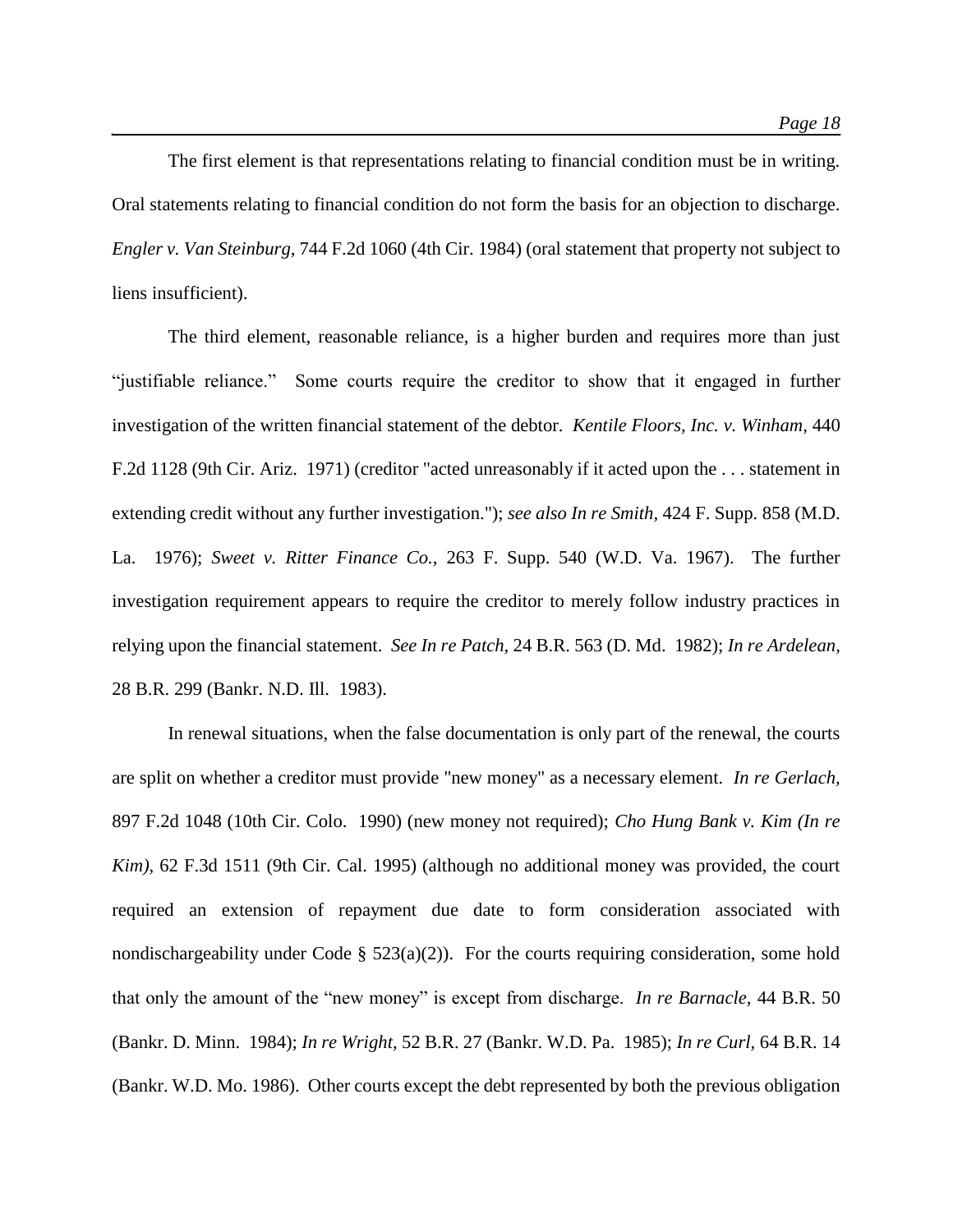and new money. *In re Carter,* 11 B.R. 992 (Bankr. M.D. Tenn. 1981); *In re Greenidge,* 75 B.R. 245 (Bankr. M.D. Ga. 1987); *In re Duncan,* 123 B.R. 383 (Bankr. C.D. Cal. 1991).

When the documentation is part of the original loan procedure, the debt arising from a renewal of the loan is should also be nondischargeable. *In re Liming,* 797 F.2d 895 (10th Cir. Okla. 1986) (creditor should not be forced to call loan after discovering falsity of financial statement in order to maintain rights). The idea is that a debtor shouldn't be able to benefit from a renewal because the renewal "makes the dishonest debtor no more honest, and no more entitled to relief Congress intended to reserve for the honest debtor." *United States v. Spicer,* 57 F.3d 1152 (D.C. Cir. 1995)*, cert. denied*, 116 S.Ct. 701, 133 L. Ed. 2d 658 (1996)*; see also Fuller v. Johannessen (In re Johannessen),* 76 F.3d 347 (11th Cir. Fla. 1996) ("the debtor's fraud should not be discharged simply because the debtor entered into a settlement agreement.").

#### **2.3 Purchasing of luxury goods on the eve of bankruptcy**

It is generally thought that when a debtor makes a purchase using a credit card, the debtor is impliedly representing that he intends to pay the credit card company for that purchase. *American Express Travel Related Servs. Co. v. Mc Kinnon (In re Mc Kinnon),* 192 B.R. 768 (Bankr. N.D. Ala. 1996) (majority of courts have adopted the implied representation theory); *Colonial Nat'l Bank USA v. Leventhal (In re Leventhal),* 194 B.R. 26 (Bankr. S.D.N.Y. 1996) (same). Because of this general theory, in the Bankruptcy Amendments and Federal Judgship Act of 1984, Congress adopted an subsection (C) to Section 523(a)(2). Basically, Section 523(a)(2)(C) excepts from discharge luxury purchases.

The Bankruptcy Reform Act of 1994 amended Section  $523(a)(2)(C)$  by increasing the monetary values associated with luxury purchases. Specifically, consumer debts of more than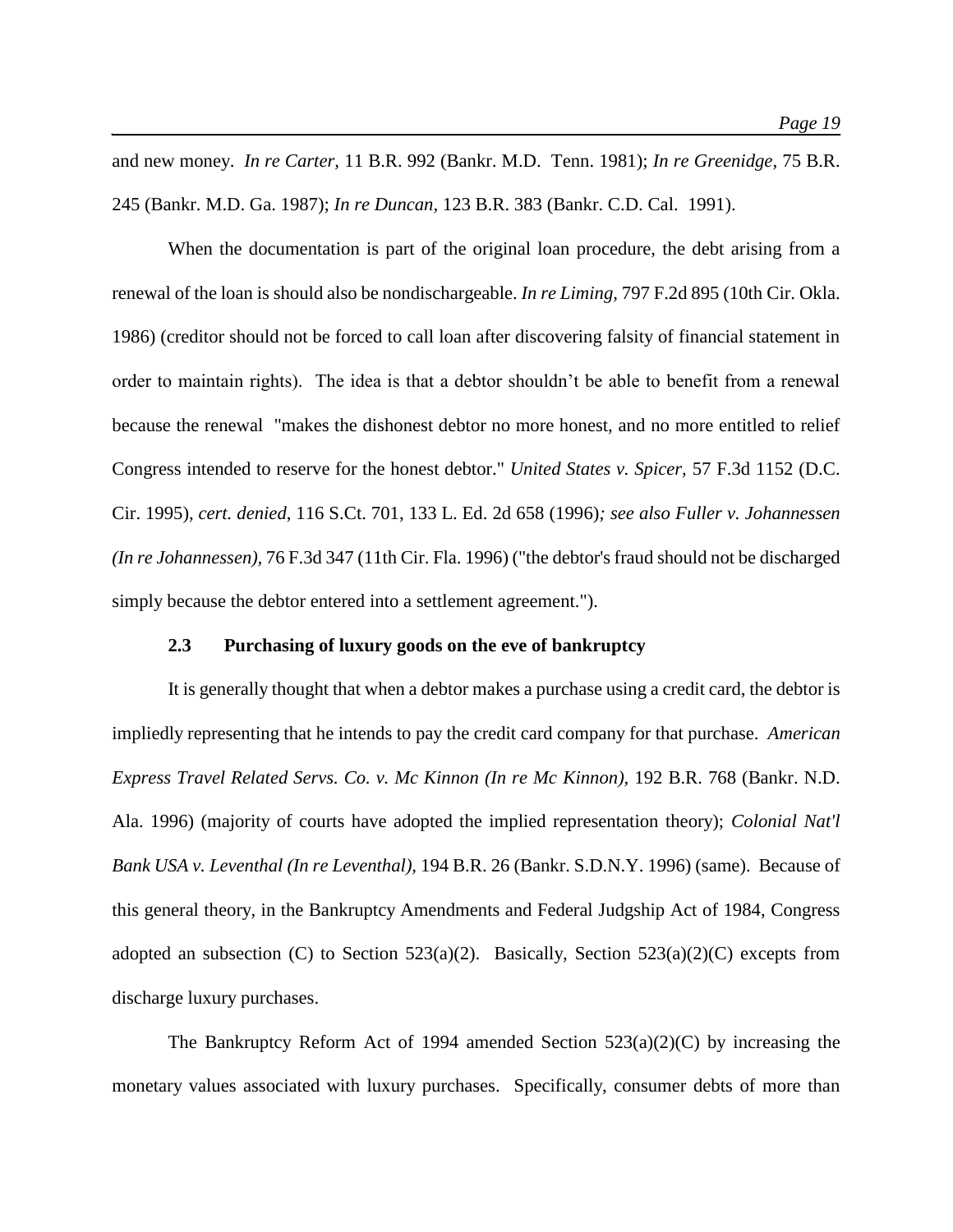\$1,000 owing to a single creditor for luxury goods or services which are incurred within 60 days of the bankruptty petition are now presumed to be excepted from discharge. In additin, if the debtor received aggregate cash advances during the 60 days immediately preceding the bankruptcy of more than \$1,000, these advances are presumed to be excepted from discharge. Advances for goods and services reasonably necessary to support the debtor or the debtor's dependents are not "luxury goods and services." *In re Koch,* 83 B.R. 898 (Bankr. E.D. Pa. 1988); *In re Claar,* 72 B.R. 319 (Bankr. M.D. Fla. 1987); *In re Smith,* 54 B.R. 299 (Bankr. S.D. Iowa 1985).

# **3. Unscheduled and Unlisted Creditors.**

Section  $523(a)(3)$  divides creditors into two categories: (1) those creditors that have claims against the debtor because of the debtor's wrongful acts under Section 523(a)(2), Section 523(a)(4) and Section 523(a)(6), and (2) all other creditors.

# **3.1 Creditors having claims "of the kind" specified under 523(a)(2), (4) and (6).**

If the creditor is not scheduled and doesn't have knowledge of the bankruptcy in time to file a dischargeability complaint, the creditor's claim is not discharged under this section. Courts have not yet determined the extent to which a creditor must show that his claim is "of the kind" specificed under Section  $523(a)(2)$ , (4) and (6). Some require a full trial of the claim others require a lesser degree of proof. See *Fidelity Nat'l Title Ins. Co. v. Franklin (In re Franklin),* 179 B.R. 913 (Bankr. E.D. Cal. 1995) (full trial with applicable substatnive law and proof for unscheduled fraud claim); *In re Haga,* 131 B.R. 320 (Bankr. W.D. Tex. 1991) (creditor need only show it has "a viable or colorable claim"); *In re Thompson,* 177 B.R. 443 (Bankr. E.D.N.Y. 1995) (debtor has burden of proof to show not a claim under Section  $523(a)(2)$ , (4) or (6)).

# **3.2 For creditors with claims not "of the kind" specified under 523(a)(2), (4) and (6).**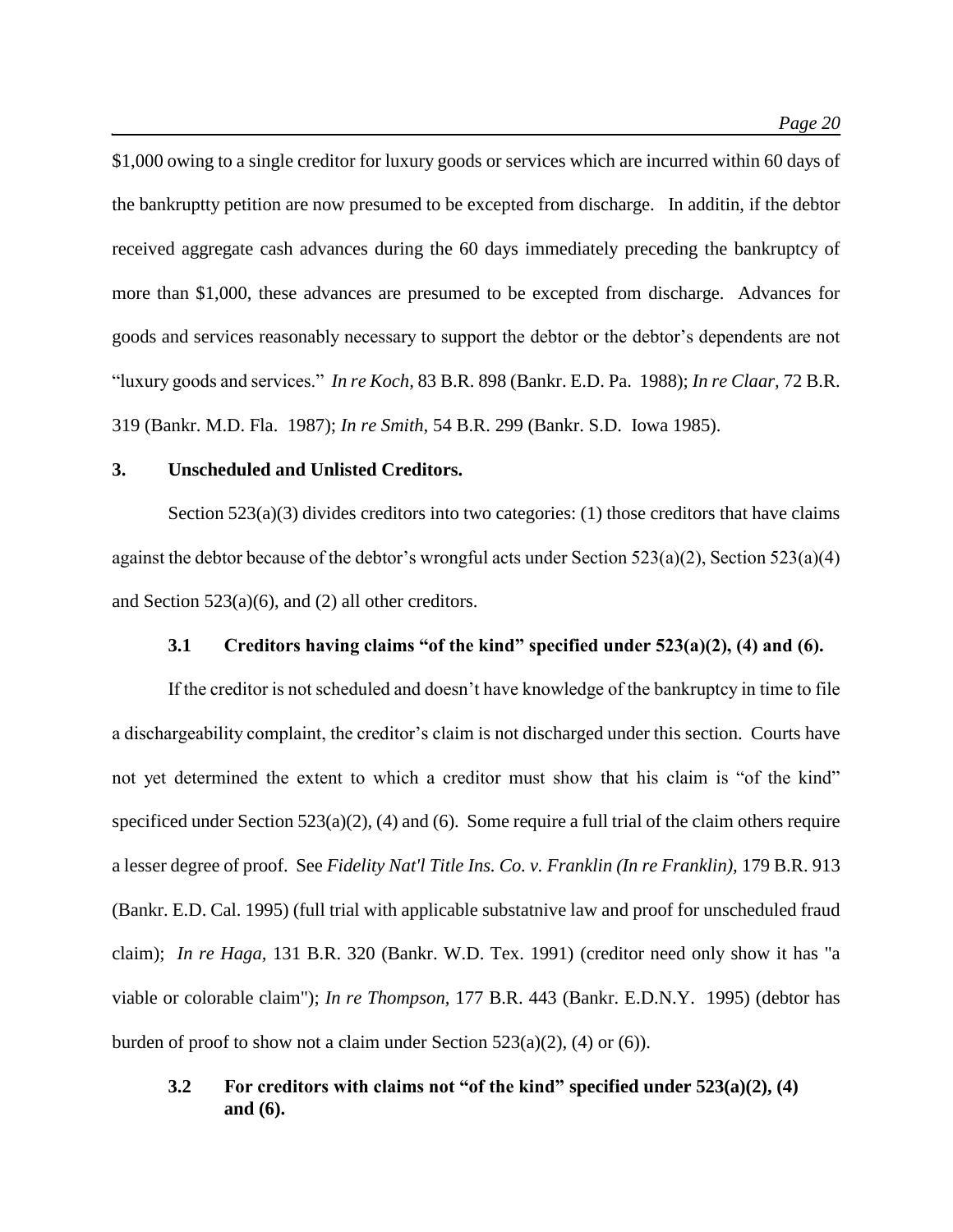For the second set of creditors, if the debtor knows of the creditor and fails to list and schedule the creditor, the claim is not discharged by the bankruptcy proceeding, unless the creditor receives notice or has actual knowledge of the filing of the bankruptcy in time to file a proof of claim. If the debtor knows of the creditor and knows the correct address of the creditor, the claim is similarly not discharged if the debtor fails to correctly list the creditor. *In re Gelman,* 5 B.R. 230 (Bankr. S.D. Fla. 1980) (exception applies where, knowing correct address, debtor gave wrong address and creditor had no actual knowledge of case); *Beverly Lumber Co. v. Nicholson (In re Nicholson),* 170 B.R. 153 (Bankr. W.D. Mo. 1994) (proper list includes viable addresses); *In re Faden,* 170 B.R. 304 (Bankr. S.D. Tex. 1994) (notice to subsidiary of creditor insufficient).

#### **3.3 Notice of Knowledge requirement.**

If the creditor has notice or knowledge of the bankruptcy, even though unscheduled and unlist, the creditor bears the burden of finding out the bar dates and filing a proof of claim. *In re Price,* 79 B.R. 888 (Bankr. 9th Cir. 1987), *aff'd*, 871 F.2d 97 (9th Cir. 1989). However, the creditor must receive the information by more than rumor. *In re Stratton,* 29 B.R. 93 (Bankr. W.D. Ky. 1983) (unsubstantiated rumor of bankruptcy is not sufficient); *In re Bosse,* 122 B.R. 410 (Bankr. C.D. Cal. 1990) (mere statement of intent to file made by debtor insufficient). The knowledge has to be (1) that the case was actually filed and (2) the location of the bankruptcy. *In re Layman,* 131 B.R. 495 (M.D. Fla. 1991).

If no bar debt for filing proofs of claims is set, such as a no-asset Chapter 7 case, the Bankruptcy Court for the District of South Carolina has held that it is technically never too late to file a timely proof of claim. Thus, the Bankruptcy Court for the District of South Carolina has concluded that an unscheduled creditor in a no-asset Chapter 7 case cannot take advantage of the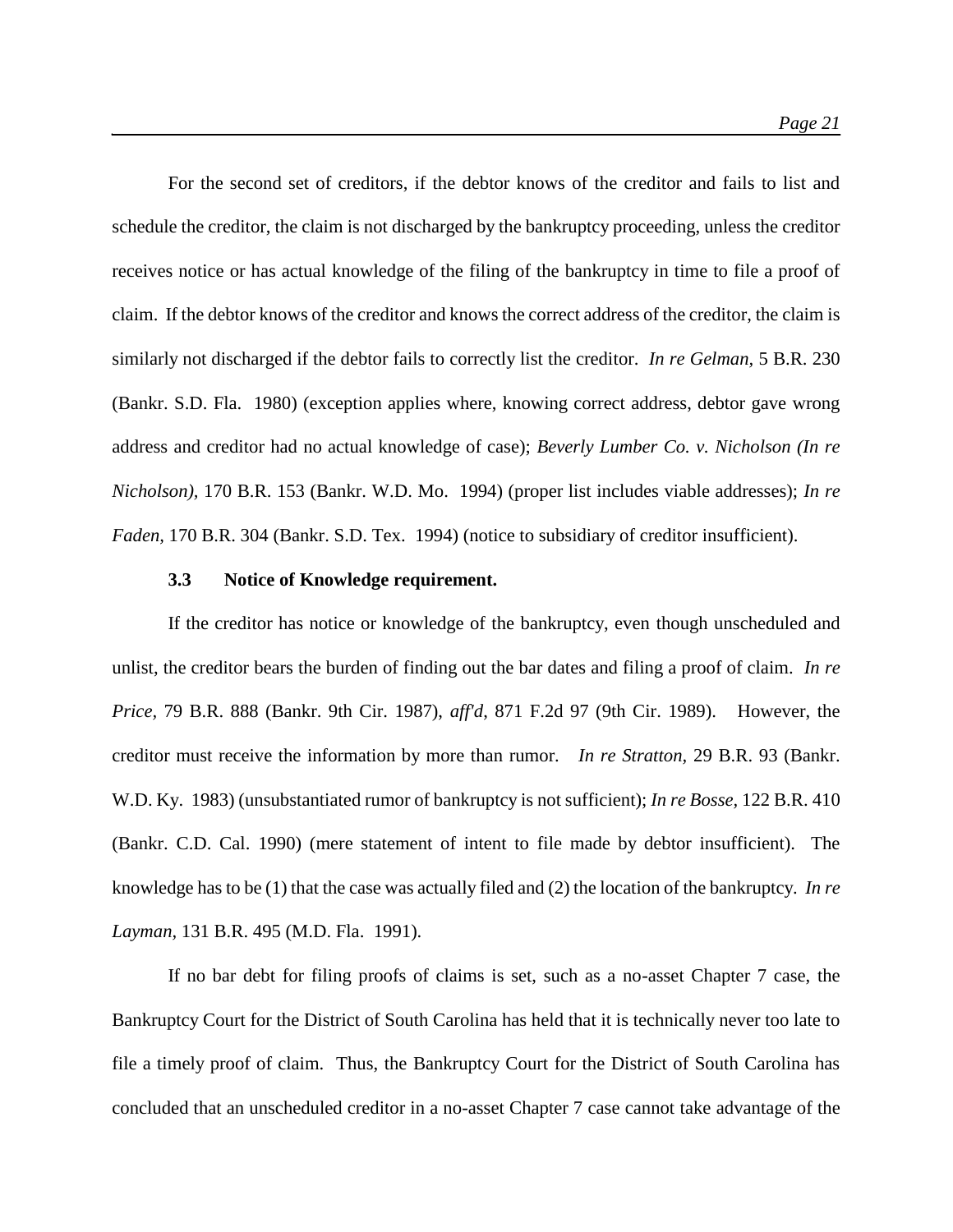exception provided by Code § 523(a)(3)(A) and the claim is discharged. In re Gardner, 194 B.R. 576 (Bankr. D.S.C. 1996). The Bankruptcy Court for the District of South Carolina has not addressed the issue of whether the Court should reopen a bankrutpcy case where an unscheduled debt was the result of an intentional design, fraud, or improper motive rather than due solely to negligence or inadvertence. *Stone v. Caplan (In re Stone),* 10 F.3d 285, 291 (5th Cir. 1994) (if part of an intentional design, fraud or improper motive, failure to include claim in no asset bankruptcy would render claim not subject to discharge).

# **4. Fraud and defalcation by a Fiduciary, embezzlement or larceny.**

If the debtor acted in a fiduciary capacity, Section  $523(a)(4)$  provides that the claims of fraud and defalcation against the fiduciary are not subject to discharge. In addition, all acts of embezzelment and larceny are exempted from discharge whether or not the debtor was acting in a fiduciary capacity.

#### **4.1 Fraud by a fiduciary.**

The fraud associated with a fiduciary's actions appears to be similar to the fraud found in Section 523(a)(2), however, the burden upon the creditor is lessened by the fiduciary's duty of good faith, loyalty and full disclosure. In addition, the creditor appears to have the right to rely upon the fiduciary as a matter of law.

The definition of "fiduciary" includes persons acting under an objectively manifested, pre-existing, and binding relationship. *Davis v. Aetna Acceptance Co.,* 293 U.S. 328, 55 S.Ct. 151, 79 L. Ed. 393 (1934); *LSP Investment v. Bennett,* 989 F.2d 779 (5th Cir. Tex. 1993); *Lewis v. Scott (In re Lewis),* 97 F.3d 1182 (9th Cir. 1996). The express trust may arise from contract, from statute, or may be inferred from conduct but some courts have required an identifiable trust corpus.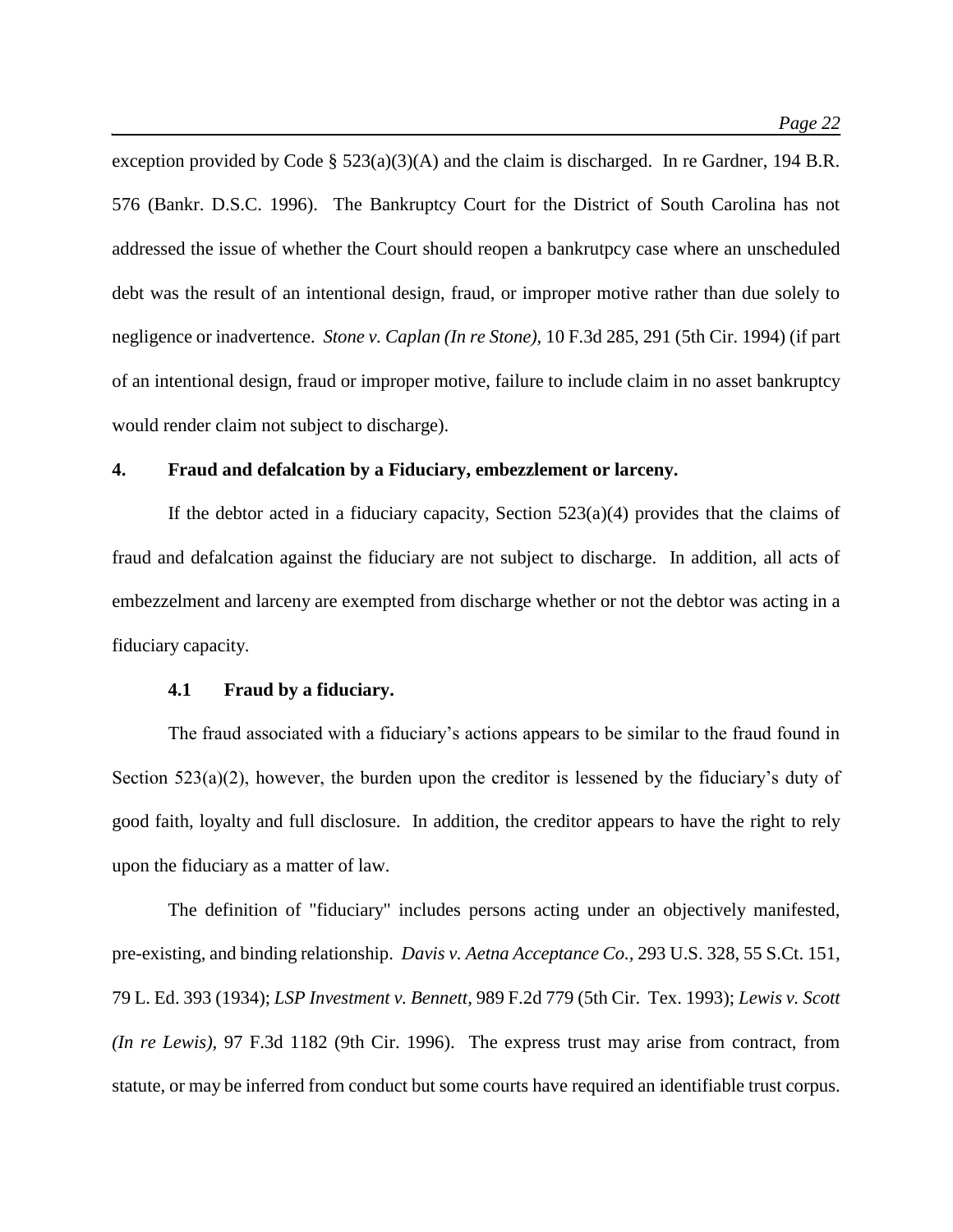*Evans v. Pollard (In re Evans),* 161 B.R. 474 (9th Cir. 1992) (breach of general fiduciary obligations are insufficient and claim must involve money or property entrusted to the fiduciary). Even though the trust may be inferred, this exception has been held not to apply to equitable, implied or constructive trusts. *In re Stone,* 91 B.R. 589 (D. Utah 1988); *In re Freeman,* 101 B.R. 698 (Bankr. E.D. Okla. 1989).

#### **4.2 Defalcation by a fiduciary.**

Defalcation is the "misappropriation of trust funds or money held in a fiduciary capacity; failure to properly account for such funds." Black's Law Dictionary, (5th Ed. 1961); *see also In re Matheson,* 10 B.R. 652 (Bankr. S.D. Ala. 1981) (using trust fund for any purpose other than the intended purpose constitutes defalcation); *In re Duttenhofer,* 12 B.R. 926 (Bankr. C.D. Cal. 1981) (inability to account for use of trust funds is defalcation); *In re Beach,* 13 B.R. 759 (Bankr. M.D. Ala. 1981) (failure to account for and turn over money collected is defalcation); *In re Gonzales,* 22 B.R. 58 (Bankr. 9th Cir. Cal. 1982) (misapplying construction funds is defalcation). Defalcation does not require an intentional conduct and may simply be a willful neglect of duty. *See In re Moreno,* 892 F.2d 417 (5th Cir. 1990).

Upon insolvency, corporate officers and directors are fiduciaries of the creditors of the corporation. *In re Bernard,* 87 F.2d 705 (2d Cir. N.Y. 1937) (based on common law and statute, the Honorable Learned Hand found a fiduciary relationship between corporate officers and creditors); *See also In re Long,* 774 F.2d 875 (8th Cir. 1985) (upon insolvency, director has a fiduciary duty owing to creditors); *In re Chavez,* 140 B.R. 413 (Bankr. W.D. Tex. 1992) (complaint filed against former president and chief executive officer of bank for defalcation); *Berres v. Bruning,* 143 B.R. 253 (D. Colo. 1992) (common law creates a fiduciary relationship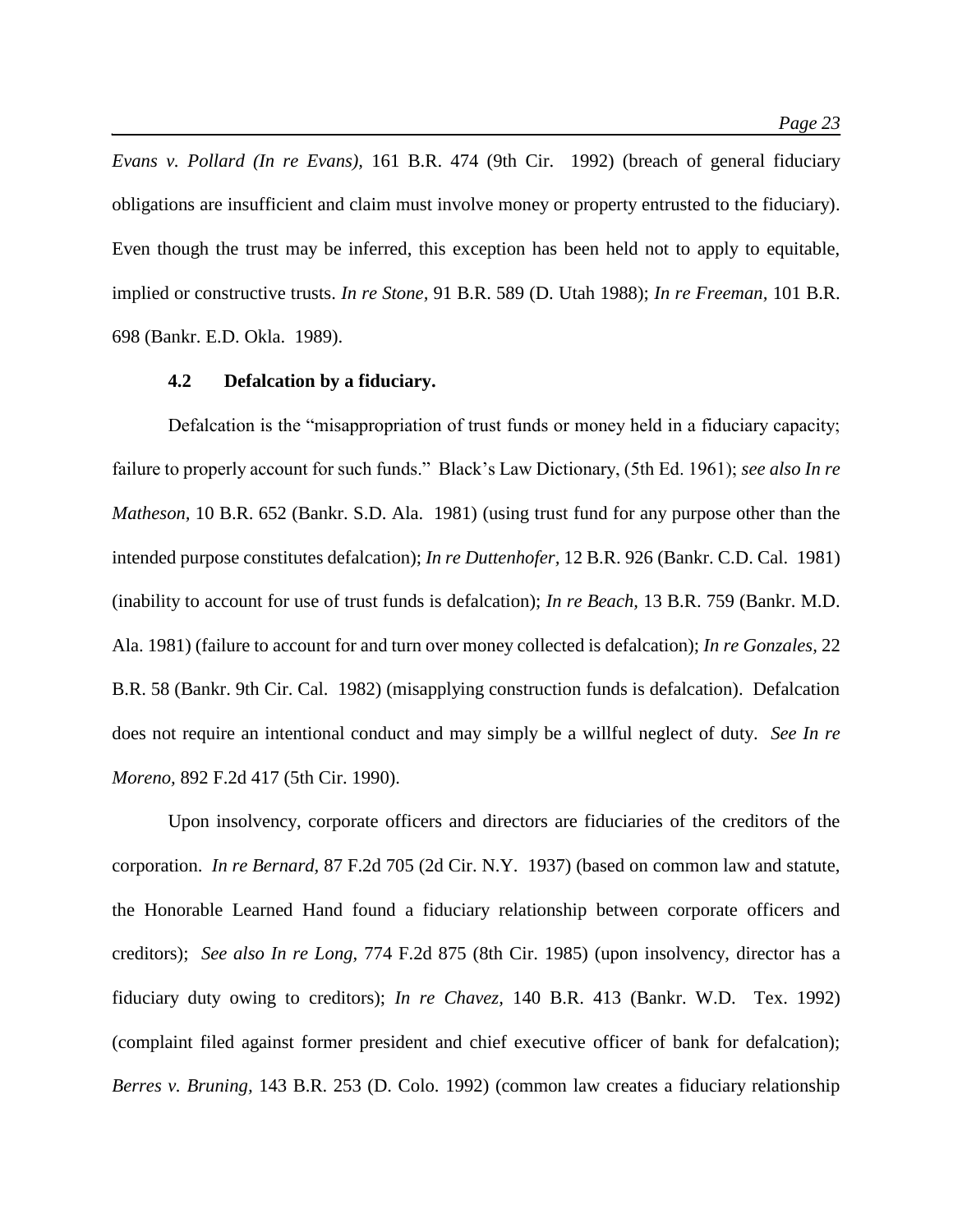upon insolvency). In this context, defalcation occurs when "a payment by an officer of his own claim, or that of another officer, . . . when he knew that the corporation was insolvent and that the interests of other creditors would be sacrificed for the benefit of its fiduciaries." *In re Bernard,* 87 F.2d 705 (2d Cir. N.Y. 1937). Defalcation may also occur when the director or officer transfers property to himself or herself. *Lawrence T. Lasagna, Inc. v. Foster,* 609 F.2d 392 (9th Cir. 1979), *cert. denied*, 446 U.S. 919, 100 S.Ct. 1853, 64 L. Ed. 2d 273 (1980); *In re Metz,* 6 F.2d 962 (2d Cir. N.Y. 1925).

Also, general partners of a limited partnership and managing partners are often found to be fiduciaries of the partnership. *Bennett v. Bennett (In re Bennett),* 989 F.2d 779 (5th Cir. 1993), *reh'g*, *en banc, denied*, 993 F.2d 1545 (5th Cir. 1993) (managing partner of limited partnership is a fiduciary); *In re Short,* 818 F.2d 693 (9th Cir. 1987) (managing joint venturer was a fiduciary); *Cundy v. Woods (In re Woods),* 175 B.R. 78 (Bankr. D. Colo. 1994) (joint venturers and management committee members have fiduciary obligations). The law is less clear on general partners of a general partnership. *See LSP Investment v. Bennett,* 989 F.2d 779 (5th Cir. Tex. 1993), *reh'g, en banc, denied*, 993 F.2d 1545 (5th Cir. Tex. 1993) (citing cases finding the general partner is a fiduciary in footnote 6 and citing cases finding that the general partner is not a fiduciary in footnote 7).

# **4.3 Embezzlement.**

"Embezzlement" is defined as "the fraudulent appropriation of property by a person to whom such property has been entrusted or into whose hands it has lawfully come." *Chrysler First Commercial Corp. v. Nobel (In re Nobel),* 179 B.R. 313 (Bankr. M.D. Fla. 1995); *In re Jardula,*  122 B.R. 649 (Bankr. E.D.N.Y. 1990) (quoting *Moore v. United States,* 160 U.S. 268, 16 S.Ct.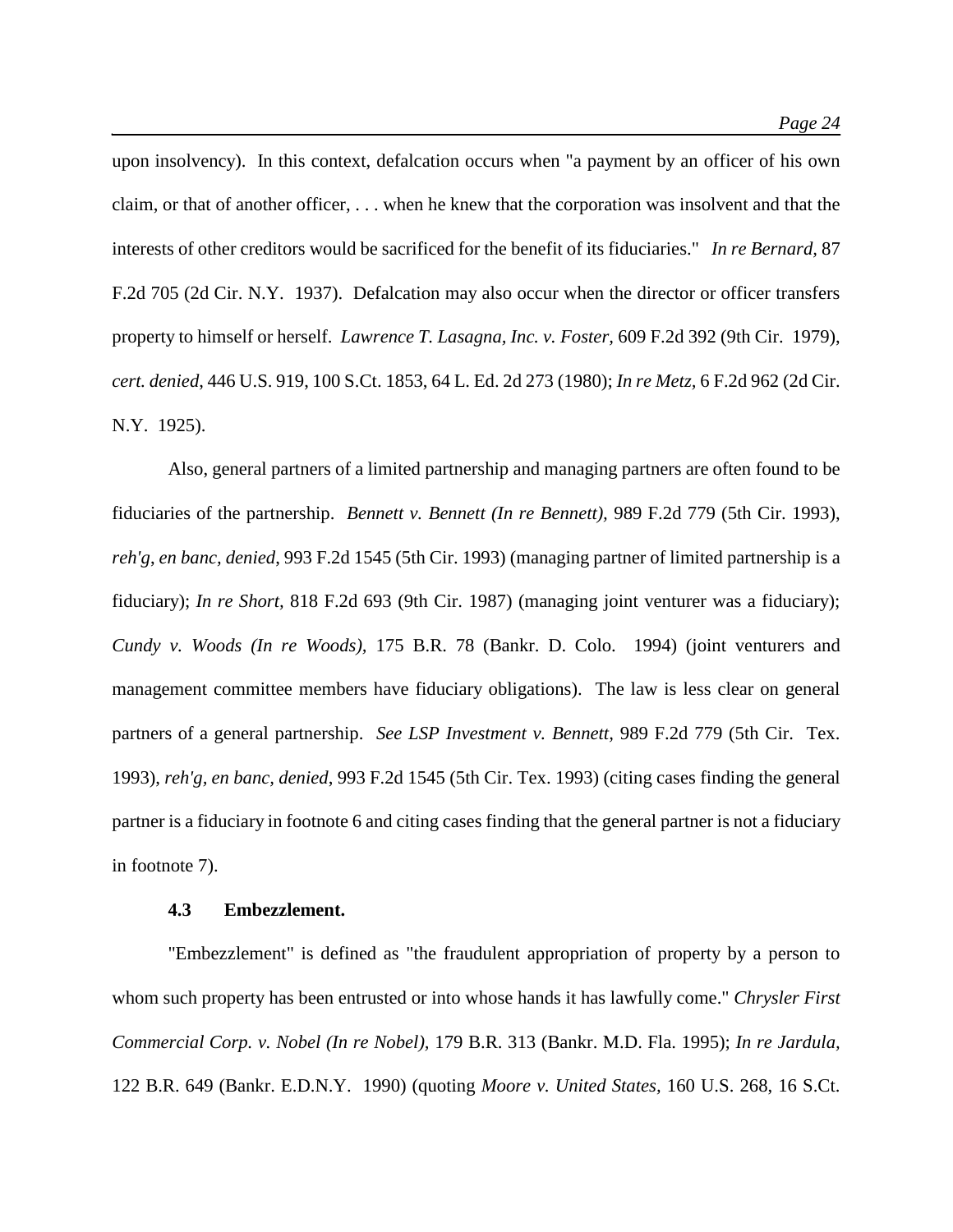294, 40 L. Ed. 422 (1895))*.* The establish embezzlement the creditor must show: (1) the appropriation of money or property; (2) for the debtor's use or benefit; and (3) done with fraudulent intent. *In re Patton,* 129 B.R. 113 (Bankr. W.D. Tex. 1991)*.* For embezzlement, the fraudulent intent is established by a showing of dishonesty in fact. *In re Black,* 787 F.2d 503 (10th Cir. Utah 1986). This section has been applied to a wide variety of property, not just the embezzlement of money. *E.g.*, *In re Mastrangelo,* 34 B.R. 399 (Bankr. D. Mass. 1983) (diamonds); *In re Berkemeier,* 51 B.R. 5 (Bankr. S.D. Ind. 1983) (fertilizer). As with fraud, the intent is usually inferred from the debtor's actions and the totality of circumstances. *Hall v. Blanton,* 149 B.R. 393 (Bankr. E.D. Va. 1992); *In re Beasley,* 62 B.R. 653 (Bankr. W.D. Mo. 1986); *Savonarola v. Beran,* 79 B.R. 493 (Bankr. N.D. Fla. 1987); *In re Bevilacqua,* 53 B.R. 331 (Bankr. S.D.N.Y. 1985).

#### **4.4 Larceny.**

"Larceny" is defined as the wrongful taking of the property of another with fraudulent intent. *In re Rose,* 934 F.2d 901 (7th Cir. Ill. 1991). The fraudulent intent in larceny is merely the intent to convert the property to one's own use without consent. *In re Shinew,* 33 B.R. 588 (Bankr. N.D. Ohio 1983). With Larceny, the wrongful conduct is in the initial taking of the property. With embezzlement, the wrongful conduct is after the property comes into the possession of the debtor. *In re Weber,* 892 F.2d 534 (7th Cir. Wis. 1989).

In this regard, embezzlement and larceny are similar to the South Carolina criminal acts of breach of trust and larceny at common law. Breach of trust is part of the criminal statutes found at S. C. Code Ann. §16-13-230(1997) ("S.C. Code"). Basically, breach of trust is larceny after trust, which includes all of the elements of larceny (stealing), except the unlawful taking in the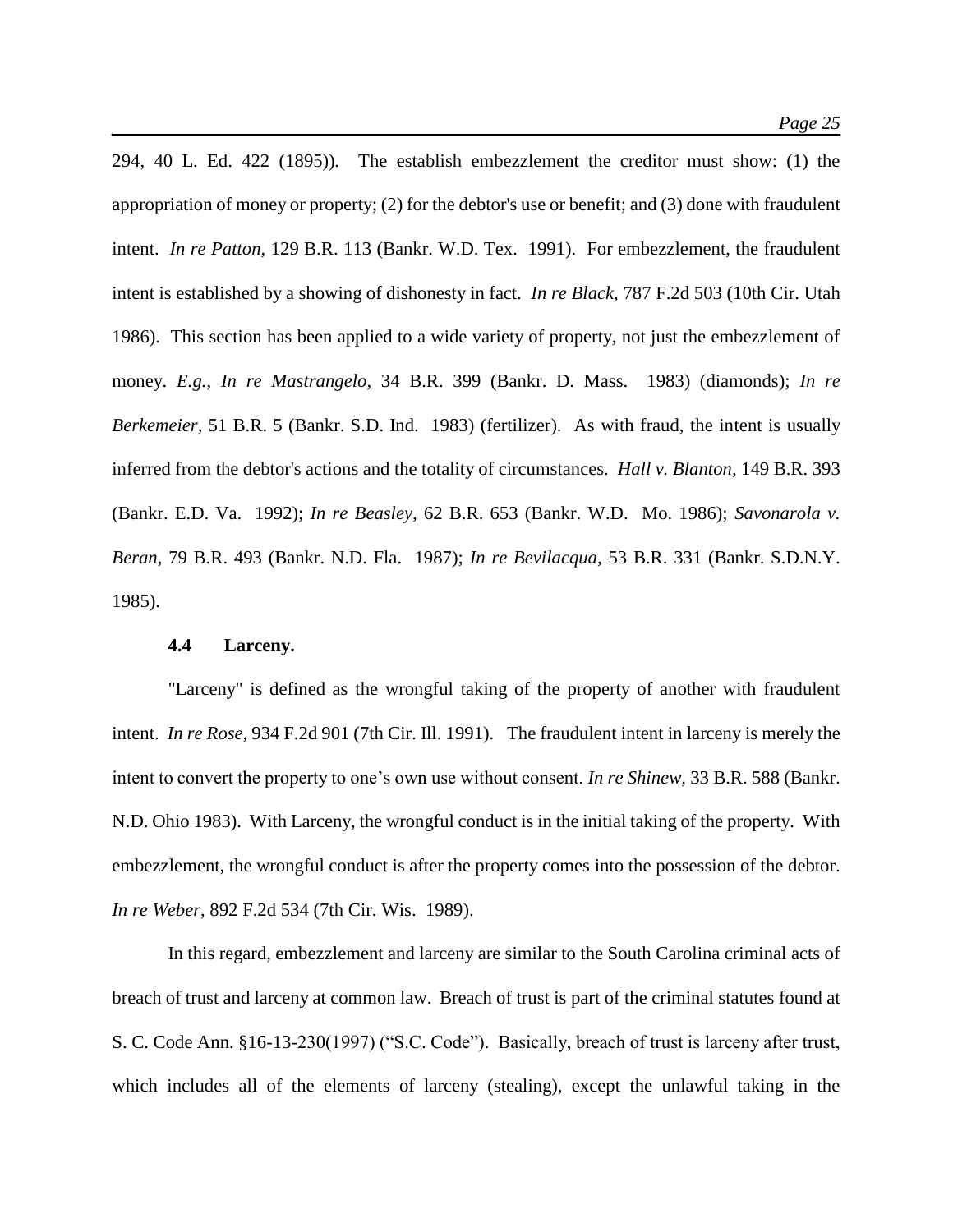beginning. *See State v. Owings*, 205 S.C. 314, 31 S.E.2d 906 (1944). In the case of *State v. Jordan*, 255 S.C. 86, 177 S.E.2d 464 (1970), the defendant was given money to purchase stock for the victim. The defendant used some of the money to purchase groceries for himself, rather than to purchase the stock. Thus, he breached the trust and was guilty of the crime of breach of trust. Larceny occurs when the possession of the property is obtained through artifice, trick, or other fraud. *State v. McCann*, 167 S.C. 393, 166 S.E. 411 (1932).

#### **5. Alimony, Maintenance and Support**

Under Section  $523(a)(5)$ , to be exempt from discharge, the obligation to pay support must have some legal basis, such as the obligation of one spouse to pay another. *Audubon v. Shufeldt,*  181 U.S. 575, 21 S.Ct. 735, 45 L. Ed. 1009 (1901) ("on the natural and legal duty of a husband to support the wife" )*; Wetmore v. Markoe,* 196 U.S. 68, 25 S.Ct. 172, 49 L. Ed. 390 (1904)*.* If there is no legal duty to support, the obligation may be found to be dischargable. *Norris v. Norris,* 324 F.2d 826 (9th Cir. Cal. 1963) (annuled marriage does not form legal basis for support); *In re Doyle,* 70 B.R. 106 (Bankr. 9th Cir. 1986) (payments to non-spouse companion may be discharge)*.* The obligation of a parent to support the child is always found to be non-dischargeable. *In re Magee,* 111 B.R. 359 (M.D. Fla. 1990); *Mullally v. Carter,* 67 B.R. 535 (N.D. Ill. 1986) (obligation from paternity action); *In re Seibert,* 914 F.2d 102 (7th Cir. 1990) (paternity can be determined as part of the dischargeability process).

 The issue of whether the obligation is nondischargeable support is determined by federal law. *Sylvester v. Sylvester,* 865 F.2d 1164 (10th Cir. 1989); *In re Harrell,* 754 F.2d 902 (11th Cir. 1985); *In re Calhoun,* 715 F.2d 1103 (6th Cir. 1983); *In re Williams,* 703 F.2d 1055 (8th Cir. 1983); *In re Spong,* 661 F.2d 6 (2d Cir. N.Y. 1981); *In re Long,* 794 F.2d 928 (4th Cir. 1986);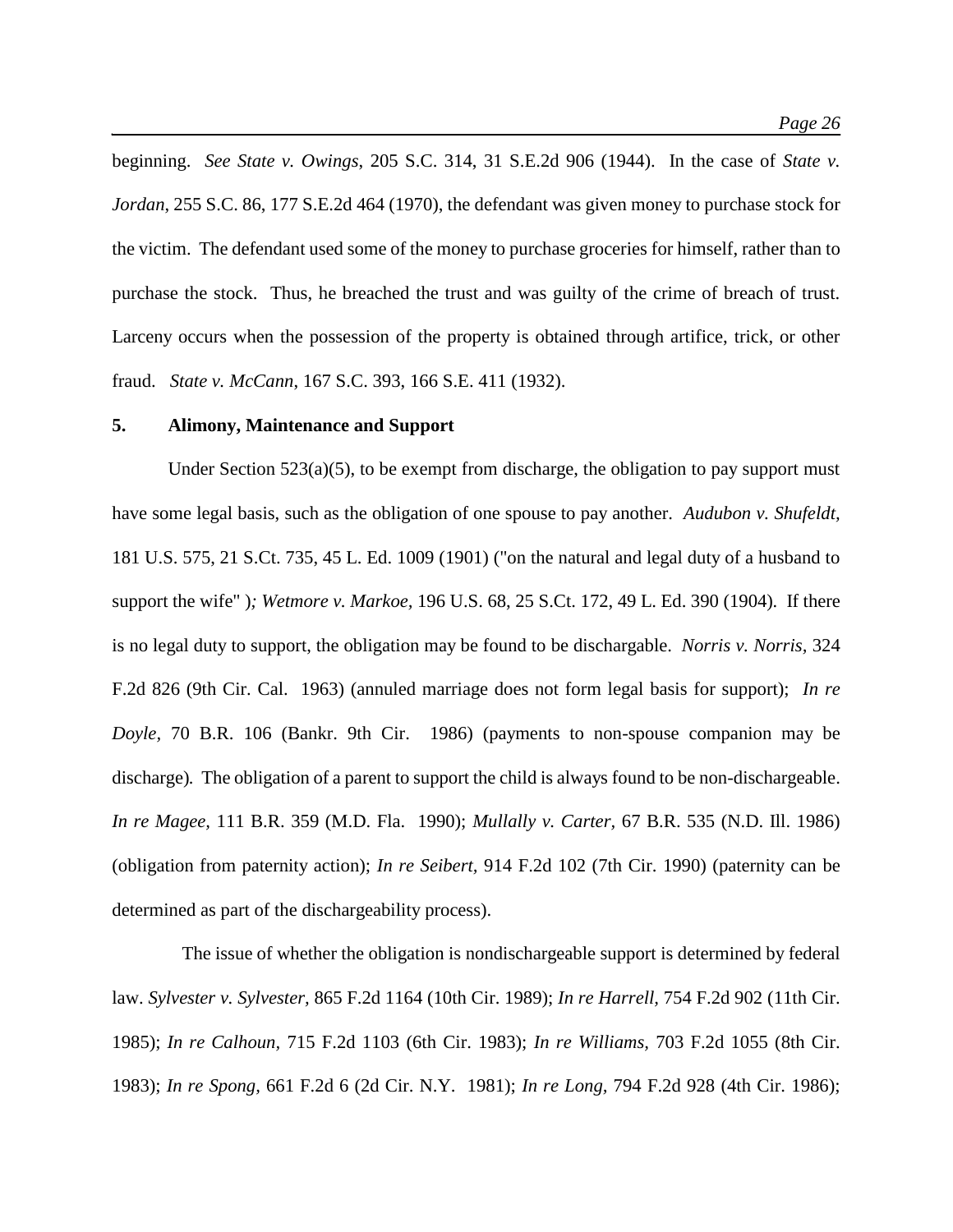*Shaver v. Shaver,* 736 F.2d 1314 (9th Cir. 1984). Even if state law does not provide for alimony and support, some obligation may still be found non-dischargable under this provision. *See In re Nunnally,* 506 F.2d 1024 (5th Cir. 1975), *reh'g denied*, 509 F.2d 576 (5th Cir. Tex. 1975), *reh'g denied*, 509 F.2d 576 (5th Cir. Tex. 1975) (Texas law does not allow alimony or support, nevertheless obligation held to be non-dischargeable under this provision); *In re Biggs,* 907 F.2d 503 (5th Cir. 1990) (although no alimony allowed, there are alimony substitutes for dischargeability issues).

The Honorable Learned Hand suggested that the courts are to examine the underlying duty that created the obligation and not the written terms of the obligation in determining whether an oblgiation is for support. *In re Adams,* 25 F.2d 640 (2d Cir. N.Y. 1928). Since that opinion, the federal courts have generally examined whether there is an underlying obligation to support and whether the intent of the parties was to fulfill that obligation through the mechanism at issue. However, some courts ignore the underlying obligation and focus on the form or mechanism in an effort to determine whether the mechanism provides for support. *See In re Fox,* 5 B.R. 317 (Bankr. N.D. Tex. 1980) (if obligation terminates on death or remarriage, it is alimony or support); see also *In re Maitlen,* 658 F.2d 466 (7th Cir. Ind. 1981); *In re Taff,* 10 B.R. 101 (Bankr. D. Conn. 1981); *In re Snyder,* 7 B.R. 147 (W.D. Va. 1980).

The primary objective in examining either the nature of the obligation or the mechanism used to provide for the obligation is to determine the true intent of the parties. In the absence of clear intent as manifested in some writing, the courts examine various factors present at the time the debt was incurred. The factors examined are usually the same as those that a divorce court might consider in deciding whether to award support or alimony. Under this test, even obligations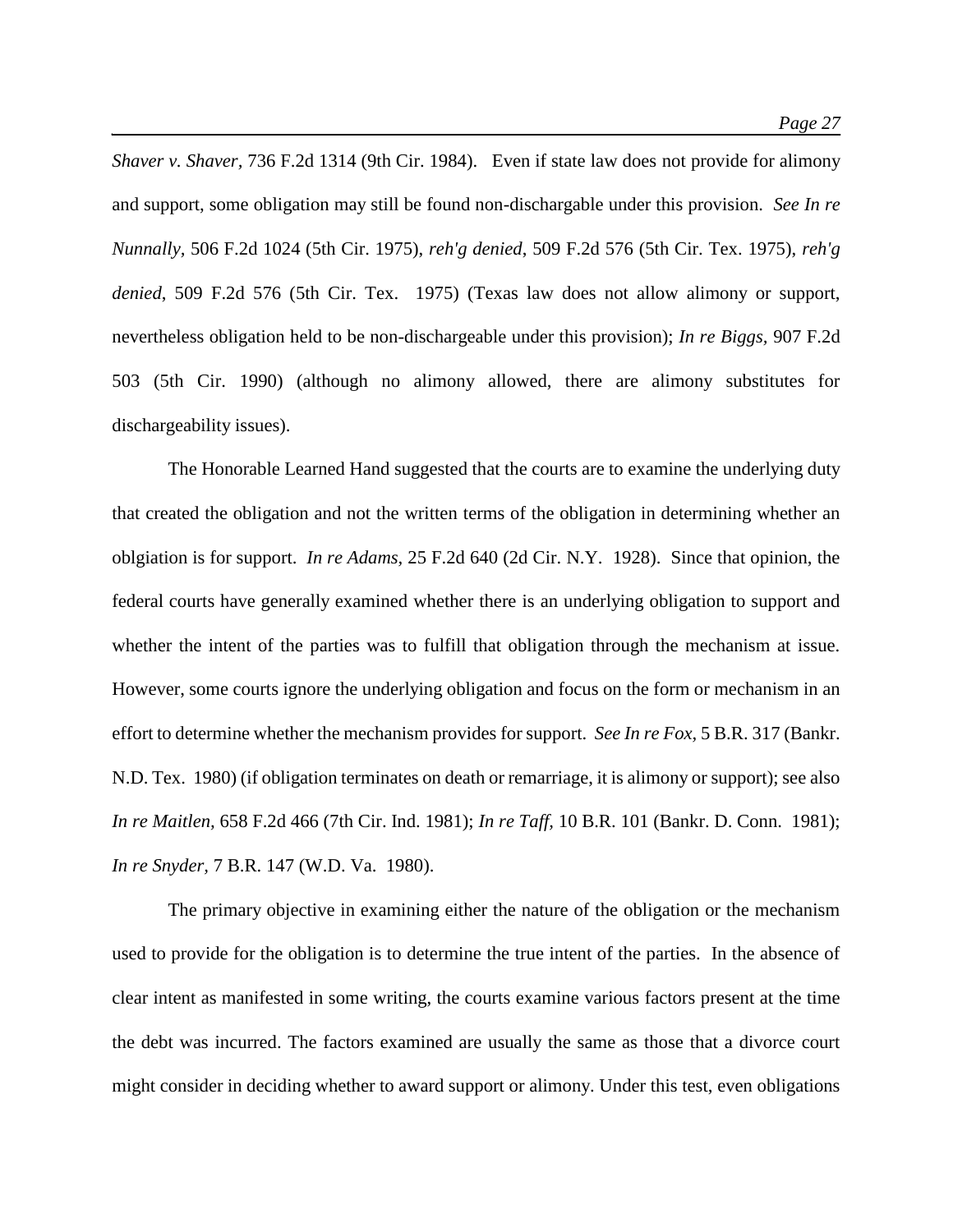to pay third parties may be nondischargeable. *See In re Stranathan,* 15 B.R. 223 (Bankr. D. Neb. 1981); *In re Harrell,* 754 F.2d 902 (11th Cir. 1985) (educational expense for 19-year-old child); *In re Crawford,* 8 B.R. 552 (Bankr. D. Kan. 1981) (moving expenses are non-dischargeable when intended for support); *In re Maitlen,* 658 F.2d 466 (7th Cir. Ind. 1981) (mortgage payments are non-dischargeable when intended for support).

Different courts use a different list of factors in determining the intent of the obligation. *See*, *In re Singer,* 787 F.2d 1033 (6th Cir. Ohio 1986) (eleven factors); *In re Stone,* 79 B.R. 633 (Bankr. D. Md. 1987) (the eighteen factors); *In re Goin,* 808 F.2d 1391 (10th Cir. Kan. 1987) (four factors). These factors usually include:

> (1) whether the obligation terminates on the death or remarriage; (2) the written characterization of the payment; (3) whether the payments appear to balance disparate income; (4) whether the payments are to be made directly to the spouse or to a third party; (5) whether the obligation is payable in lump sum or installments; (6) whether an assumption of a debt has the effect of providing the support necessary to insure that the daily needs of the former spouse and children; and (7) whether an assumption of debt has the effect of providing the support necessary to insure a home for the spouse and children.

*Friedman v. Silberfein,* 138 B.R. 778 (Bankr. S.D.N.Y. 1992). Some courts also examine such things as whether the spouse has declared the obligation as a support obligation for tax purposes as indicia of the intent of the parties. *Robb-Fulton v. Robb (In re Robb),* 23 F.3d 895 (4th Cir. 1994); *See Nowak v. Nowak (In re Nowak),* 183 B.R. 568 (Bankr. D. Neb. 1995) (debtor's income taxes that claimed past payments as alimony used to support finding).

As previously discussed, claims for support are not discharged and under Section 523(c), the creditor is not required to bring a suit to make this determination. The determination of dischargeabilty can be made at any time and in other courts. However, if the claim has been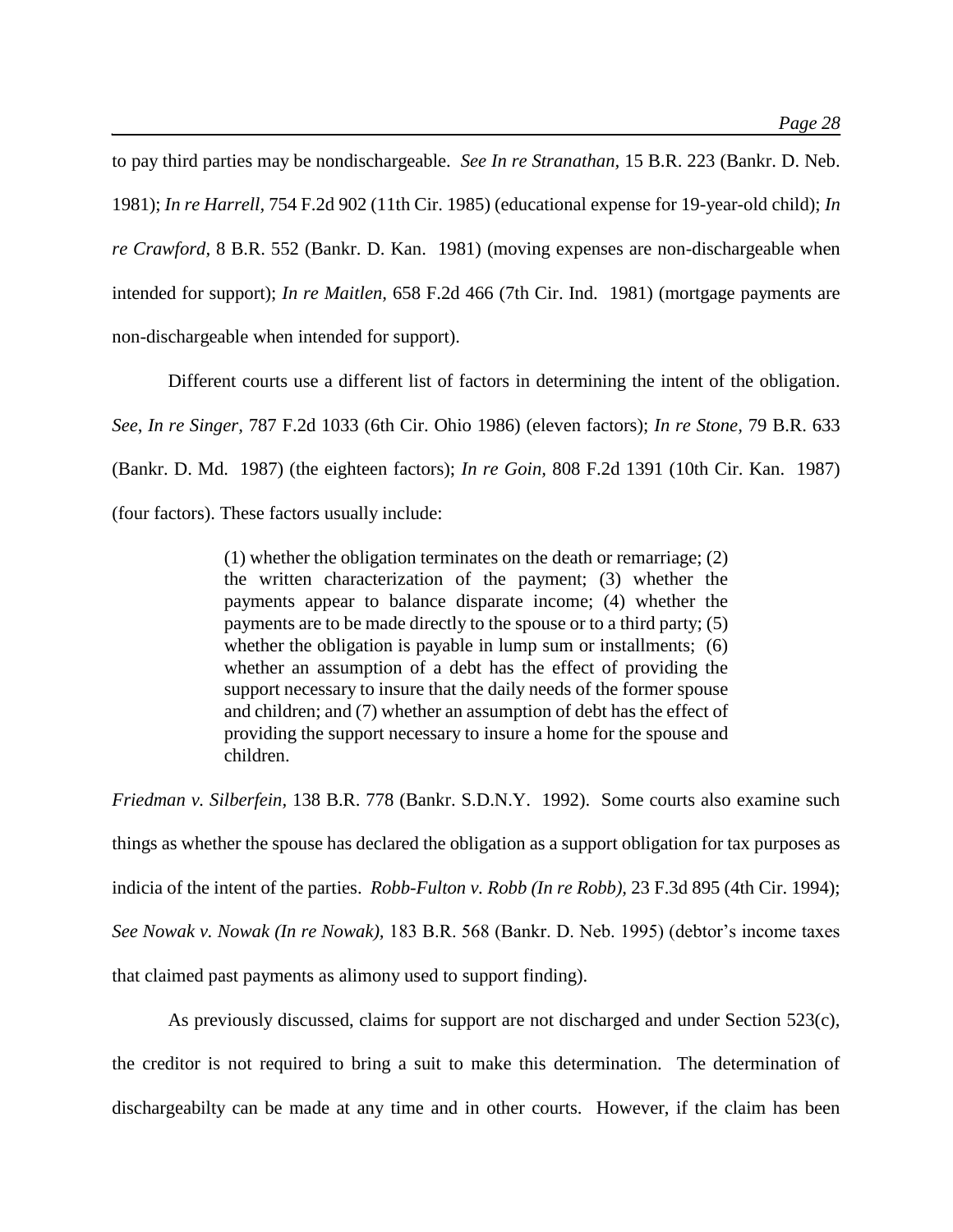assigned to another entity or includes a liability designated as alimony, maintenance or support, then the claim may be non-dischargeable under Section 523(a)(15). As previously discussed, the creditor does have to bring a suit for a determination of whether the claim is dischargeable under Section 523(a)(15).

# **6. Willful and malicious injury.**

Section 523(a)(6) has received recent attention in the case of *Kawaauhau v. Geiger*, 118 S. Ct. 974; 140 L. Ed. 2d 90; 66 U.S.L.W. 4167 (March 3, 1998). *Kawaauhau* dealt with a medical malpractice action and whether the malpractice claim was a willful and malicious inury. The Supreme Court held that it was not willful and malicious and therefore it was subject to being discharged. The facts of this case are a bit different than the ordinary malpractice case. The case didn't involve an honest negligent mistake by a physician, instead, the case involved an intentional act of providing a lesser degree of care. In this case,

> The Kawaauhaus urge that the malpractice award fits within this exception because Dr. Geiger intentionally rendered inadequate medical care to Margaret Kawaauhau that necessarily led to her injury. According to the Kawaauhaus, Geiger deliberately chose less effective treatment because he wanted to cut costs, all the while knowing that he was providing substandard care. Such conduct, the Kawaauhaus assert, meets the "willful and malicious" specification of  $§$  523(a)(6).

The Supreme Court held that:

The word "willful" in (a)(6) modifies the word "injury," indicating that nondischargeability takes a deliberate or intentional injury, not merely a deliberate or intentional act that leads to injury. Had Congress meant to exempt debts resulting from unintentionally inflicted injuries, it might have described instead "willful acts that cause injury." Or, Congress might have selected an additional word or words, i.e., "reckless" or "negligent," to modify "injury."

The Court went further in also describing the claims covered by Section  $523(a)(6)$  as follows: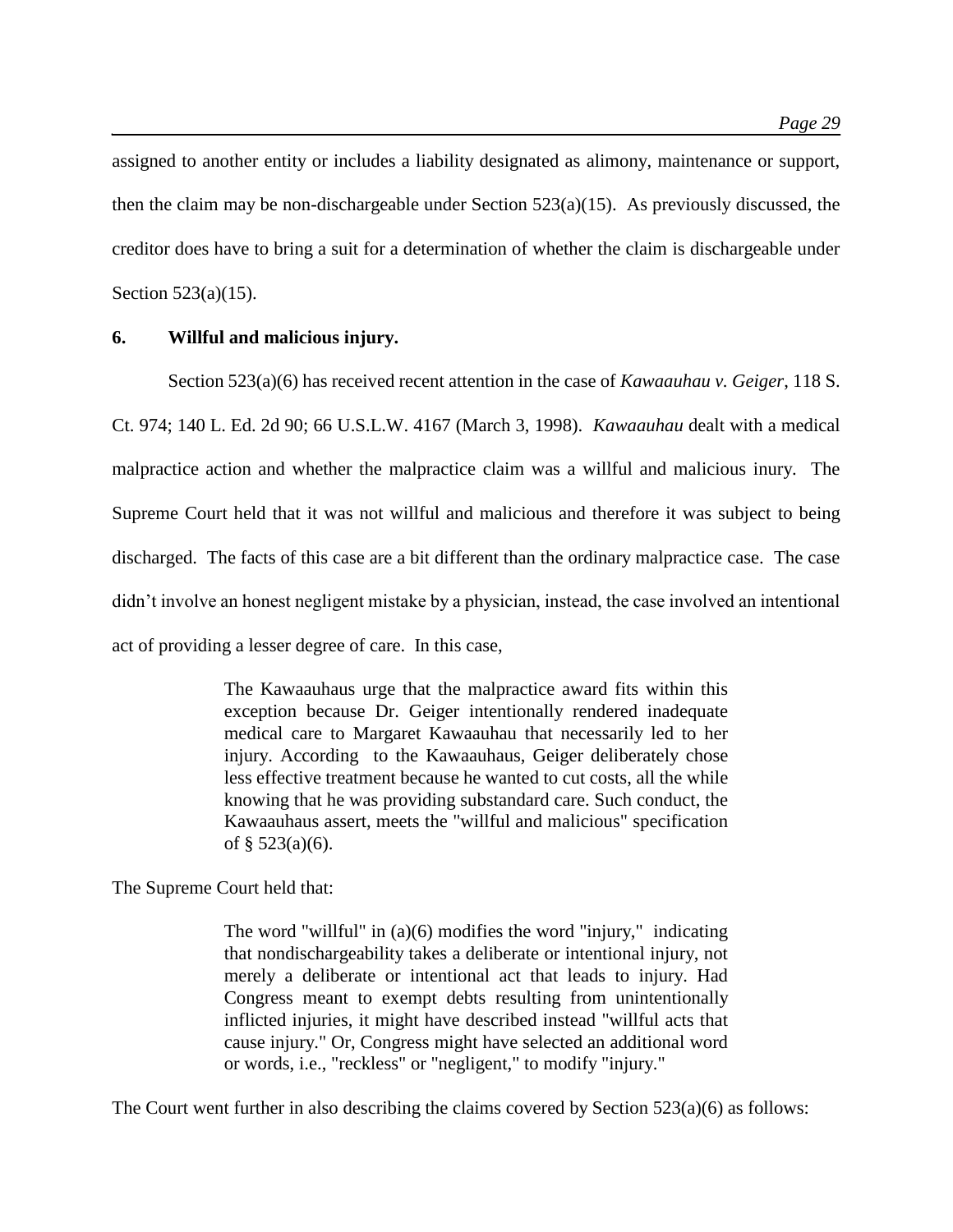the (a)(6) formulation triggers in the lawyer's mind the category "intentional torts," as distinguished from negligent or reckless torts. Intentional torts generally require that the actor intend "the consequences of an act," not simply "the act itself." Restatement (Second) of Torts § 8A, comment a, p. 15 (1964) (emphasis omitted).

Thus, it appears that the Supreme Court has defined "willful and malicious" as "intentional." A copy of this opinion is attached to this outline for your viewing pleasure.

# **6.1 Willful means intentional**

Prior to this Supreme Court ruling, several courts found that "willful" meant intentional and that the intent required under the willful element was the intent to do the act which resulted in harm, not the intent to injure the creditor. *In re Britton,* 950 F.2d 602 (9th Cir. 1991); *In re Posta,*  866 F.2d 364 (10th Cir. 1989). Under *Kawaauhau*, the debtor must intend not just the act but the consequences of the act.

# **6.2 Malicious means done without just cause.**

Prior to *Kawaauhau*, most courts examined Section 523(a)(6) as requiring a showing both intentional and malicious. Malicious required a showing that the act was done without just cause or excuse. *See, e.g.*, *Seven Elves, Inc. v. Eskenazi,* 704 F.2d 241 (5th Cir. Tex. 1983). The malicious action did not require a showing of hatred or ill will. *In re Wooten,* 30 B.R. 357 (Bankr. N.D. Ala. 1983); *In re Chambers,* 23 B.R. 206 (Bankr. W.D. Wis. 1982); *First Nat'l Bank v. Stanley (In re Stanley),* 66 F.3d 664 (4th Cir. Md. 1995). Although not stated, it could be suspected that the *Kawaauhau* court did not want to get into the question of whether saving money by providing substandard care was "just cause or excuse."

Prior to *Kawaauhau*, some secured creditors attempted to use this section to object to the discharge of debtors that sold the collateral and then used the proceeds of the sale for purposes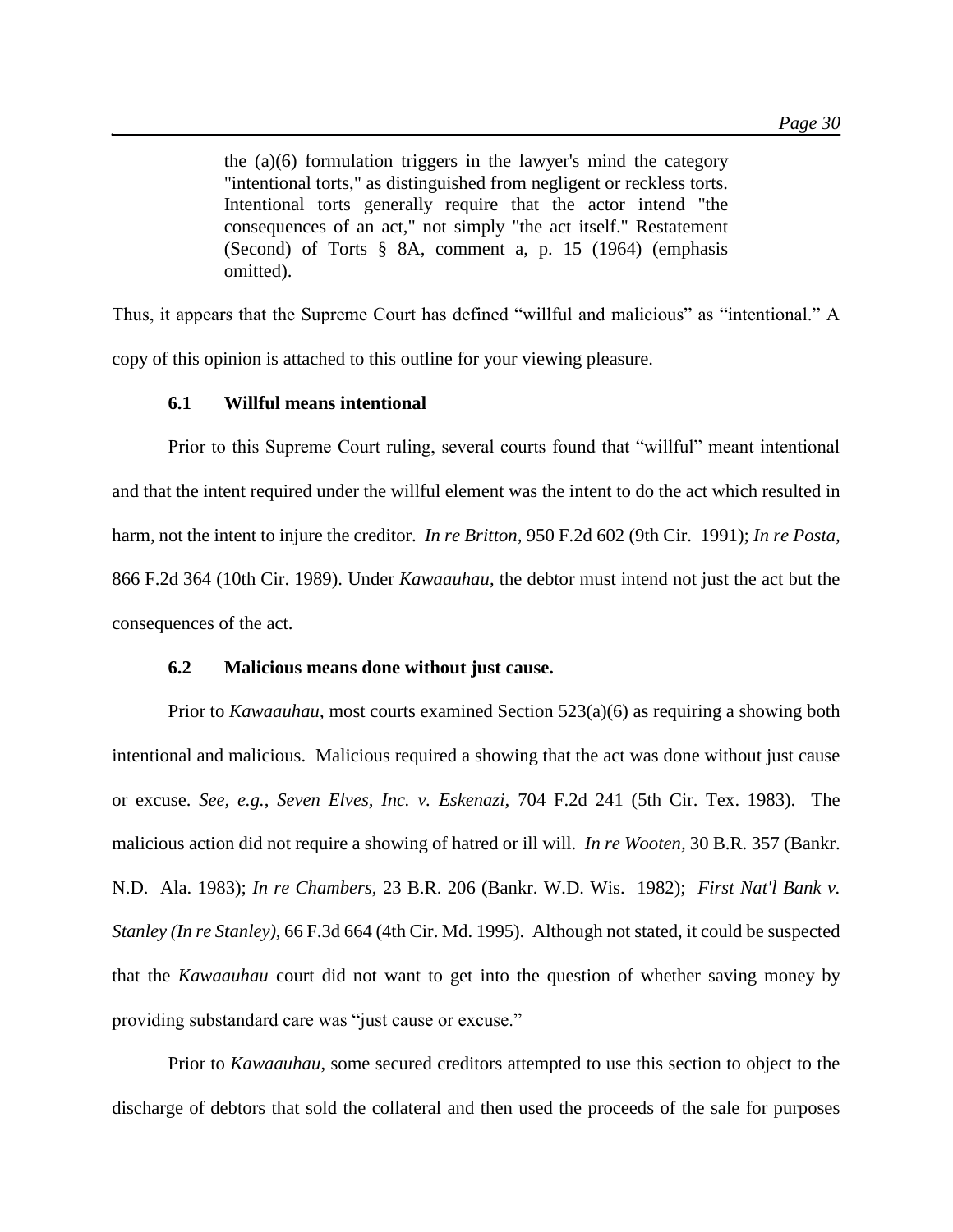other than payment to the secured creditors. Even prior to *Kawaauhau*, the rule appeared to be that the mere conversion of collateral and diverting of funds for other uses did not constitute a willful and malicious injury required under Section 523(a)(6). *In re Long,* 774 F.2d 875 (8th Cir. 1985); *but see First Nat'l Bank v. Zinke (In re Zinke),* 174 B.R. 1017 (Bankr. D.N.D. 1994) (finding willful and malicious injury resulting from repeated and unauthorized disposition of collateral in contravention of the security agreement). Other courts have required a showing that the debtor made personal use of the diverted funds. *E.g.*, *Taubert v. Walsh,* 143 B.R. 691 (Bankr. N.D. Ohio 1992); *See also* C.J. Tabb, *The Scope of Fresh Start in Bankruptcy: Collateral Conversions and the Dischargeability Debate*, 59 GEORGE WASHINGTON L. REV. 56 (1990).

# **6.3 Punitive Damages.**

Kaawauhau also places into question the issue of punitive damages. Prior to Kaawauhau, applied Section 523(a)(6) in deciding whether punitive damages were non-dischargeable. *E.g.*, *In re Miera,* 926 F.2d 741 (8th Cir. 1991); *In re Levy,* 951 F.2d 196 (9th Cir. 1991), *cert. denied*, 112 S.Ct. 2965, 119 L. Ed. 2d 586 (1992); *Gober v. Terra+Corp. (In re Gober),* 100 F.3d 1195 (5th Cir. Tex. 1996); *see also, Grogan v. Garner,* 498 U.S. 279, 111 S.Ct. 654, 112 L. Ed. 2d 755 (1991) ("Arguably, fraud judgments in cases in which the defendant did not obtain money, property, or services from the plaintiffs and those judgments that include punitive damages awards are more properly governed by § 523(a)(6) ."); *Brown v. Benson (In re Benson),* 180 B.R. 796 (Bankr. W.D. Pa. 1995) ("The vast majority of courts to address the issue have held that punitive damages are nondischargeable under  $\S$  523(a)(6).") Punitive damages may be awarded in cases where the conduct is far less culpable than the intentional standard set in Kawaauhau.

At least one circuit has taken the position that if the underlying actual damages are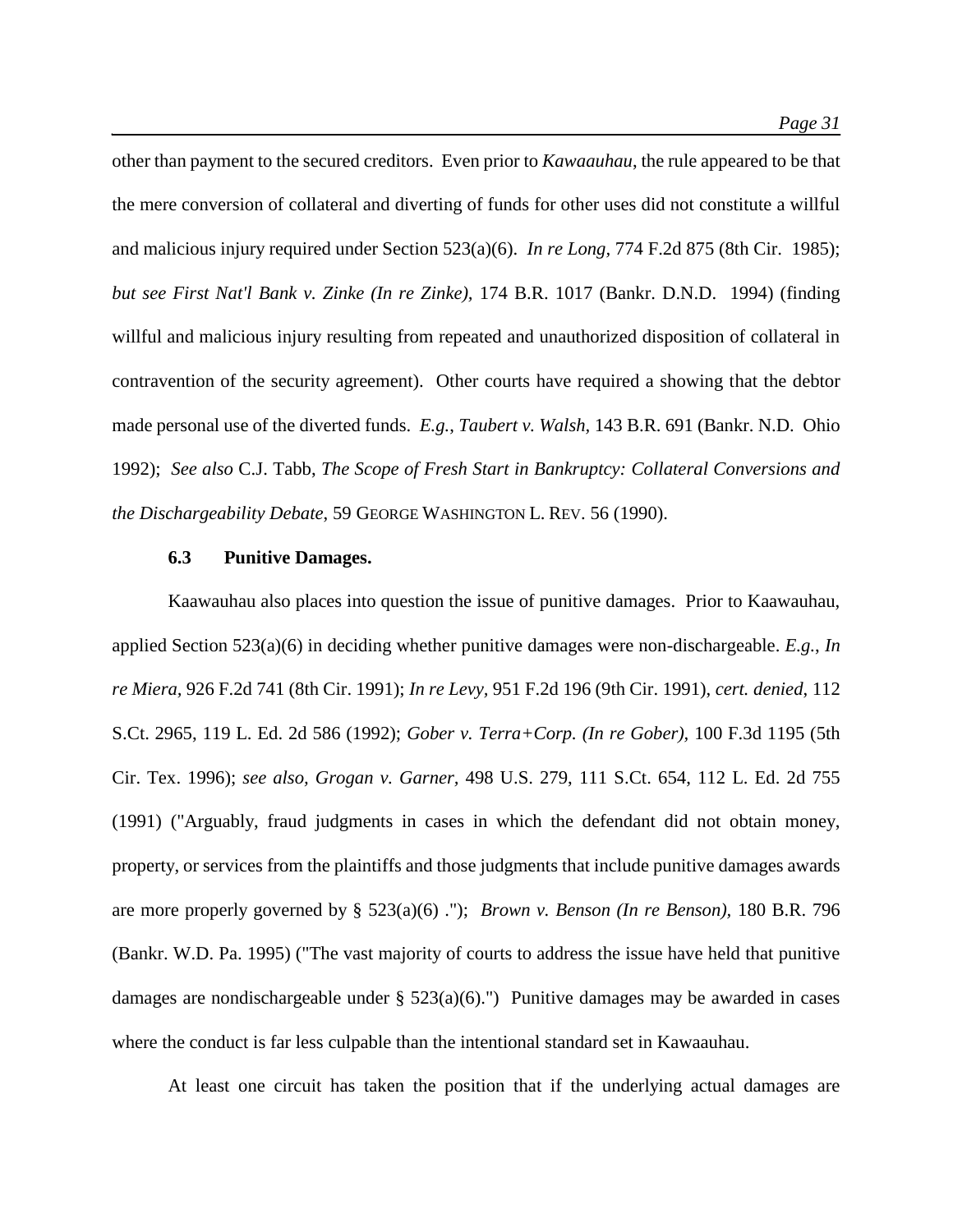non-dischargeable, the punitive damages associated with the claim are non-dischargeable. *See St. Laurent v. Ambrose (In re St. Laurent),* 991 F.2d 672 (11th Cir. 1993) (under Section 523(a)(2)(A), punitive damages are nondischargeable because they flow from the same course of conduct). It is unclear the extent to which punitive damages will continue to be exempt from discharge.

# **7. Fines, penalties and forfietures.**

Section  $523(a)(7)$  which excepts from discharge penalties:

Other than a tax penalty

- (A) relating to a tax of a kind not specified in paragraph (1) of this subsection; or
- (B) imposed with respect to a transaction or event that occurred before three years before the date of the filing of the petition.

Both subsections (A) and (B) must exist before the tax penalty is excepted from discharge. *McKay v. United States,* 957 F.2d 689 (9th Cir. Cal. 1992); *In re Roberts,* 906 F.2d 1440 (10th Cir. Okla. 1990); *In re Burns,* 887 F.2d 1541 (11th Cir. Ga. 1989).

It should be noted that in Chapter 13 the result is different. Taxes are dischargeable under a Chapter 13 plan if the plan is fully consummated. 11 U.S.C. §1328(a). Only priority taxes must be paid in full in Chapter 13. 11 U.S.C. §1322(a)(2). Thus, a tax penalty whose nondischargeability is based on 11 USC § 523(a)(7)(A) and (B) is discharged under 11 USC § 1328(a) and need not be paid in full in a Chapter 13 case.

Section 101(27) defines a "governmental unit" to include all departments, agencies, and instrumentalities of states and the United States. The term is construed in the broadest sense. *See In re Haberman,* 137 B.R. 292 (Bankr. E.D. Wis. 1992) (extending application to state attorney disciplinary boards created by a state supreme court)*; Attorney Registration & Disciplinary*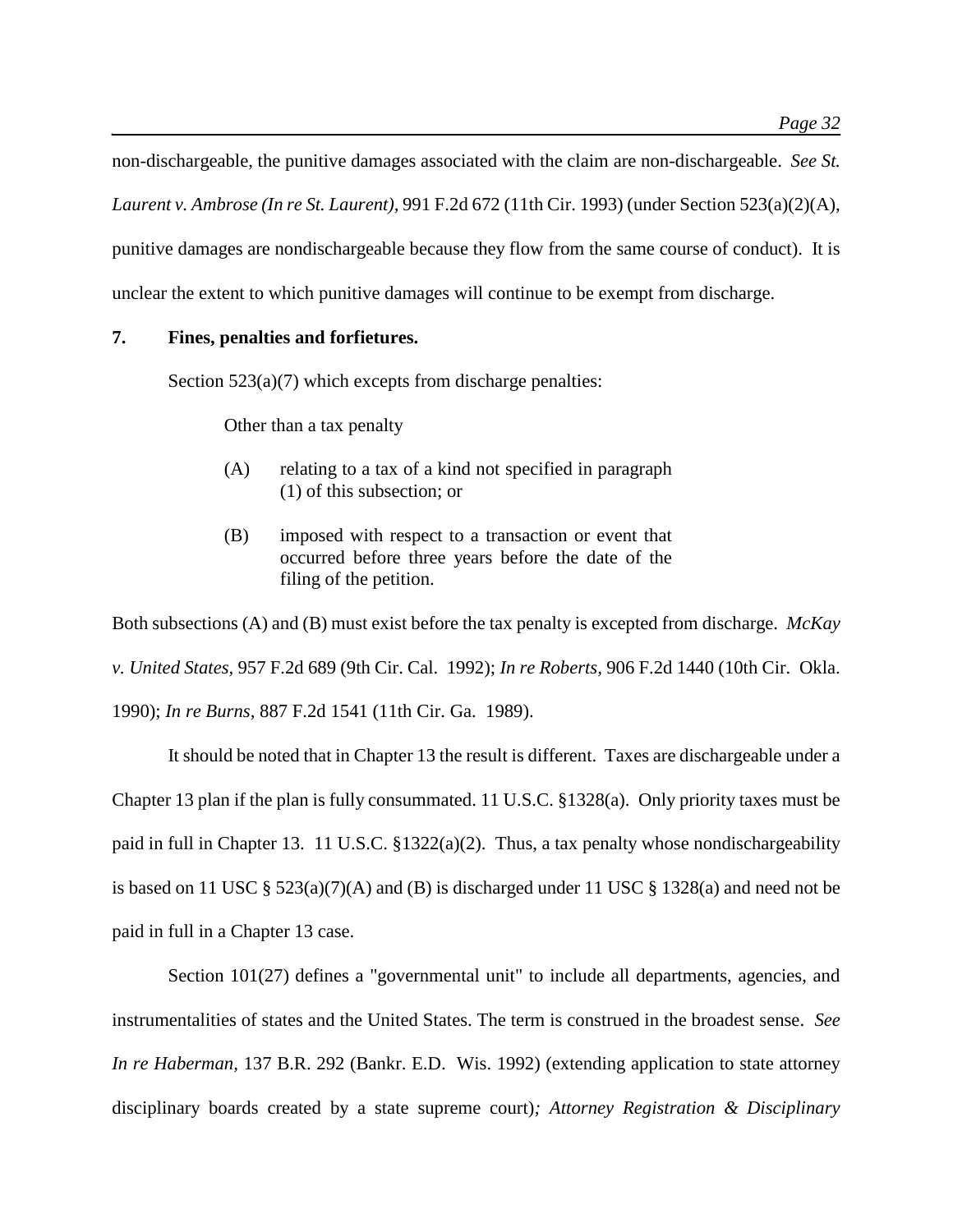*Comm'n v. Betts,* 149 B.R. 891 (Bankr. N.D. Ill. 1993) (same). The fines, penalties, and forfeitures imposed by these various entities are nondischargeable to the extent they do not represent "compensation for actual pecuniary loss." These fines would include traffic fines and parking tickets. *E.g.*, *In re Young,* 10 B.R. 17, (Bankr. S.D. Cal. 1980) (traffic citations are criminal fines which are nondischargeable); *In re Marini,* 28 B.R. 262 (Bankr. E.D.N.Y. 1983) (contempt fine is nondischargeable). Some penalties issued by administrative agencies such as environmental agencies are also held to fall within this section's scope. See *In re Daugherty,* 25 B.R. 158 (Bankr. E.D. Tenn. 1982) (monetary penalty for environmental damage nondischargeable); *In re Tauscher,* 7 B.R. 918 (Bankr. E.D. Wis. 1981) (civil money penalties for violations of Fair Labor Standards Act). Lastly, court sanctions, such are Rule 9011, are not dischargeable. *In re McIntyre,*  96 B.R. 70 (Bankr. S.D. Miss. 1989) (nondischargeable under either Code § 523(a)(7) and Code §  $523(a)(6)$ ).

In South Carolina, the SC Department of Transportation requires the payment of certain funds in order to reinstate a debtor's driver's license. These required payments may be dischargeable. *See Williams v. Motley,* 925 F.2d 741 (4th Cir. Va. 1991) (service fees to reinstate vehicle registration and driving privileges are compensatory and not excepted from discharge).

Because of certain limiting language in Section 523(a)(13) (declaring federally ordered restitution orders non-dischargeable), State Court-ordered restitution may still be found nondischargeable under Section 523(a)(7) and court-ordered restitution imposed as a condition of probation is nondischargeable because it is viewed as part of the state's interest in rehabilitation and punishment. *Kelly v. Robinson,* 479 U.S. 36, 107 S.Ct. 353, 93 L. Ed. 2d 216 (1986) (State Court ordered restitution excepted from discharge under Section  $523(a)(7)$ ). If the purpose of the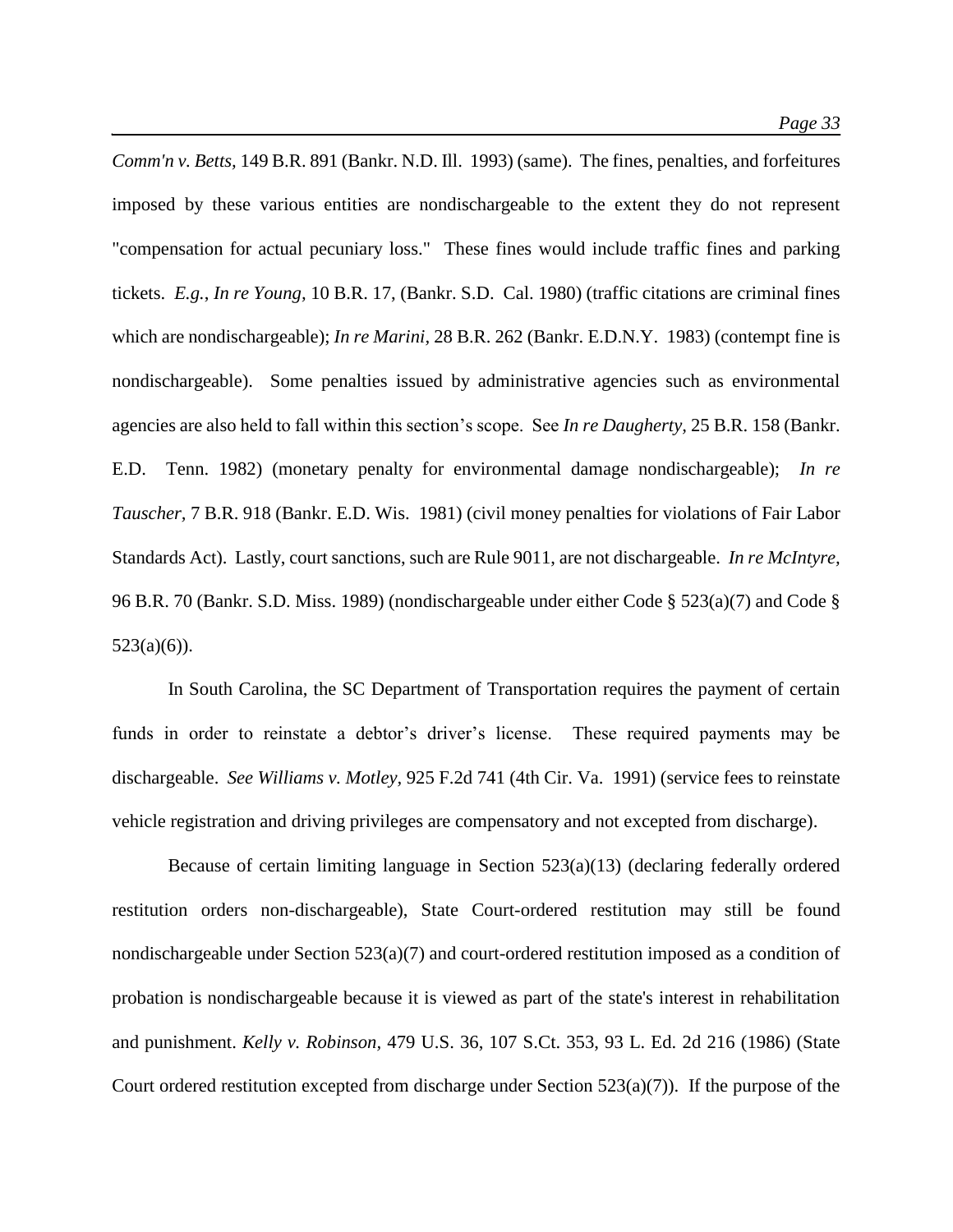restitution order is to compensate, the obligation may be discharged. *In re Car Renovators,* 946 F.2d 780 (11th Cir. 1991), *cert. denied*, 112 S.Ct. 1949, 118 L. Ed. 2d 553 (1992).

The Fourth Circuit disctinguishes between restitution orders that seek to compensate the government from restitution orders that seek to compensate the victim. The Fourth Circuit held that the governments purpose was penal when it required the criminal to compensate the victims and therefore, found the obligations to the victims to be non-dishargeable. *United States Dep't of Hous. & Urban Dev. v. Cost Control Mktg. & Sales Management,* 64 F.3d 920 (4th Cir. Va. 1995).

It should be noted that in the Crime Control Act of 1990, Congress amended the discharge provisions of Chapter 13. Section 1328 no longer discharges restitution orders. The restitition order mentioned in Section 1328 does not distinguish between federal restitution orders and state restitution orders. Thus, if state restitution orders are not found to be included under Section  $527(a)(7)$ , debtors could face the anamoulous situation where a state court restitution order is not dischargeable in a Chapter 13, but is dischargeable in a Chapter 7 and Chapter 11.

#### **8. Student Loans.**

Section 523(8) provides that student loans are not dischargeable if (1) made, insured, or guaranteed by a governmental unit or (2) made under any program funded in whole or part by a governmental unit or a nonprofit institution. This section does not require the creditor to bring a complaint objecting to the discharge, thus the burden is on the debtor if he seeks a determination from the bankruptcy court. *Buford v. Higher Education Assistance Foundation,* 85 B.R. 579 (D. Kan. 1988); *United States v. Bradburn,* 75 B.R. 108 (S.D. Ind. 1987); *In re Frech,* 62 B.R. 235 (Bankr. D. Minn. 1986). Nevertheless, the creditor bears the burden of establishing the existence of the debt and its qualification for the debt under Code § 523(a)(8). *In re Webb,* 132 B.R. 199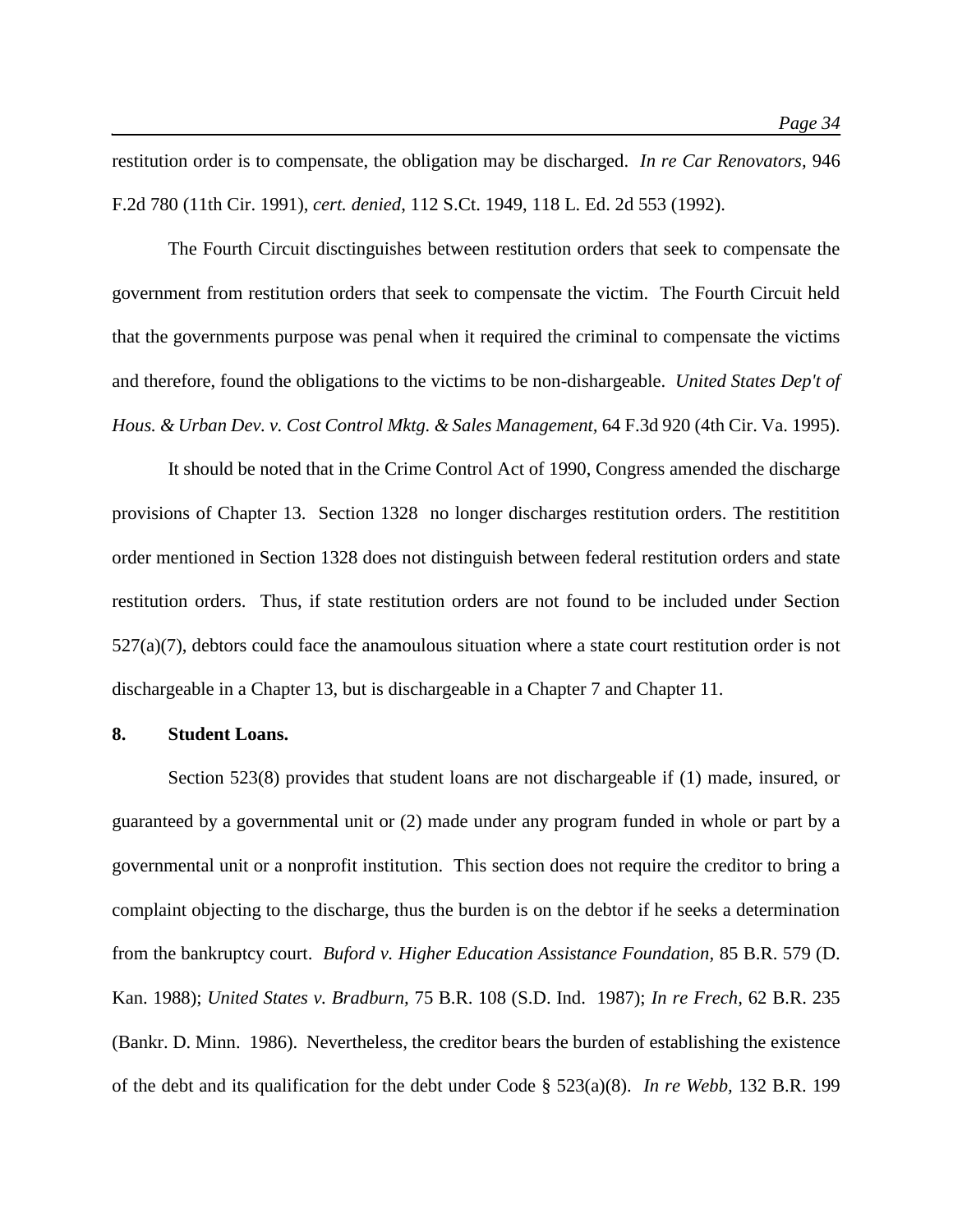(Bankr. M.D. Fla. 1991).

This exception to discharge contains two exceptions (1) an exception for loans that first came due more than seven years before bankruptcy and (2) cases where not discharging the loan would work an "undue hardship" upon the debtor. In 1990, the discharge provided under Chapter 13, Section 1328, was amended to prevent the discharge of otherwise non-dischargeable student loans under Section  $523(a)(8)$ . The debtor should also be aware that outside of Section  $523(a)(8)$ there are other statutes that relate to specific types of student loans.

#### **8.1 Made, insured or guaranteed by a governmental unit**

Section 101(27) define "governmental unit," to include the United States, states, municipalities, foreign states, and their departments, agencies and instrumentalities. An educational loan is "made" by a governmental unit regardless of the immediate source of the money for the loan. *See In re Shore,* 707 F.2d 1337 (11th Cir. 1983) (immediate source was a trust with the beneficiary as the educational institution); *In re Hammarstrom,* 95 B.R. 160 (Bankr. N.D. Cal. 1989) (loan made with the intention of selling it to a nonprofit institution with the debtor's knowledge). While not considering the source of the money for the loan, the courts will consider the source of repayment and if that source is specifically identified, the court may determine the obligation to be something other than a student loan. *See In re Shipman,* 33 B.R. 80 (Bankr. W.D. Mo. 1983) (when obligation was to be paid back by labor in work-study program, court determined the obligation was not a loan); *but see In re Merchant,* 958 F2d 738, (6th Cir. 1992) (even though creditor had recourse against educational institution, loan was still excepted from discharge).

# **8.2. Made pursuant to a program funded by a governmental unit or nonprofit institution**

Unlike governmental unit, the term "nonprofit institution" is not defined. Thus, even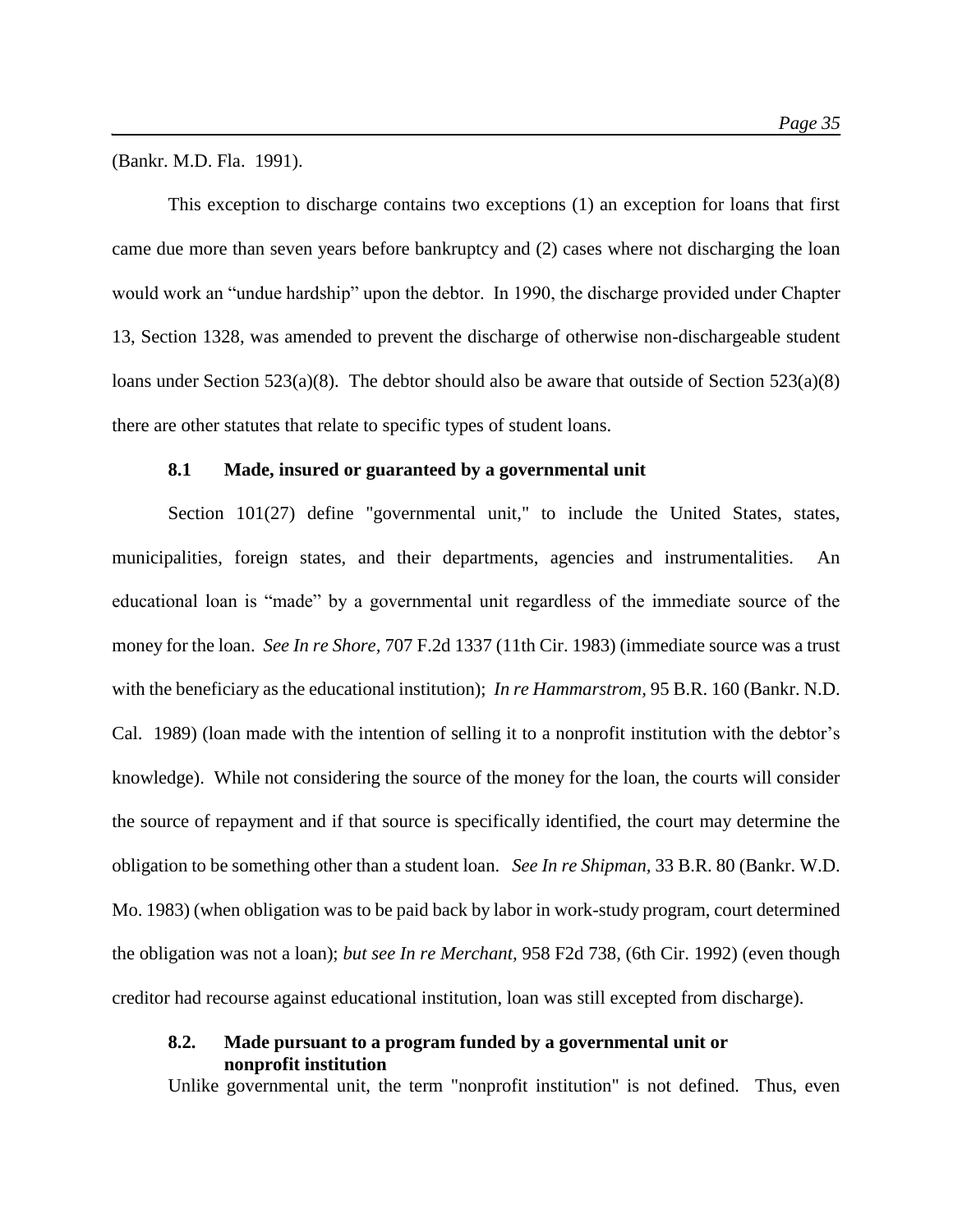though some institutions are clearly nonprofit, the case law is split on whether these nonprofit instutions are allowed to claim the benefit of Section 523(a)(8). *In re Sinclair-Ganos,* 133 B.R. 382 (Bankr. W.D. Mich. 1991) (credit unions do not deserve to claim benefit of exception); *but see In re Roberts,* 149 B.R. 547 (C.D. Ill. 1993) (credit unions are nonprofit institutions); *see also, T I Fed. Credit Union v. DelBonis,* 72 F.3d 921 (1st Cir. Mass. 1995) (federal credit unions are governmental units). In deciding whether the nonprofit institution is allowed standing to object to a discharge the court will examine the corporate structure, whether dividends are paid and whether the institution competes with "for profit" institutions. *Navy Fed. Credit Union v. Simmons (In re Simmons),* 175 B.R. 624 (Bankr. E.D. Va. 1994).

# **8.3 First became due more than seven years before the bankruptcy petition.**

The first exception to the exception provided under Section  $523(a)(8)$  relates to loans that first became due more than seven years before the filing of the bankruptcy petition. The burden of proof is on the creditor to show that the loan first became due within the seven years. *See In re Webb,* 132 B.R. 199 (Bankr. M.D. Fla. 1991); *In re Norman,* 25 B.R. 545 (Bankr. S.D. Cal. 1982). The date on which the loan "first became due" is the date on which the first installment is due under the promissory note as interpreted under state law. *Woodcock v. Chemical Bank, NYSHESC (In re Woodcock),* 45 F.3d 363, (10th Cir. Colo. 1995)*, petition for cert. filed*, 45 F.3d 363 (1995); *In re Nunn,* 788 F.2d 617 (9th Cir. Wash. 1986)*.* The date the loan "first became due" is extended by any suspension period in the creditors ability to seek collection, such as a forbearance in whole or in part or a prior bankruptcy. *In re Eckles,* 52 B.R. 433 (E.D. Wis. 1985) (forebearance agreement); *In re Shryock,* 102 B.R. 217 (Bankr. D. Kan. 1989) (forebearance agreement); *In re Saburah,* 136 B.R. 246 (Bankr. C.D. Cal. 1992) (automatic stay); *State Educ. Assistance Auth. v.*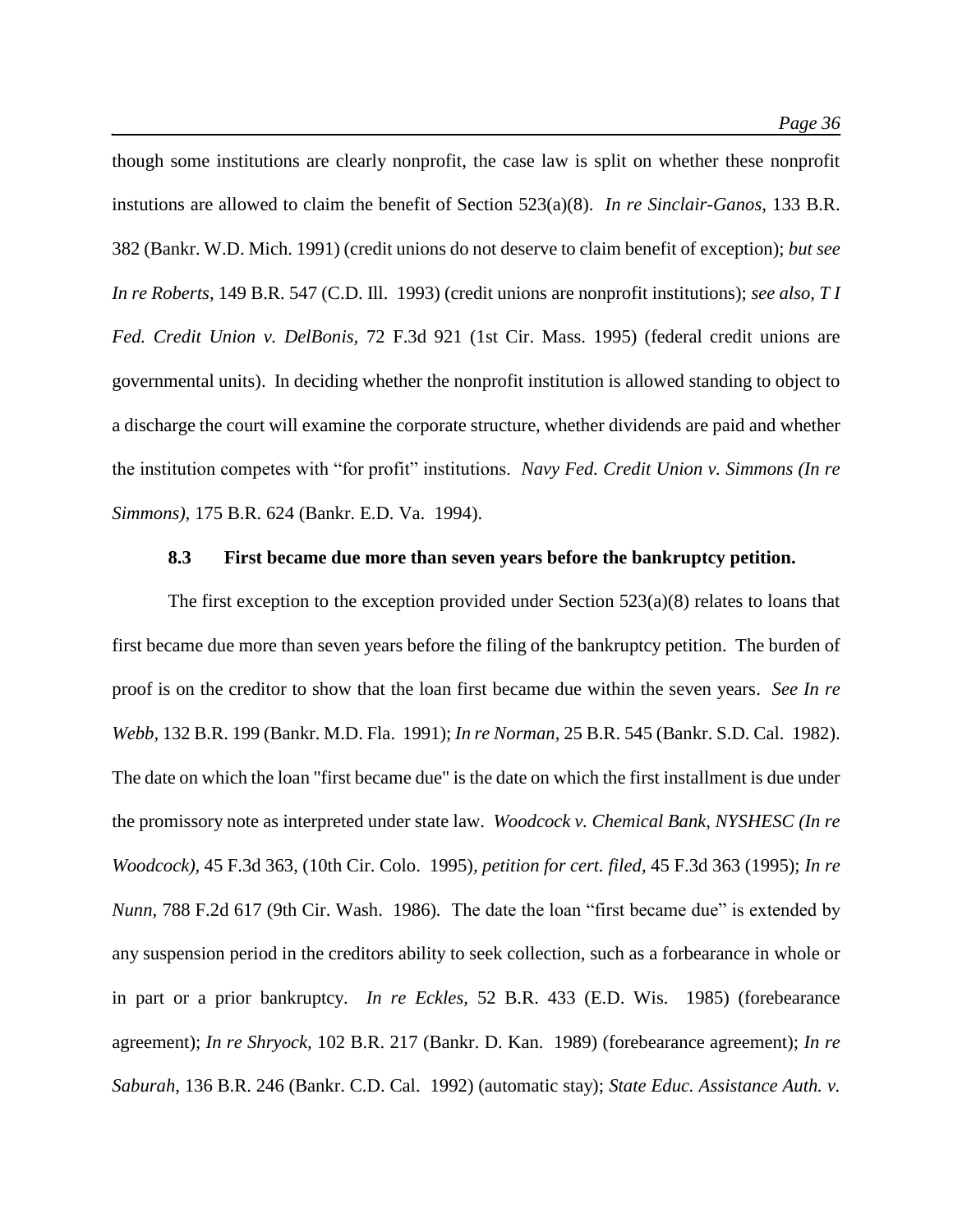*Gibson (In re Gibson),* 184 B.R. 716 (E.D. Va. 1995) (automatic stay).The forebearance has to be agreed upon by the debtor and cannot be unilaterally decided by the creditor. *In re Crumley,* 21 B.R. 170 (Bankr. E.D. Tenn. 1982) (deferment beyond requested time did not suspend); *In re Keenan,* 53 B.R. 913 (Bankr. D. Conn. 1985) (unilateral suspension was invalid).

If student loans are consolidated, the new loan may restart the seven-year period. *United States v. McGrath,* 143 B.R. 820 (D. Md. 1992); *In re Saburah,* 136 B.R. 246 (Bankr. C.D. Cal. 1992); *Martin v. Great Lakes Higher Educ. Corp.,* 137 B.R. 770 (Bankr. W.D. Mo. 1992); *but see*, *In re Brown,* 4 B.R. 745 (Bankr. E.D. Va. 1980) (consolidation does not restart running of statutory period); *Hiatt v. Indiana State Student Assistance Comm'n,* 36 F.3d 21 (7th Cir. Ind. 1994), *cert. denied*, 115 S.Ct. 1109, 130 L. Ed. 2d 1074 (1995) (same)*.* In situations involving consolidated loans, the courts examine the current creditor to determine whether the loan is still a student loan. *See Santa Fe Medical Servs. v. Segal (In re Segal),* 57 F.3d 342 (3d Cir. Pa. 1995) (money loand by prospective employer to repay National Health Services Corp. service obligation was not a student loan) (in dicta, the court suggests that consolidated loans are educational loans).

#### **8.4. Undue Hardship.**

Section  $523(a)(8)$  provides for an exception to the exception to discharge if the continuation of the obligation would result in an undue hardship. "Undue hardship" is not defined in the bankruptcy code. Nevertheless, some courts have found this issue to be a question of law, reviewable de novo on appeal. *Cheesman v. Tennessee Student Assistance Corp. (In re Cheesman),* 25 F.3d 356 (6th Cir. 1994); *In re Roberson,* 999 F.2d 1132 (7th Cir. Ill. 1993)*.* Undue hardship is more than current financial difficulties and must include a long-term detriment. *In re Berthiaume,* 138 B.R. 516 (Bankr. W.D. Ky. 1992)*.* In one instance, undue hardship was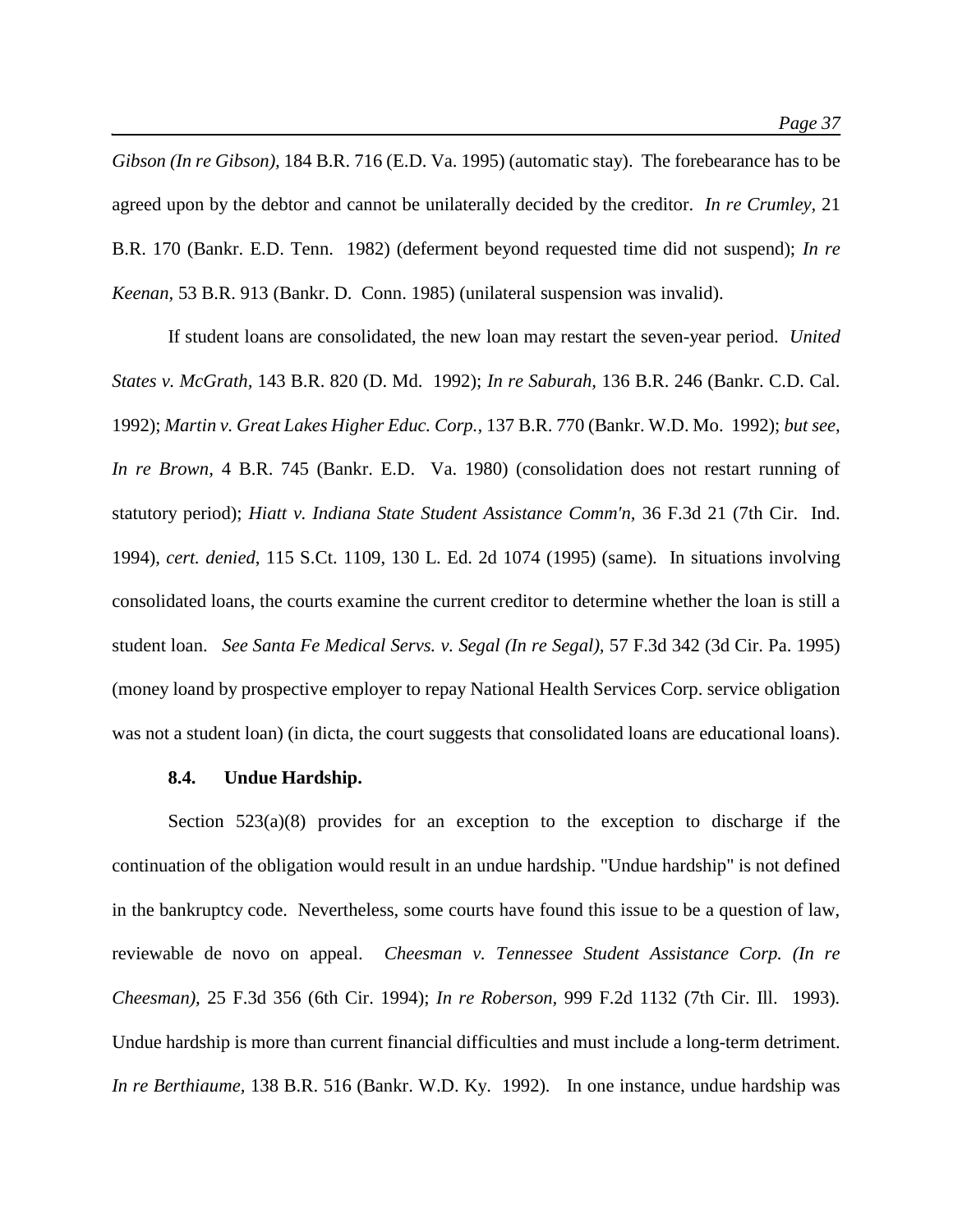described "as a result of unique factors" which make the "expectation of repayment . . . virtually non-existent unless by the effort the bankrupt strips himself of all that makes life worth living." *United States v. Russo,* 708 F.2d 209 (6th Cir. 1983), *cert. denied*, 464 U.S. 993, 104 S.Ct. 487, 78 L. Ed. 2d 682 (1983).

The debtor has the burden to show undue hardship by a preponderance of the evidence and each case involving a student loan must be examined on the facts and circumstances surrounding that particular bankruptcy. *In re Betz,* 31 B.R. 565 (Bankr. W.D.N.Y. 1983) (debtor has burden); *In re Keenan,* 53 B.R. 913 (Bankr. D. Conn. 1985) (debtor has burden); *In re Garneau,* 122 B.R. 178 (Bankr. W.D.N.Y. 1990) (debtor has burden by the preponderance of the evidence); *In re Connolly,* 29 B.R. 978 (Bankr. M.D. Fla. 1983) (facts and circumstance of particular case); *In re Ford,* 22 B.R. 442 (Bankr. W.D.N.Y. 1982) (court must examine facts and circumstance of particular case); *See also In re Diaz,* 5 B.R. 253 (Bankr. W.D.N.Y. 1980) (good factual discussion of hardship).

In determining undue hardship, the courts generally examine three factors that were first discussed in the case of *In re Johnson,* 5 Bankr. Ct. Dec. (CRR) 532 (Bankr. E.D. Pa. 1979).The first factor is known as the "mechanical" test. The court examines whether the debtor's financial resources will be insufficient to enable the debtor (and any dependents of the debtor) to live at or above a subsistence level. The court examines numerous indicia including: the number of the debtor's dependents, and their ages and needs; health of the debtor and his or her dependents; access to transportation; level of education attained by the debtor; the reasonable and necessary day-to-day living expenses; marketability of the debtor's job skills; current income; and other sources of wealth. *In re Andrews,* 661 F.2d 702 (8th Cir. S.D. 1981); *Koch v. Pennsylvania*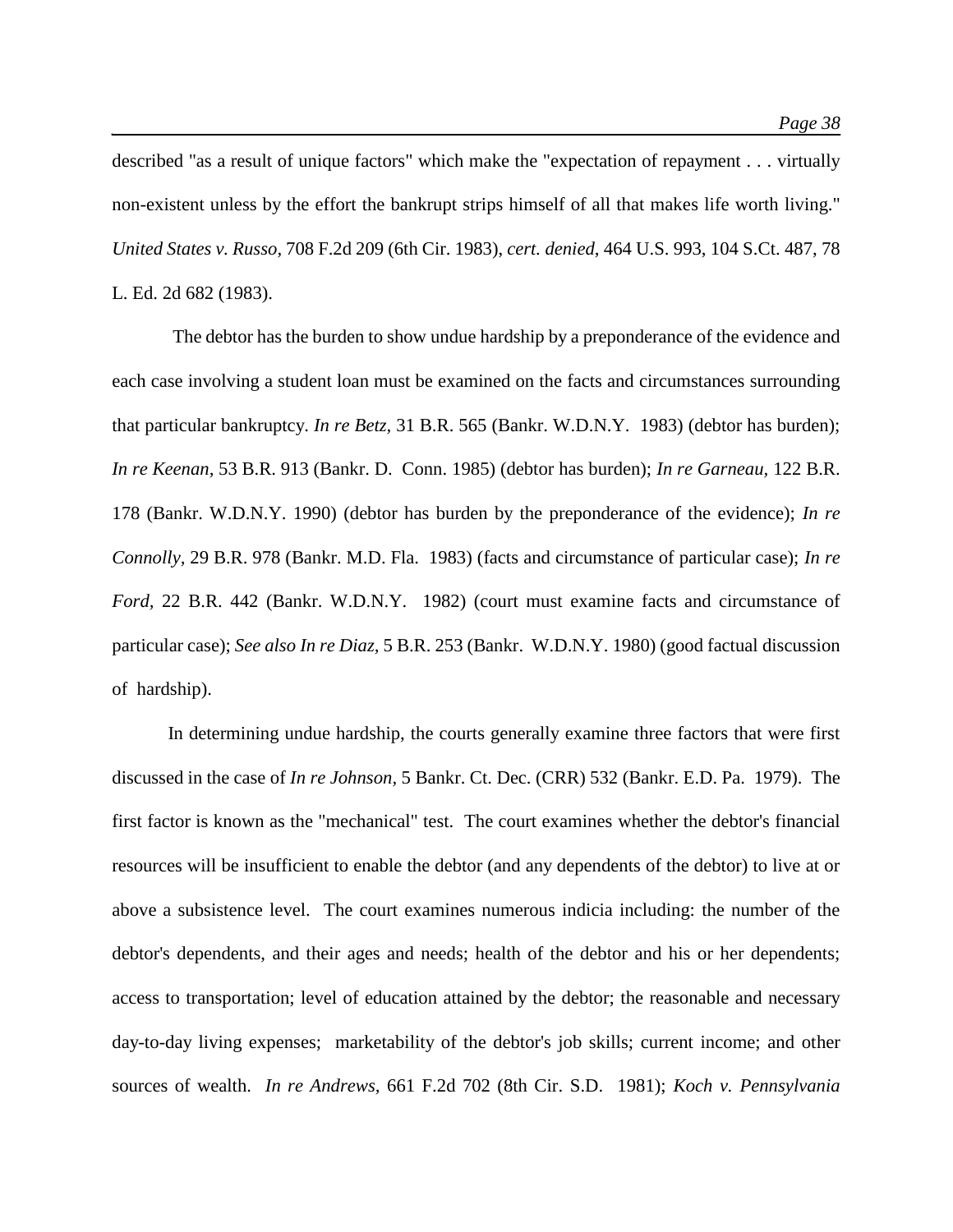*Higher Educ. Assistance Agency,* 144 B.R. 959 (Bankr. W.D. Pa. 1992); *In re Armijo,* 13 B.R. 175 (Bankr. D.N.M. 1981); *In re Rice,* 13 B.R. 614 (Bankr. D.S.D. 1981); *In re Clay,* 12 B.R. 251 (Bankr. N.D. Iowa 1981); *In re Perkins,* 11 B.R. 160 (Bankr. D. Vt. 1980); *In re Conard,* 6 B.R. 151 (Bankr. W.D. Ky. 1980); *but see In re Fischer,* 23 B.R. 432 (Bankr. W.D. Ky. 1982) (motherhood is not an "undue hardship" but voluntarily assumed). If the debtor fails to establish that his financial resources are insufficient to live at or above a subsistence level, the court denies the discharge. If the debtor meets this test, the court proceeds to the second factor. *Woodcock v. Chemical Bank, NYSHESC (In re Woodcock),* 45 F.3d 363 (10th Cir. Colo. 1995), *cert. denied*, 116 S.Ct. 97, 133 L. Ed. 2d 52 (1995); *In re Johnson,* 5 Bankr. Ct. Dec. (CRR) 532 (Bankr. E.D. Pa. 1979).

The second factor is the "good faith" test. The debtor must demonstrate that he or she has made a good faith attempt to make payments on the loan. *Koch v. Pennsylvania Higher Educ. Assistance Agency,* 144 B.R. 959 (Bankr. W.D. Pa. 1992); *In re Love,* 28 B.R. 475 (Bankr. S.D. Ind. 1983); *In re Lezer,* 21 B.R. 783 (Bankr. N.D.N.Y. 1982); *In re Armijo,* 13 B.R. 175 (Bankr. D.N.M. 1981); *In re Rice,* 13 B.R. 614 (Bankr. D.S.D. 1981); *In re Clay,* 12 B.R. 251 (Bankr. N.D. Iowa 1981); *In re Archie,* 7 B.R. 715 (Bankr. E.D. Va. 1980). In addition to examining the payment history of the loan, the court will examine such factors as: efforts to get and keep a job; present employment; job history; whether the debtor's education and skills are being used to the best advantage; and attempts by the debtor to live within his or her means. If the debtor fails to meet his burden on this factor, the debt is excepted from discharge. If the debtor meets his burden, the court examines the third factor.

The third factor is referred to as the "policy test" and appears to be a category for the court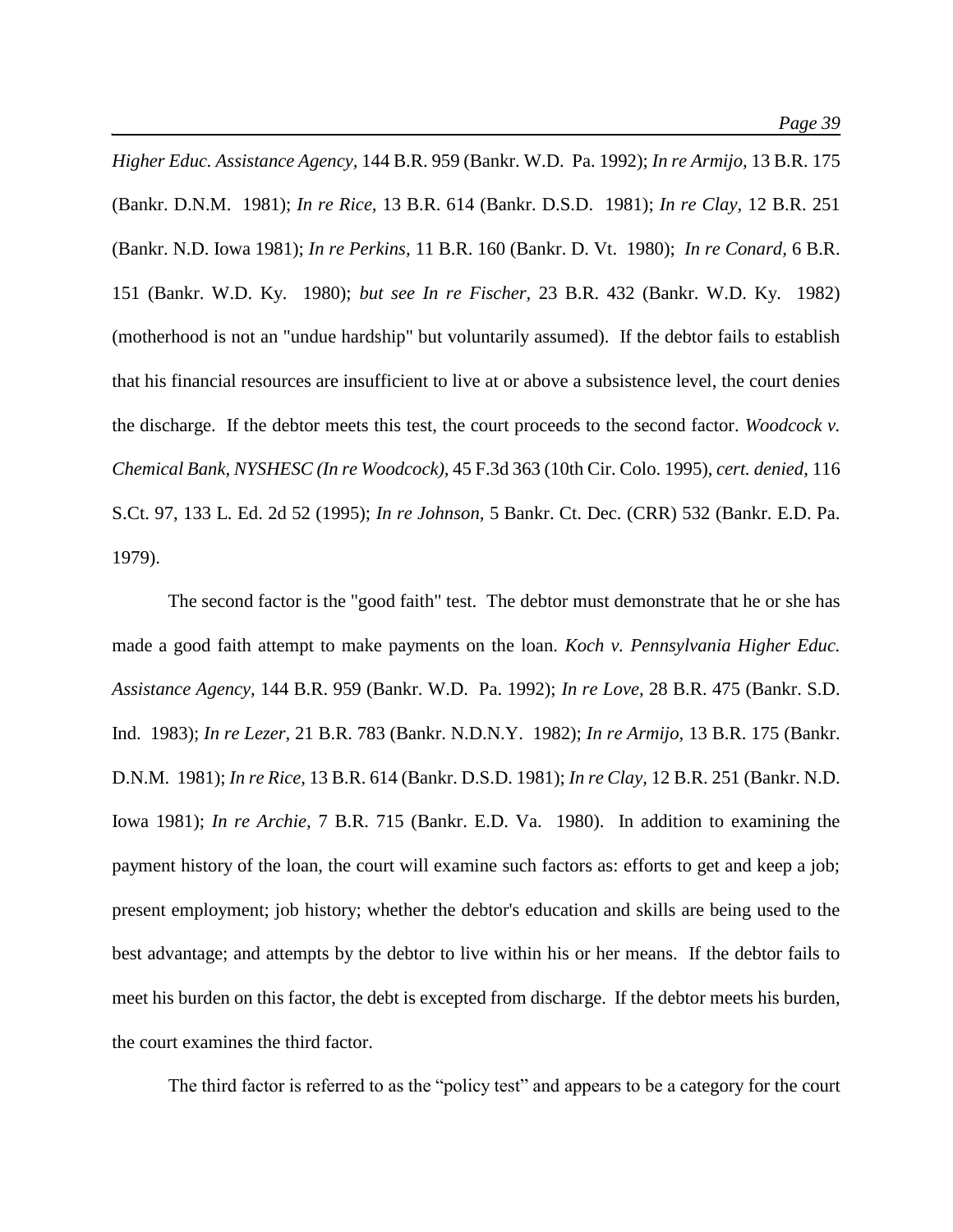to examine an any other potential reason not to allow the debtor to discharge the student loan. Some Circuit Courts have abandoned the "policy test" but employ a modified version of the remaining factors. See *Brunner v. New York State Higher Education Services Corp.,* 831 F.2d 395 (2d Cir. 1987); *In re Roberson,* 999 F.2d 1132, 1137 (7th Cir. Ill. 1993). These courts require the debtor to prove:

> (1) that the debtor cannot maintain, based on current income and expenses, a "minimal" standard of living for [himself] and [his] dependents if forced to repay the loans;

> (2) that additional circumstances exist indicating that this state of affairs is likely to persist for a significant portion of the repayment period of the student loans; and

> (3) that the debtor has made good faith efforts to repay the loans. 999 F.2d at 1137.

Except for the Johnson test and the modified Johnson test, the courts seem to provide a divergent group of tests to determine whether the debtor has met his burden of showing an undue hardship. *See In re Craig,* 64 B.R. 854 (Bankr. W.D. Pa. 1986), *appeal dismissed*, 64 B.R. 857 (W.D. Pa. 1986) (debtor must rebut presumption on nondischargeability with a showing of severe and uniquely difficult circumstances); *Mathews v. Higher Educ. Assistance Found. (In re Mathews),* 166 B.R. 940 (Bankr. D. Kan.1994) (presumption must be rebutted); *In re Ford,* 151 B.R. 135, 139 (Bankr. M.D. Tenn.1993) (same); *In re Bryant,* 72 B.R. 913 (Bankr. E.D. Pa. 1987) (Federal Poverty Income Guidelines established by the Department of Health and Human Services).

In addition to determining whether a debt is dischargeable, some courts have examined the issue of undue hardship and revised payment schedule or to reduced the amount of the nondischargeable debt. *In re Webb,* 132 B.R. 199 (Bankr. M.D. Fla. 1991) (revised payment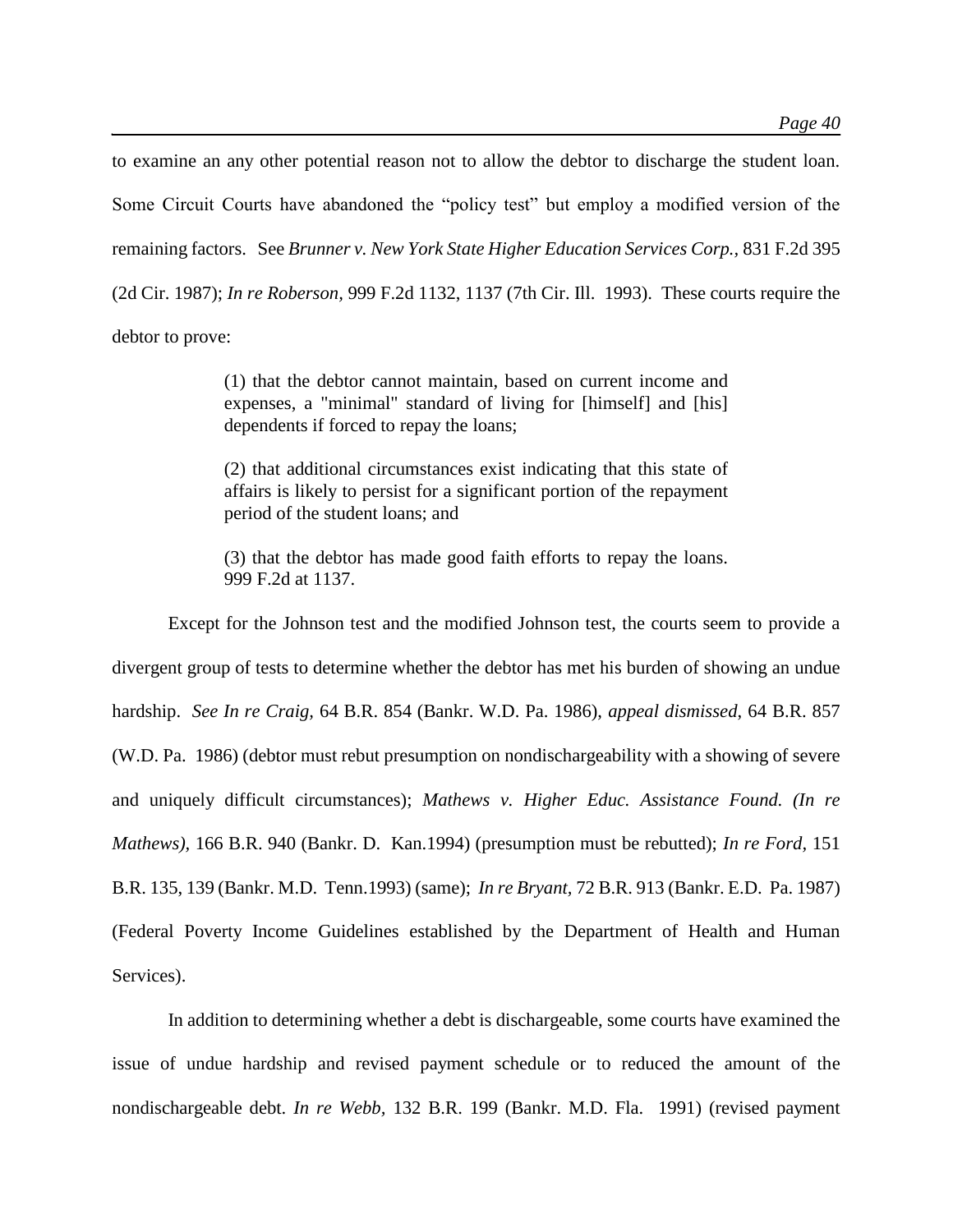schedule); *In re Littell,* 6 B.R. 85 (Bankr. D. Or. 1980) (reduced amount); *Silliman v. Nebraska Higher Educ. Loan Program,* 144 B.R. 748 (Bankr. N.D. Ohio 1992) (reduced amount); *Raimondo v. New York State Higher Educ. Servs. Corp. (In re Raimondo),* 183 B.R. 677 (Bankr. W.D.N.Y. 1995) (finding debtor could repay \$5,000 of student loan obligations (20% of total outstanding) over ten years without undue hardship). *But see Rice v. United States (In re Rice),* 78 F.3d 1144 (6th Cir. Ohio 1996) (Bankruptcy Court may not reduce an otherwise nondischargeable debt on the basis of perceived undue hardship). In South Carolina, the amount of the obligation may be reduced. *See Ammirati v. Nellie Mae, Inc. (In re Ammirati),* 187 B.R. 902 (D.S.C. 1995), *aff'd without op.*, 85 F.3d 615 (4th Cir. S.C. 1996).

# **8.5. Non Bankruptcy Exceptions to Discharge of Student Loans.**

Outside of Section  $523(a)(8)$ , the debtor should be aware of the following possible exceptions, depending upon the student loan itself.

- 1. 42 U.S.C. §254o(d)(3). Under the National Health Service Corps ("NHSC") medical training is funded as part of a program to redistribute physicians to areas in need of medical care providers. Discharge is permitted only if (1) five years has passed since the first date that payment of damages for breach of the scholarship contract is required and (2) the Bankruptcy Court finds that failure to discharge the obligation would be unconscionable. *In re Hines,* 63 B.R. 731 (Bankr. D.S.D. 1986); Pub. L. 100-177, 101 Stat. 992 (1987) (adding unconscionable requirement); *Matthews v. United States, Nat. Health Service Corps.*, 150 B.R. 11 (Bankr. W.D. Pa. 1992);
- 2. 42 U.S.C. §292f(g). Under the Health Education Assistance Loan ("HEAL") obligations cannot be discharged unless (1) the passage of seven years from the first date repayment was to begin; (2) a finding that nondischarge of the debt be "unconscionable";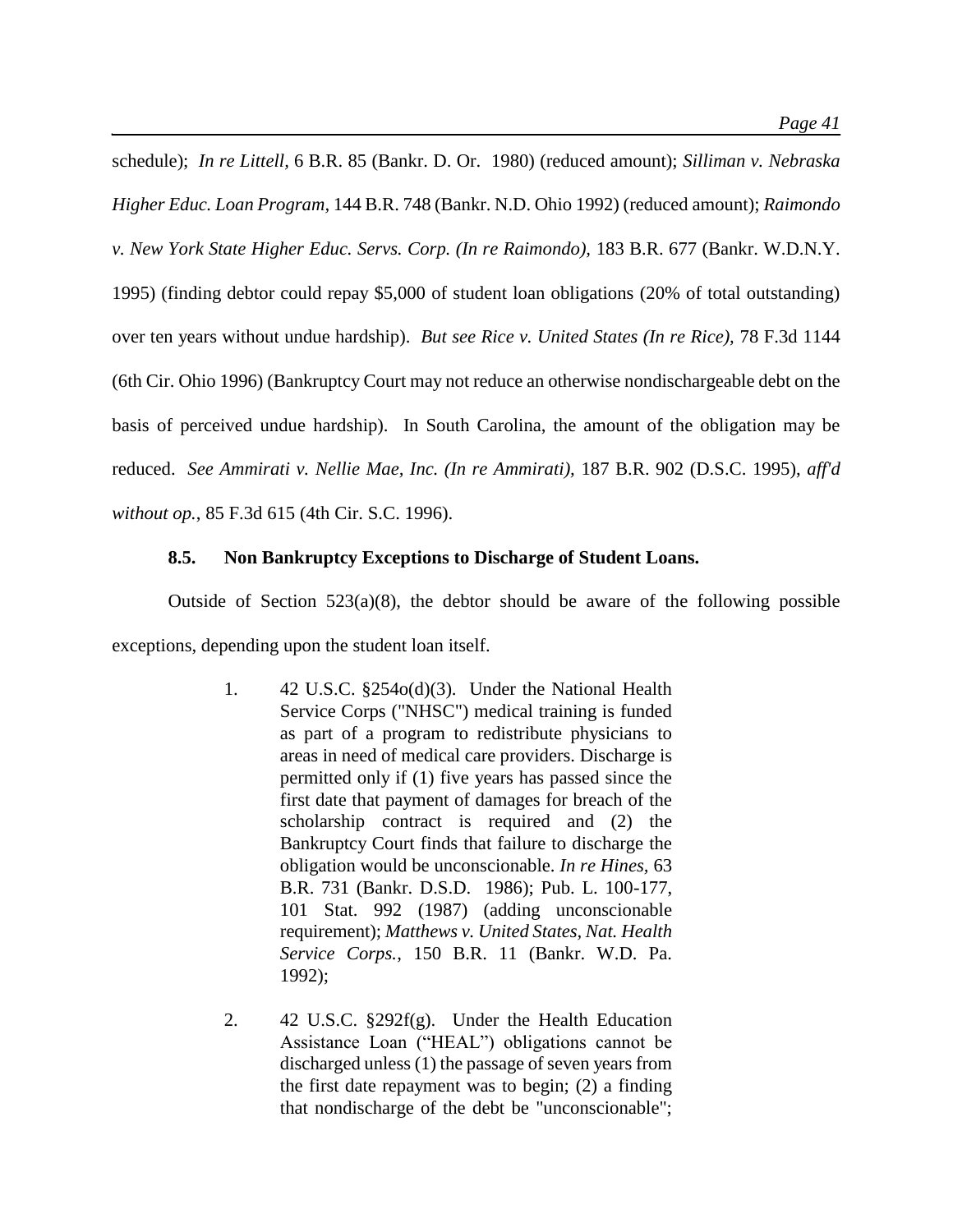and (3) the Secretary of Health and Human Services has not waived certain rights. *Matthews v. Pineo,* 19 F.3d 121, 124 (3d Cir. 1994), *cert. denied*, 130 L. Ed. 2d 35, 115 S. Ct. 82 (1994) (defining unconscionable as "excessive, exorbitant," "lying outside the limits of what is reasonable or acceptable," "shocking, unfair, harsh, or unjust," or "outrageous."*); Barrows v. Illinois Student Assistance Comm'n (In re Bush Barrows),* 182 B.R. 640 (Bankr. D.N.H. 1994) (to determine "unconscionability" the court should examine the totality of the circumstances including the debtor's age, health, educational background, employment history, financial condition, earning ability and current income).

3.  $37 \text{ U.S.C. } $301d(c)(3)$ . This section provides for an exception to discharge for the obligation of a medical officer in the military to pay back the retention bonus if the discharge is entered less than five years after the termination of the officer's agreement to complete a term of active duty. Pub. L. 101-510, § 611, Nov. 5, 1990.

This list is not meant to be exhaustive. If the debtor has a particular type of student loan, funded under a particular legislative program, it is recommended that the legislation associated with that particular loan is examined for any possible discharge issues.

# **9. For death and personal injury caused while driving under the influence.**

Section  $523(a)(9)$  has three objectives: (1) deter drunk driving; (2) ensure that those who caused injury by driving drunk do not escape liability; and (3) protect victims of drunk driving. *Lugo v. Paulsen,* 886 F.2d 602 (3d Cir. N.J. 1989); *In re Hudson,* 859 F.2d 1418 (9th Cir. Wash. 1988)). Under Section 523(a)(9), the creditor must show: (1) the debtor was legally intoxicated under state (or other applicable) law and (2) liability resulted from the operation of a motor vehicle. *Whitson v. Middleton,* 898 F.2d 950 (4th Cir. Va. 1990); *In re Phalen,* 145 B.R. 551 (Bankr. N.D.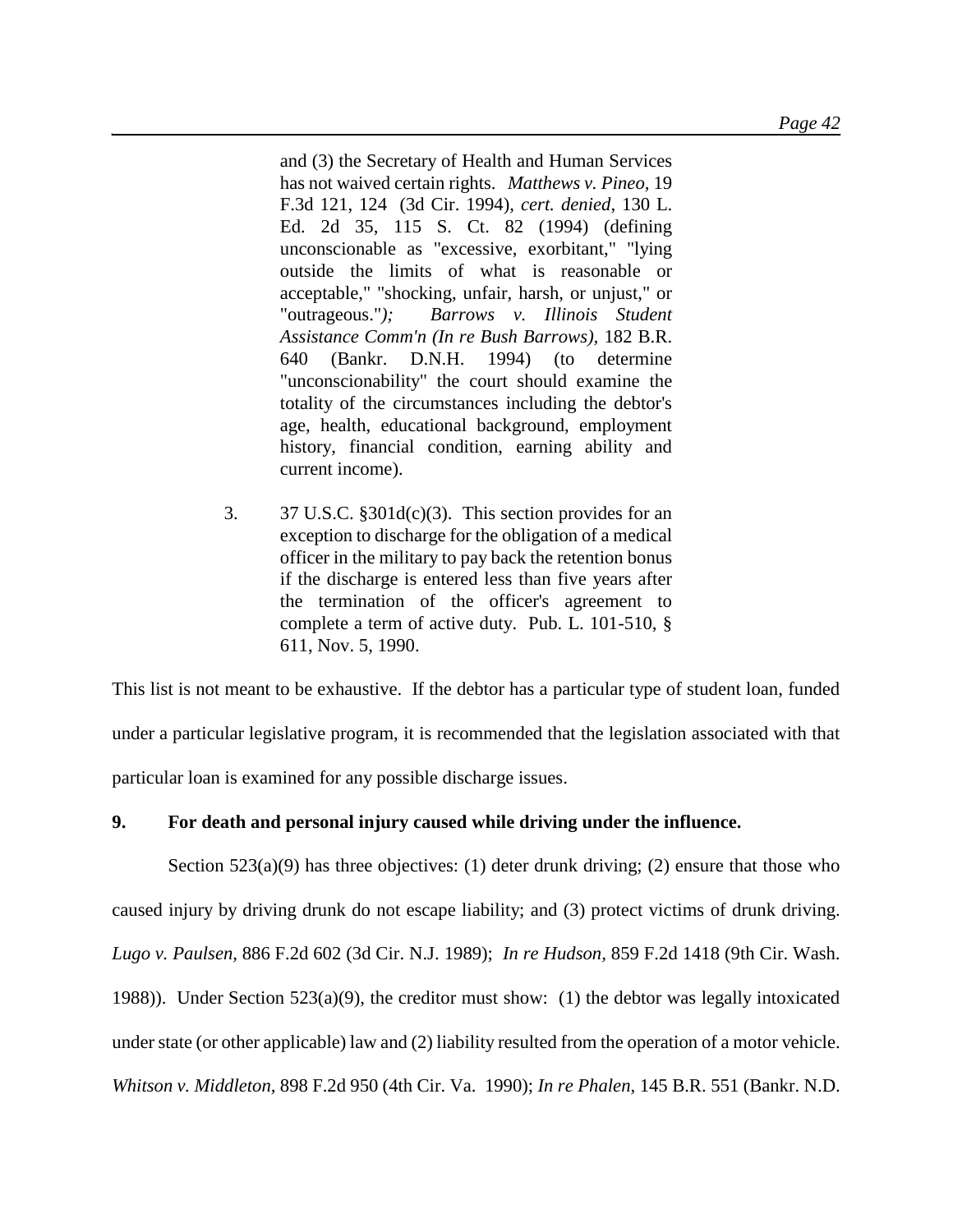Ohio 1992). The definition of motor vehicle may be broad enough to include boats. *See Willison v. Race,* 192 B.R. 949 (W.D. Mo. 1995) (term "motor vehicle" is broad enough to include motorboats); *In re Williams,* 101 B.R. 356 (Bankr. S.D. Fla. 1989), *aff'd*, 111 B.R. 361 (S.D. Fla. 1989) (motorboat is a motor vehicle); *Schwartz v. Dunn (In re Dunn),* 203 B.R. 414 (E.D. Mich. 1996) (snowmobile a "motor vehicle"); *but see Boyce v. Greenway (In re Greenway),* 71 F.3d (5th Cir. 1996), *cert. denied*, 116 S. Ct. 2499, 135 L. Ed. 2d 191 (1996) (boat not a motor vehicle); *Schachter v. Fall (In re Fall),* 192 B.R. 16 (Bankr. D.N.H. 1995) (boat not a motor vehicle).

# **10. Debts from a prior case**

If the debtor was previously involved in a Chapter 7 proceeding and the debtor either waived his discharge or was denied his discharge, Section  $523(a)(10)$  excepts these same claims from discharge. Debts existing at the commencement of a case in which the debtor is denied discharge can never be discharged in a subsequent bankruptcy.

Four subsections of Section 727(a) are not listed in  $523(a)(10)$ , including subsection (a)(1) (debtor not an individual), subsection (a)(8) (discharge barred where debtor received a discharge in a previous Chapter 7 or Chapter 11 case within six years), and subsection (a)(9) (Chapter 7 discharge denied where debtor received discharge in a Chapter 12 or 13 case within six years before a subsequent Chapter 7 case and debtor failed to pay specified percentages of unsecured claims in the Chapter 12 or 13). Of these (a)(8) provides an exception to the general rule relating to prior bankruptcy debts. If the debtor didn't receive a discharge because of (a)(8), then those claims do not fall within the exception of Section 523(a)(10).

Reaffirmation of a debt is not waiver of discharge. *In re Lones,* 50 B.R. 801 (Bankr. W.D. Ky. 1985). Dismissal of a case is not a bar to discharge in a subsequent case. 11 U.S.C. § 349(a).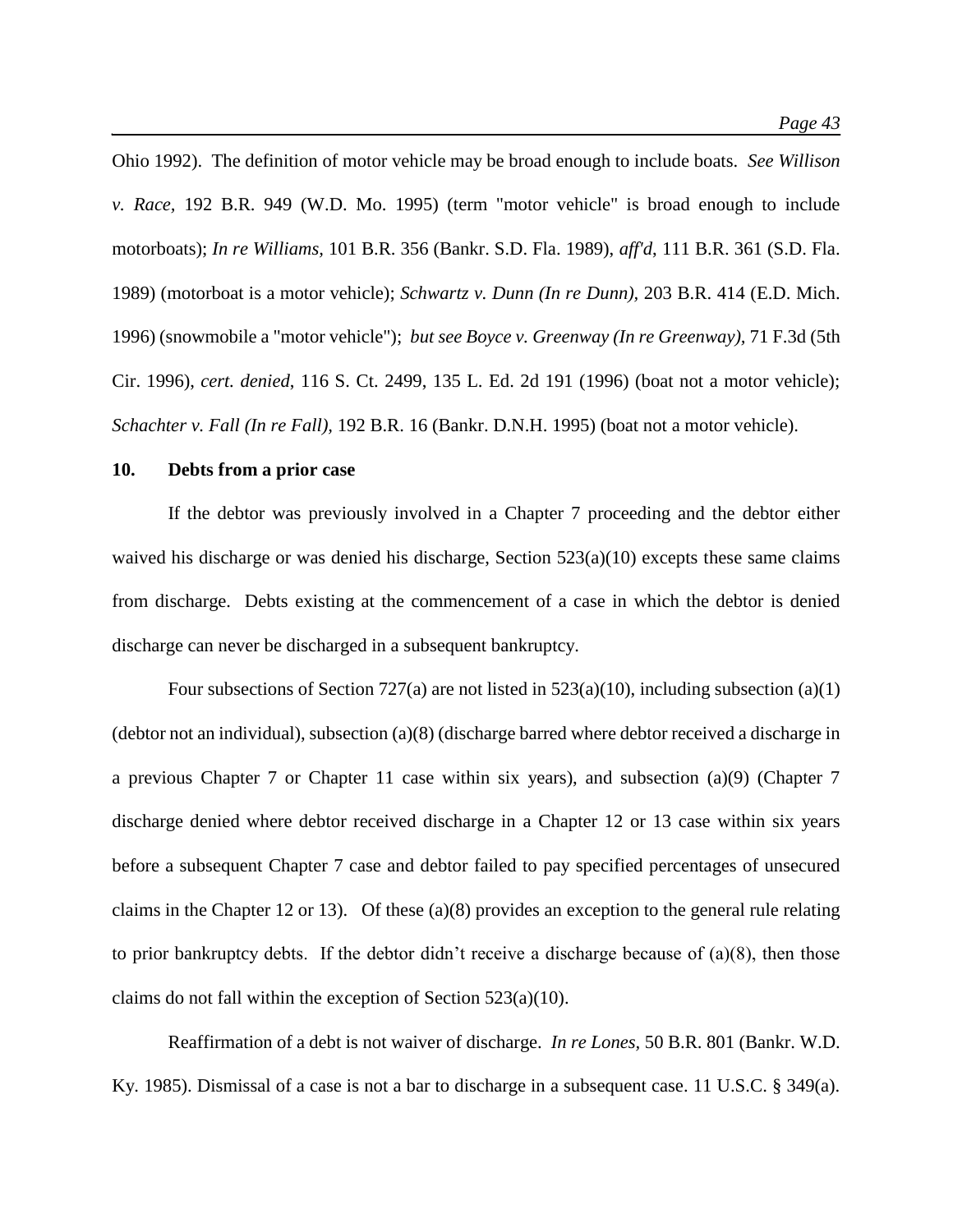*Britt v. Logan*, 145 B.R. 324 (Bankr. D. Kan. 1992).

As to previous determinations under Section 523(a), if a debt is determined to be non-dischargeable in one bankruptcy, this determination is res judicata in subsequent cases. *Royal American Oil & Gas Co. v. Szafranski*, 147 B.R. 976 (Bankr. N.D. Okla. 1992); *but see In re Sobh,*  61 B.R. 576 (E.D. Mich. 1986) (debtor reopened bankruptcy to relitigate student loans based on new circumstances to show undue hardship). A subsequent Chapter 13 filing could get a different result. *In re Lilley,* 185 B.R. 489 (E.D. Pa. 1995) ("Congress did not intend to foreclose categorically the benefit of Chapter 13 reorganization to a debtor who previously has filed unsuccessfully for Chapter 7 relief"); *In re Harlan*, 179 B.R. 133 (Bankr. W.D. Ark. 1995) (requiring Chapter 13 plan be proposed in good faith); *In re Chaffin,* 816 F.2d 1070 (5th Cir. 1987) (debtor converted case to Chapter 13 from Chapter 7 after a debt was found nondischargeable).

#### **11. and 12. Insiders of Federal Depository Institutions**

Sections  $523(a)(11)$  and  $(a)(12)$  affect insiders within bank and thrift institutions who were involved in wrongful acts. These provisions do not overrule previous case law regarding honest debtors but does attempt to punish those who were in charge of failed insured depository institutions. 136 Cong Rec H13,289 (daily ed. Oct. 27, 1990).

Section  $523(a)(11)$  excepts from discharge any final judgment, order or consent decree issued by a federal depository institutions regulatory agency or any obligation contained in any settlement agreement to which the debtor was a party that arose from any act of fraud or defalcation by the debtor while acting in a fiduciary capacity with respect to any insured depository institution or insured credit union. *In re Harris*, 135 B.R. 434 (Bankr. S.D. Fla. 1992) (creditor may choose to seek judgment in forum other than bankruptcy court)*.*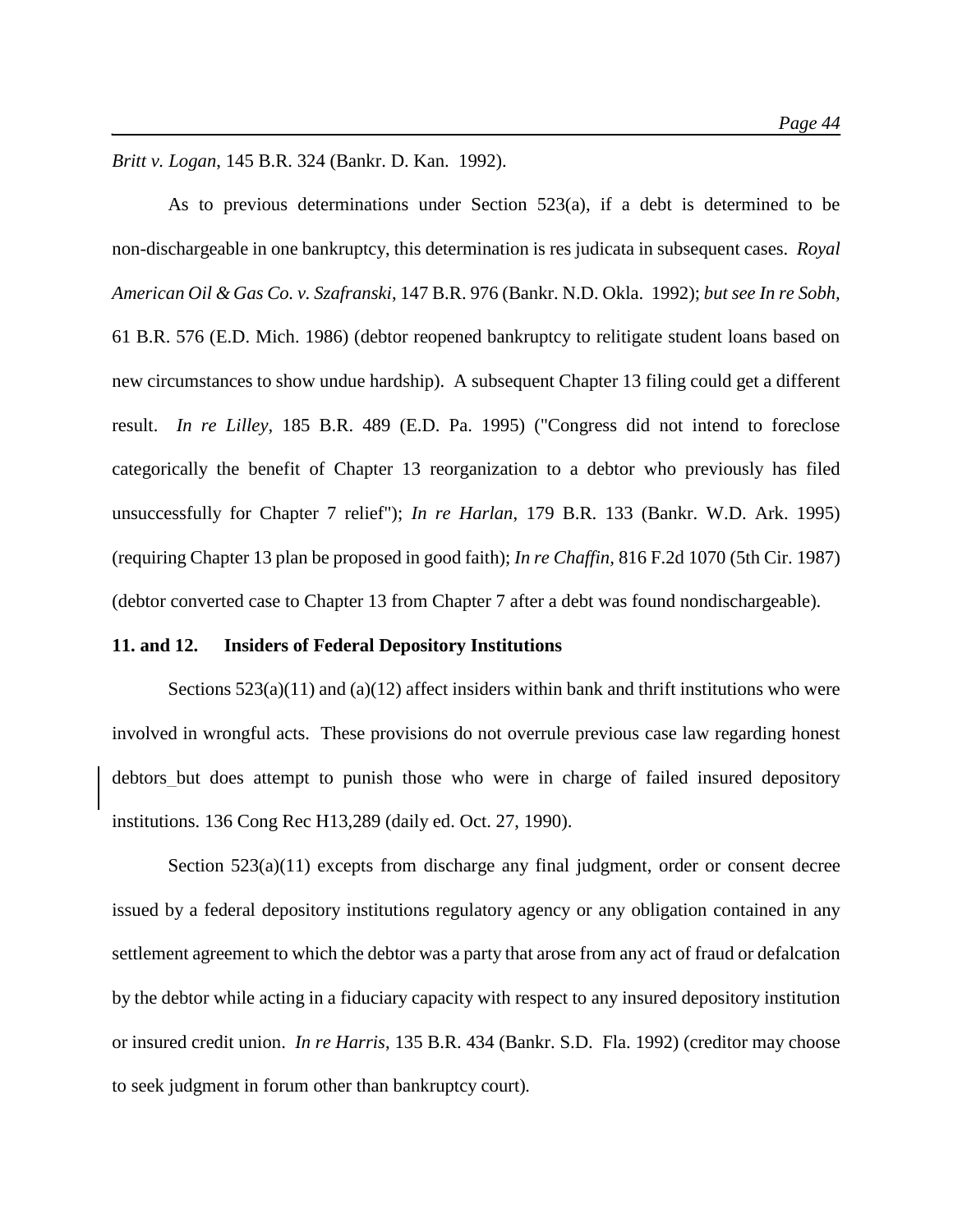Section 523(a)(12) excepts from discharge those claims arising from malicious or reckless actions or omissions by a debtor in fulfilling any commitment to maintain minimum capital at an insured depository institution. The act need only be reckless and as we have seen under Section  $523(a)(6)$ , this standard is lower than the intentional standard found in Section  $523(a)(6)$ .

The regulatory agency seeking a determination of dischargeablity must bring suit by the bar date unless it was not appointed in time to reasonably comply with the deadlines. 11 USC §  $523(c)(2)$ .

#### **13. Federal Court Ordered Restitution.**

In the Violent Crime Control and Law Enforcement Act of 1994, Pub. L. 103-322, § 320934 (Sept. 13, 1994), Section 523(a)(13) was added to address federal restitution orders. This Section excepts from discharge restitution ordered in cases arising under Title 18 of the United States Code. No provision is made to except restitution ordered by state courts. As previously discussed, the exception to the discharge in Chapter 13 cases under Section 1328(a), however, applies to all restitution orders. Thus, if Section  $523(a)(6)$  or (7) is not applied for restitution orders of a state court the debtor could receive a discharge in Chapter 7 or 11 but not in Chapter 13.

Sometimes, an award of costs is included in a restitution order to compensate for "a pecuniary loss." These awards are not included in Section 523(a)(7). However, this type of award may be viewed as nondischargeable under Section 523(a)(13).

# **14. Loans to pay a tax**

The Bankruptcy Reform Act of 1994 added Section  $523(a)(14)$ . This section excepts from discharge loans made to pay a tax "to the United States that would be nondischargeable" under Code  $\S$  523(a)(1). According to the House Report accompanying the bill, the purpose of this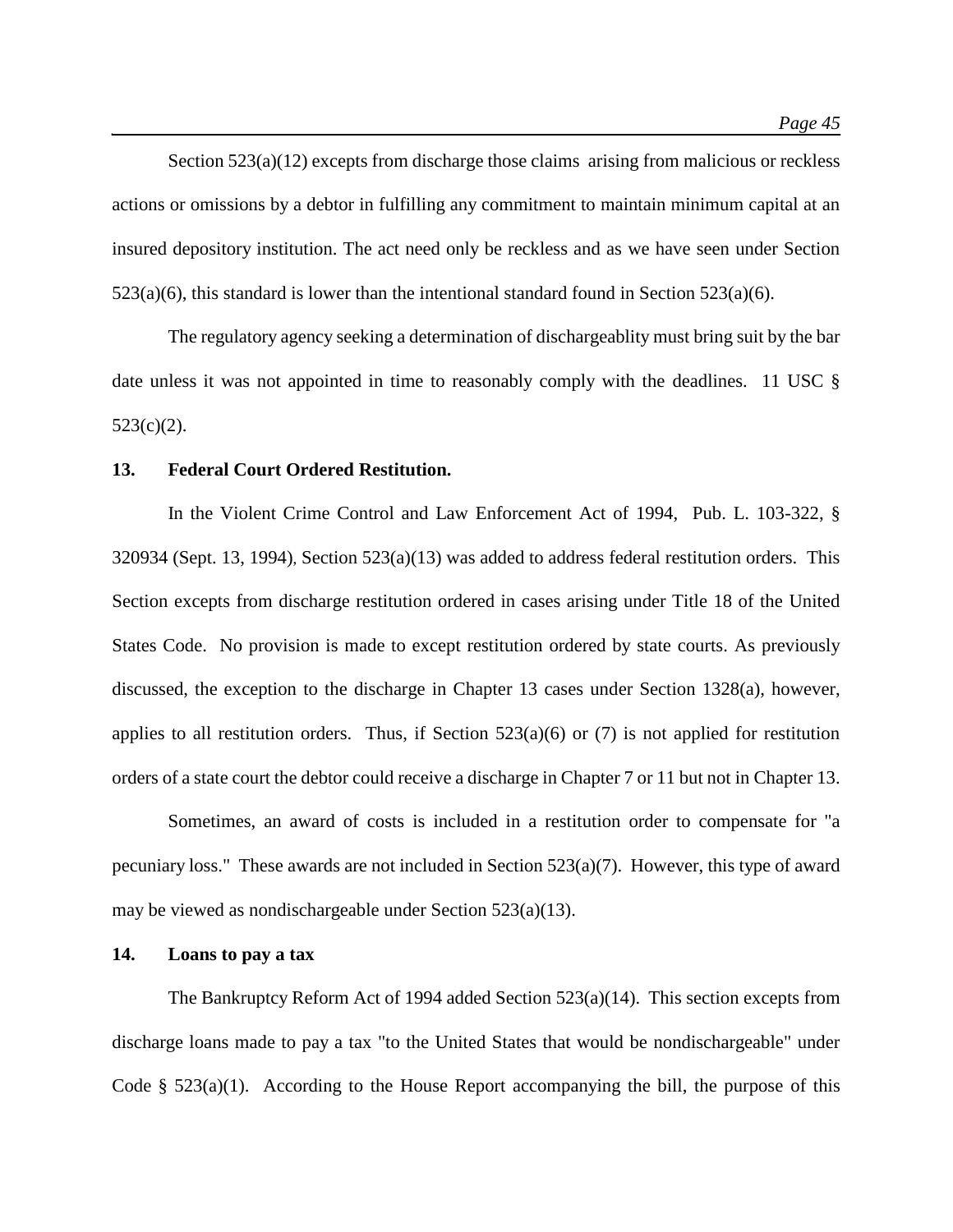section is to encourage the use of credit cards in paying federal taxes. H.R. Rep. No. 103-835, 103d Cong., 2d Sess. (1994). The idea of subrogation for tax claims has been previously discussed. This section merely codified previous case law on subrogation.

#### **15. Support Obligations not included in 523(a)(5)**

In the Bankruptcy Reform Act of 1994, Section 523(a)(15) was added to address concerns over certain limiting rulings relating to Section  $523(a)(5)$  and its requirement that the obligation be "to a spouse, former spouse or child." Section 523(a)(15) applies to all obligations found in a divorce or separation decree and is limited in only two respects. First, the exception does not apply when the debtor does not have an ability to pay the debt. Second, the exception does not apply when "discharging such debt would result in a benefit to the debtor that outweighs the detrimental consequences to a spouse, former spouse, or child of the debtor."

Courts have taken different approaches to the burden of proof: (1) debtor has burden of proof after creditor establishes the debt arose from divorce proceeding; (2) creditor has burden of proof but debtor has burden of going forward once creditor has established the debt arose from divorce proceeding; (3) once established that debt arose from divorce proceeding, burden is on debtor under Section 523(a)(15)(A) but remains on creditor under Section 523(a)(15)(B); and (4) creditor has burden throughout the proceeding. *Willey v. Willey (In re Willey)*, 198 B.R. 1007 (Bankr. S.D. Fla. 1996) (citing cases for each approach).

In the first limitation, courts generally examine the debtor's "ability to pay" based upon the "disposable income test." *Hill v. Hill (In re Hill)*, 184 B.R. 750 (Bankr. N.D. Ill. 1995) (discussing different approaches to determining when expenses are "reasonably necessary"); *Carroll v. Carroll (In re Carroll)*, 187 B.R. 197 (Bankr. S.D. Ohio 1995) (using disposable income test); *McGinnis v.*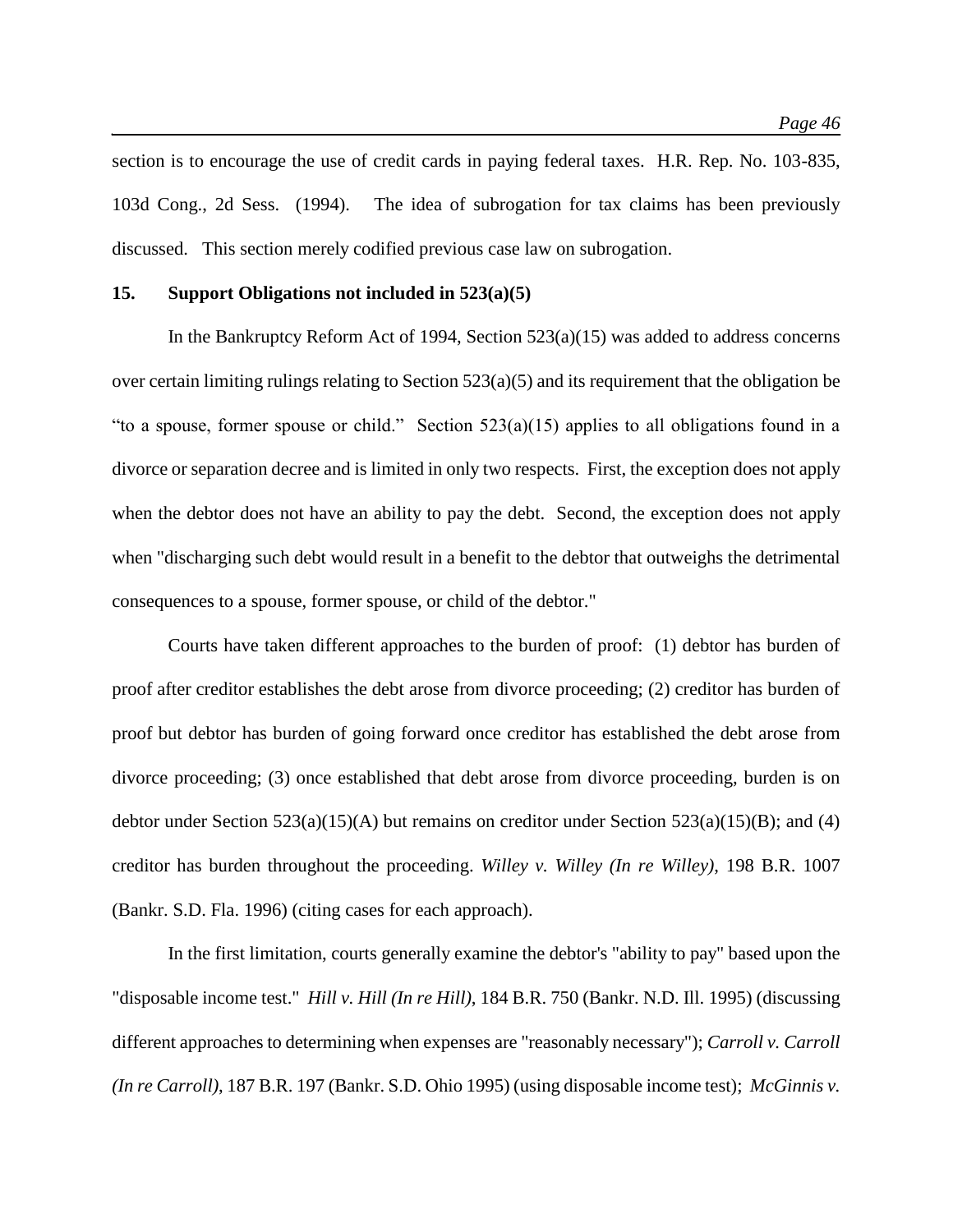*McGinnis (In re McGinnis)*, 194 B.R. 917 (Bankr. N.D. Ala. 1996) (citing cases) (reviewing debtor's current status); *Belcher v. Owens (In re Owens)*, 191 B.R. 669 (Bankr. E.D. Ky. 1996) (adopting "disposable income test" of Code § 1325(b)); *Taylor v. Taylor (In re Taylor)*, 191 B.R. 760 (Bankr. N.D. Ill. 1996).

In reviewing the second limitation, the Courts apply a totality of the circumstances test including consideration of (1) the income and expenses of both parties, (2) the nature of the debt, and (3) the former spouse's ability to pay the debt. *See Florio v. Florio (In re Florio)*, 187 B.R. 654 (Bankr. W.D. Mo. 1995); *Phillips v. Phillips (In re Phillips)*, 187 B.R. 363 (Bankr. M.D. Fla. 1995) (the court exercises its equitable powers to make a value judgment).

#### **16. Condominium and Homeowners Association Fees**

The Bankruptcy Reform Act of 1994 added Section 523(a)(16) which excepts from the discharge condominium and cooperative housing corporation fees and assessments which are due and payable after the order for relief. Section 523(a)(16) has two limitations. First, the exception does not affect the dischargeability of fees and assessments arising before the order for relief. Second, the exception applies only to fees and assessments payable during the period the debtor physically occupies the dwelling or the period during which the debtor rents the dwelling and receives rental payments. Section  $523(a)(16)$  specifically references condominium associations and cooperative housing corporation fees and assessments. The legislative history of Section  $523(a)(16)$  suggests that the exception is intended to affect "condominiums, cooperatives, or similar membership associations." H.R. Rep. No. 103-835, 103d Cong., 2d Sess. (1994). I haven't found any case law on this section.

#### **17. Court Costs.**